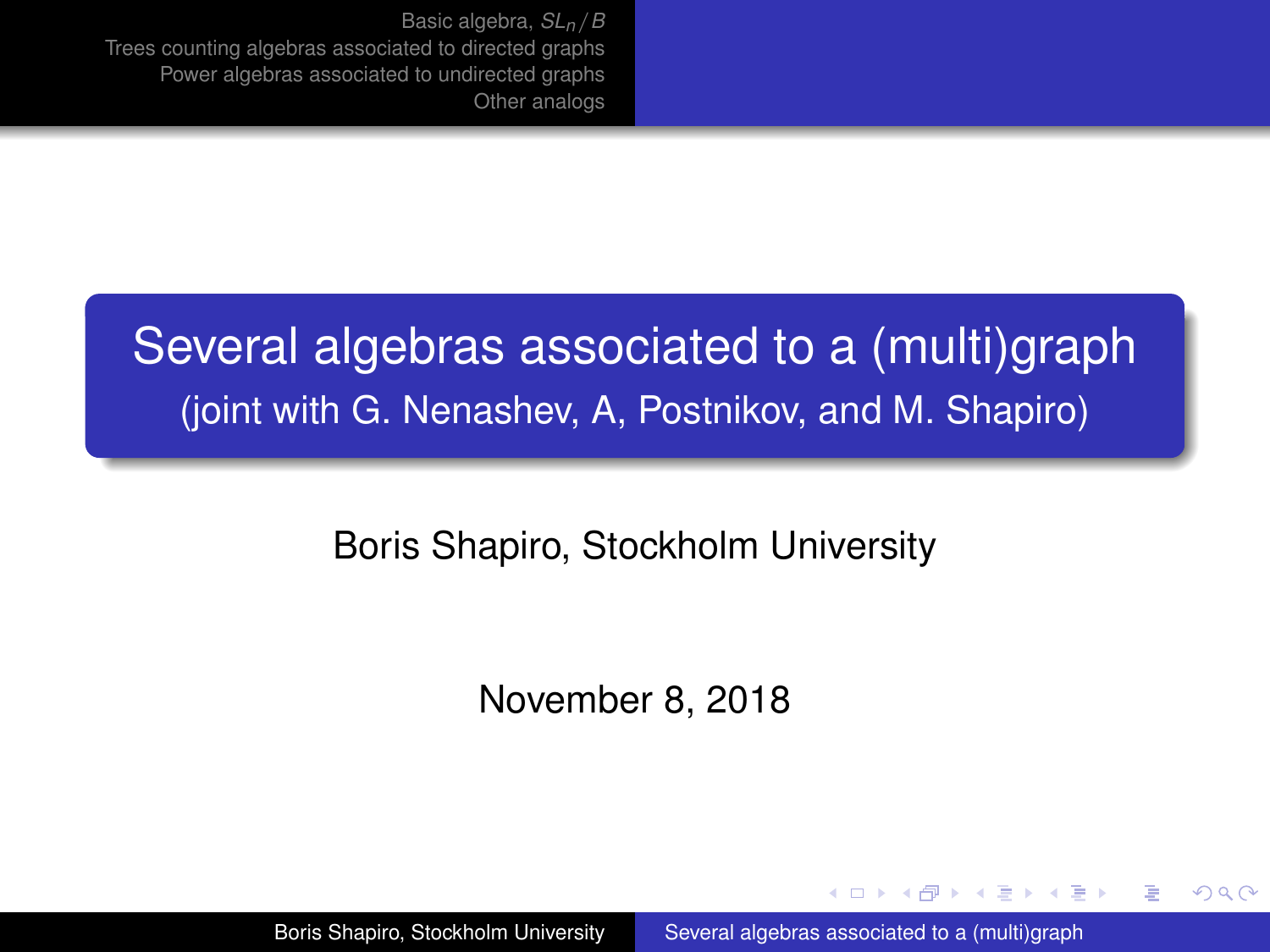## <span id="page-1-0"></span>Topics to discuss



### <sup>1</sup> [Basic algebra,](#page-3-0) *SLn*/*B*



2 [Trees counting algebras associated to directed graphs](#page-9-0)

## 3 [Power algebras associated to undirected graphs](#page-15-0)

## [Other analogs](#page-26-0)

メラメメラト

 $QQ$ 

э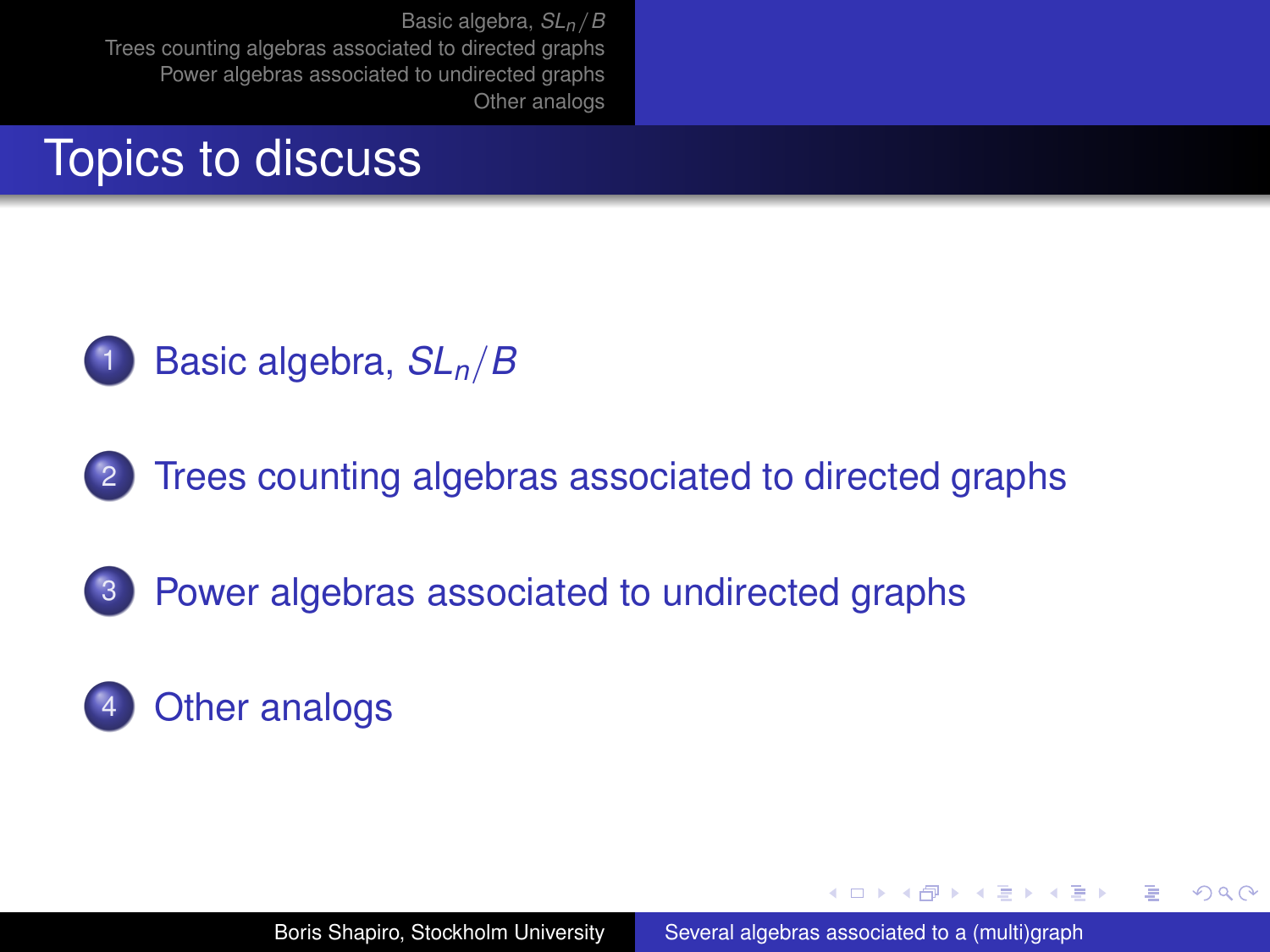## Main references

(i) B. Shapiro, M. Shapiro, On ring generated by Chern 2-forms on SL*n*/*B*, C. R. Acad. Sci. Paris Sér. I Math. vol 326, issue 1 (1998) 75–80.

(ii) A. Postnikov and B. Shapiro, Trees, parking functions, syzygies, and deformations of monomial ideals, Trans. Amer. Math. Soc. vol 356, issue 8 (2004) 3109–3142.

(iii) G. Nenashev, B. Shapiro, "K-theoretic" analogs of Postnikov-Shapiro algebra distinguishes graphs, Journal of Combinatorial Theory, Series A 148 (2017) 316–332.

(iv) A. N. Kirillov, G, Nenashev, On Q-deformations of Postnikov-Shapiro algebras Séminaire Lotharingien de Combinatoire, 78B.55, FPSAC 2017, 12 p[p.](#page-1-0)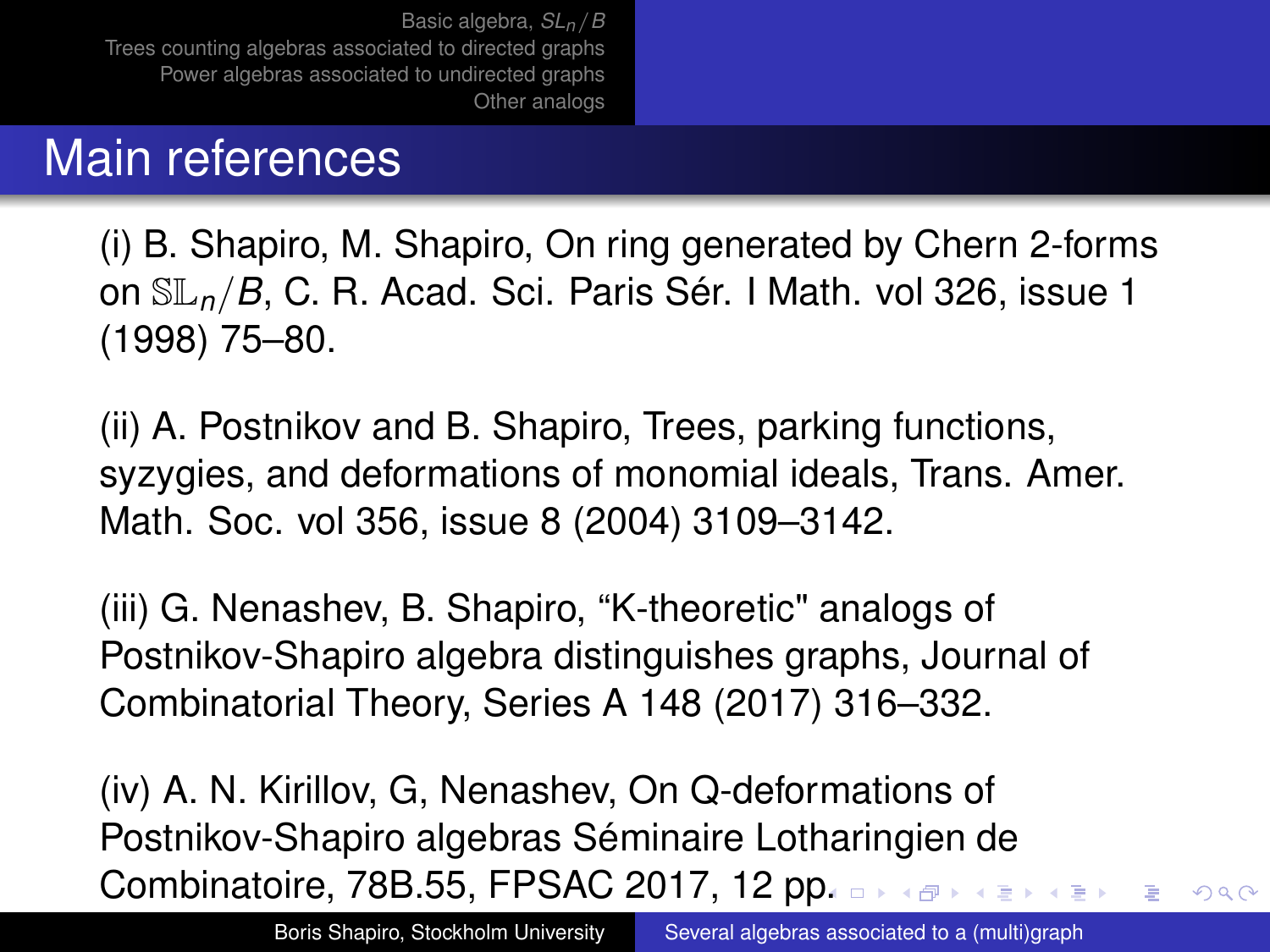# <span id="page-3-0"></span>Basic algebra, *SLn*/*B*

Interpret  $SL_n/B = U_n/T^n$  as the space of complete flags in  $\mathbb{C}^n$ and take the standard sequence of tautological bundles

0 ⊂ *E*<sup>1</sup> ⊂ ... ⊂ *E<sup>n</sup>* = *E*

(where *E* is the trivial  $\mathbb{C}^n$ -bundle over  $SL_n/B$ ) and the corresponding *n*-tuple of quotient line bundles  $L_i = E_i/E_{i-1}$ .

Fixing some Hermitian metric on the original C *<sup>n</sup>* one equips every bundle *E<sup>i</sup>* , *L<sup>i</sup>* and *Ei*/*E<sup>j</sup>* , *i* > *j* with the induced Hermitian metric.

イロメ イ押メ イヨメ イヨメー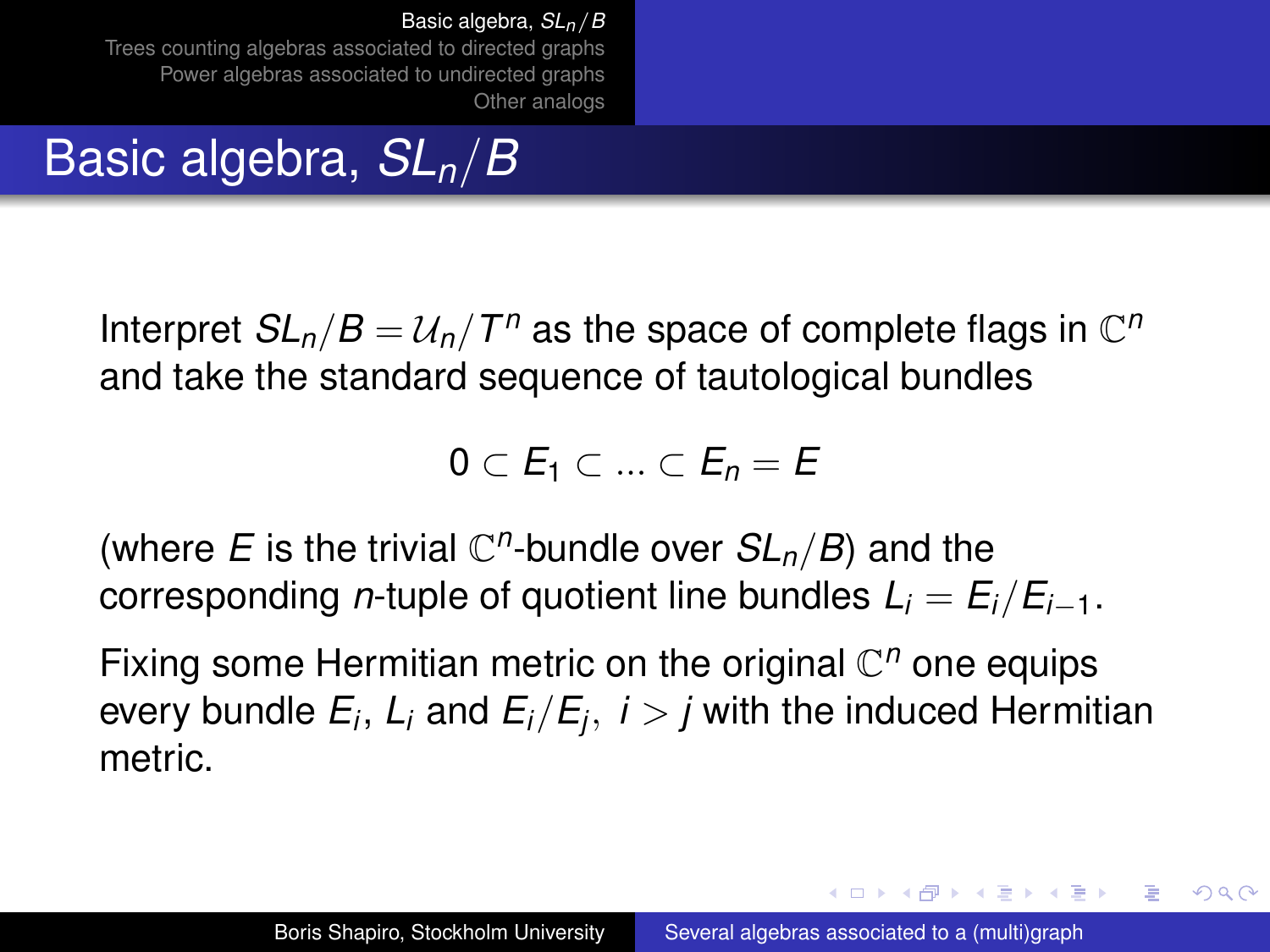Denote by *w<sup>i</sup>* the curvature form of the above Hermitian metric on *L<sup>i</sup>* . (Each *w<sup>i</sup>* is a U*n*-invariant 2-form on *SLn*/*B* such that √  $\frac{-1 w_i}{2\pi}$  represents the first Chern class  $c_1(L_i)$  in  $H^2(SL_n/B)$ .) Setting  $x_i = c_1[L_i]$  one has

$$
H^*(SL_n/B, \mathbb{Z}) = \frac{\mathbb{Z}[x_1, ..., x_n]}{(s_1, s_2, ..., s_n)},
$$

where *s<sup>i</sup>* stands for the *i*th elementary symmetric functions in variables *x*1, ..., *xn*.

イロメ イ押メ イヨメ イヨメー

 $2Q$ 

э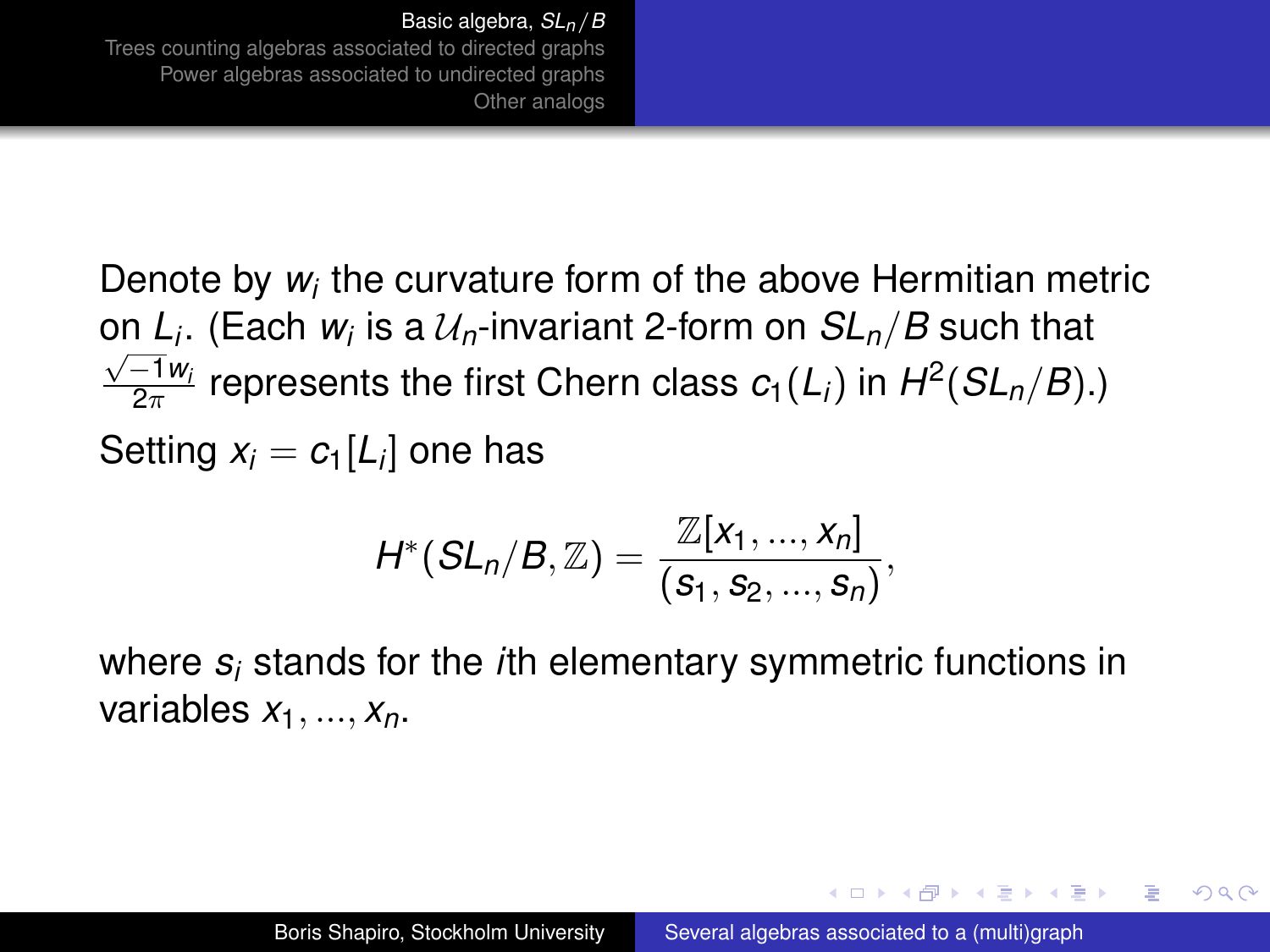#### [Basic algebra,](#page-3-0) *SLn*/*B*

[Trees counting algebras associated to directed graphs](#page-9-0) [Power algebras associated to undirected graphs](#page-15-0) [Other analogs](#page-26-0)

**Problem.** Study the Z-ring  $B_n = \mathbb{Z}(w_1, ..., w_n)$  generated by all  $w_i$ s and compare it to  $H^*(SL_n/B, \mathbb{Z})$ .

*Remark.* One has the standard surjective ring homomorphism  $\pi : \mathcal{B}_n \to H^*(SL_n/B, \mathbb{Z}).$ 

イロメ イ押メ イヨメ イヨメー

 $2Q$ 

э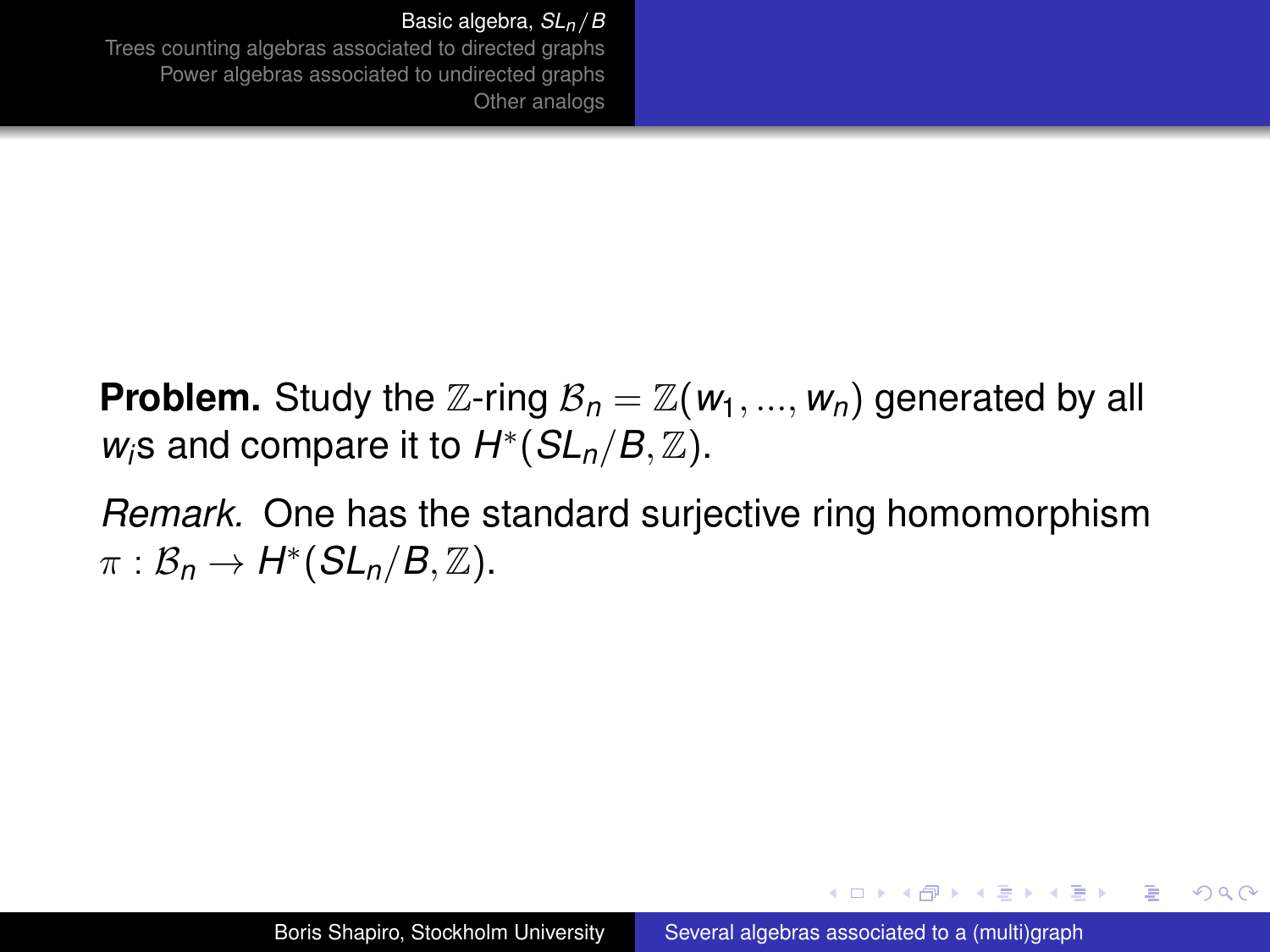# B*<sup>n</sup>* as a subalgebra of a square-free algebra

Using results of Griffiths-Schmid (Acta Math., v.123, 1969) about the curvature forms on the homogeneous spaces, one can present *wi*s as follows.

**Example of**  $\mathcal{B}_4$ .

$$
\begin{pmatrix} w_1 \\ w_2 \\ w_3 \\ w_4 \end{pmatrix} = \begin{pmatrix} 0 & +a & +b & +c \\ -a & +0 & +d & +e \\ -b & -d & +0 & +f \\ -c & -e & -f & +0 \end{pmatrix},
$$

where  $a^2 = b^2 = c^2 = d^2 = e^2 = f^2 = 0$  with no other relations. Then one has  $w^4_i = 0$ ;  $(w_i + w_j)^5 = 0$ ;  $(w_i + w_j + w_k)^4 = 0$ 0;  $w_1 + w_2 + w_3 + w_4 = 0$ .

イロメ イ押メ イヨメ イヨメー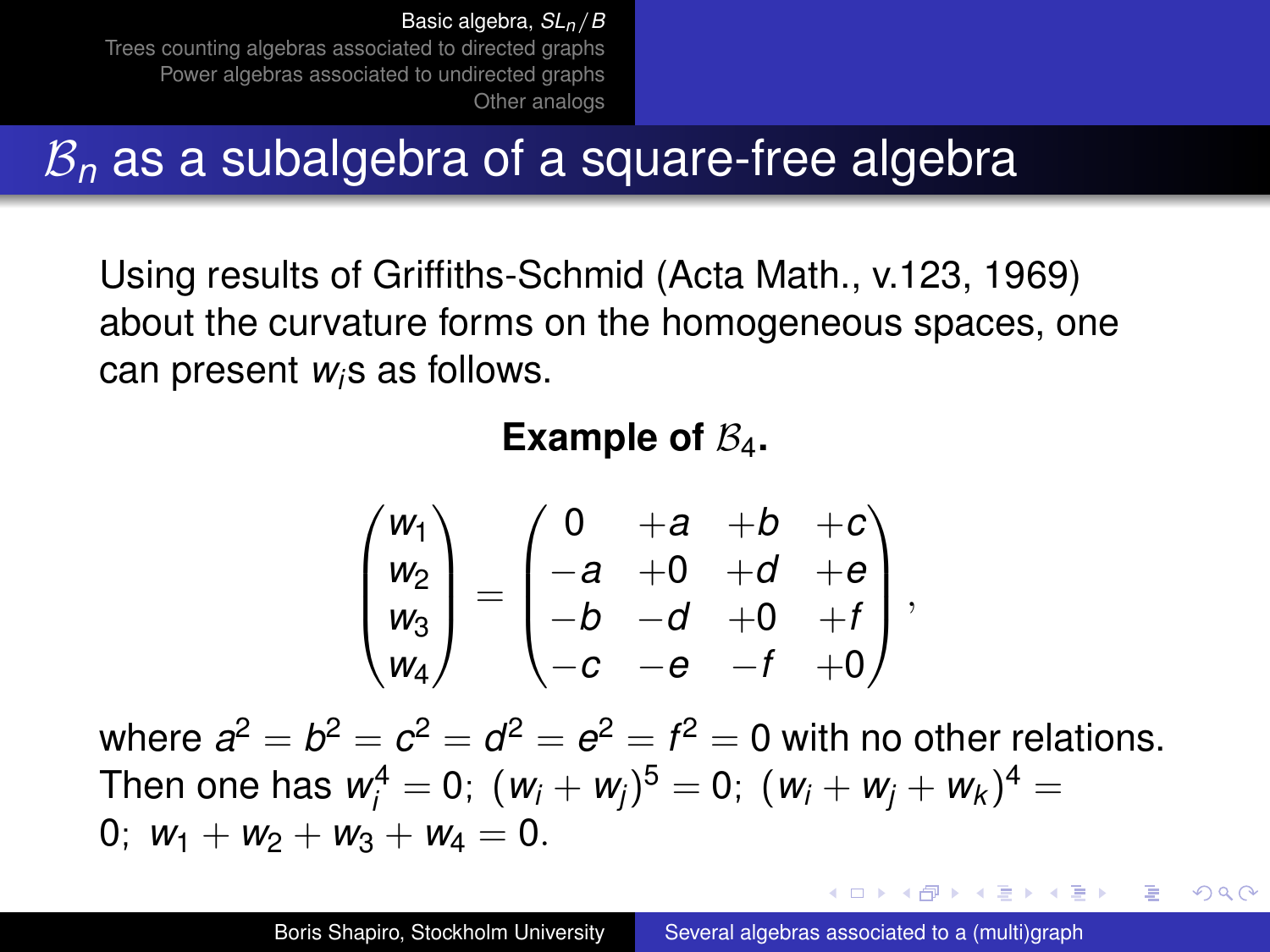*Simpler example.* The ring  $B_3$  is isomorphic to  $\frac{\mathbb{Z}[w_1,w_2,w_3]}{I_3}$ , where *I*<sup>3</sup> is generated by

$$
w_1^3, w_2^3, w_3^3, (w_1 + w_2)^3, (w_1 + w_3)^3, (w_2 + w_3)^3, w_1 + w_2 + w_3.
$$

The Hilbert polynomial of  $B_3$  equals

$$
H(t) = 1 + 2t + 3t^2 + t^3.
$$

(For comparison, the Poincaré polynomial of *SL*3/*B* equals  $1 + 2t + 2t^2 + t^3$ .

イロト イ押 トイヨ トイヨト

 $QQ$ э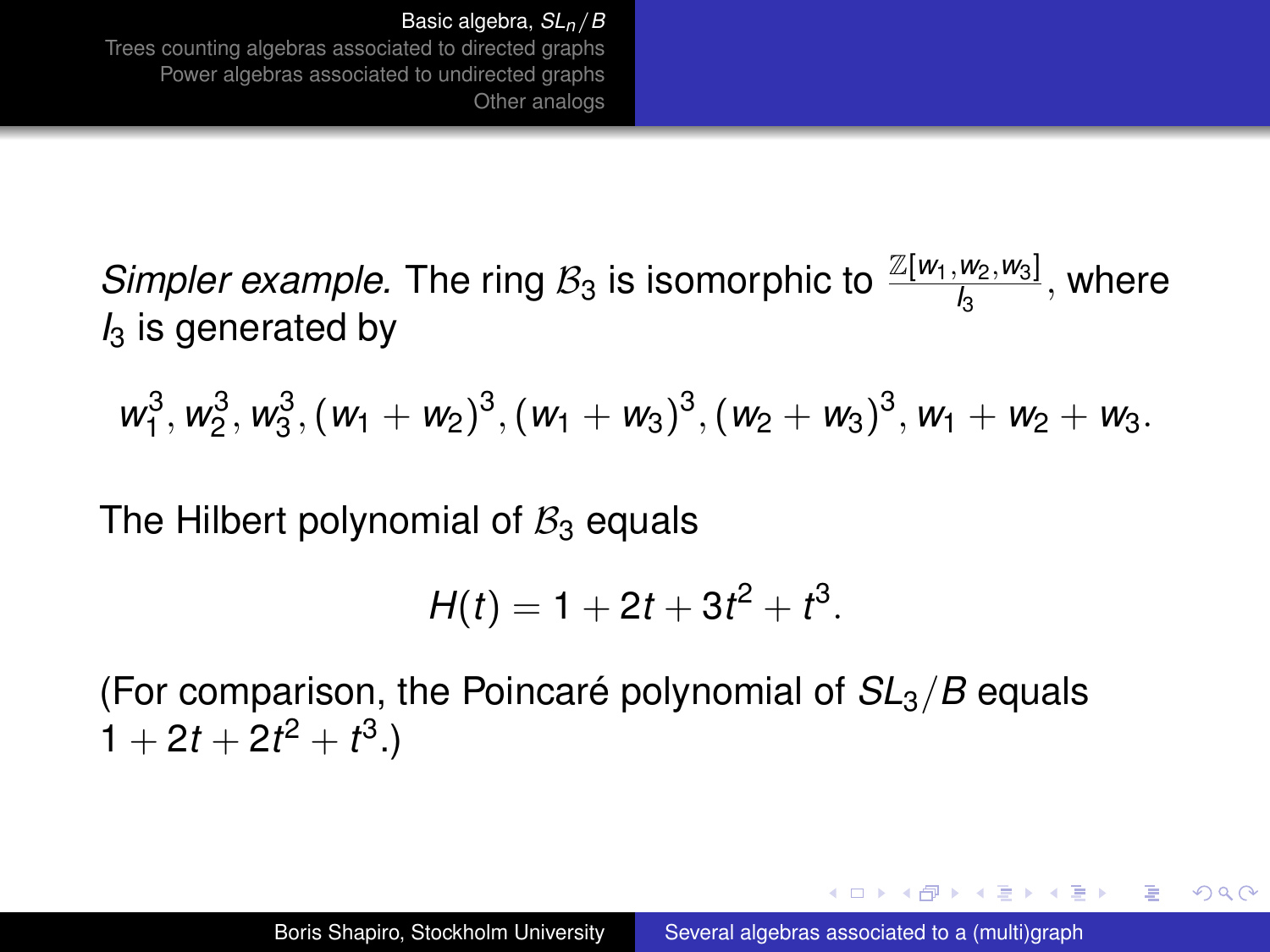<span id="page-8-0"></span>**Proposition 1.**  $\mathcal{B}_n$  is a graded ring isomorphic to  $\frac{\mathbb{Z}[w_1,...,w_n]}{I_n}$ , **In** is a gradual mg isomorphic to  $\frac{1}{2}$  or  $\frac{1}{2}$  in the set of 2<sup>n</sup> − 1 polynomials of the form

$$
g_{i_1,\ldots,i_j}^{(n)}=(w_{i_1}+\ldots+w_{i_j})^{j(n-j)+1}, \hspace{1cm} (1)
$$

イロト イ押 トイヨ トイヨ トー

 $2Q$ 

where  $\{i_1,...,i_j\}$  runs over the set of all nonempty subsets in the set {1, ..., *n*}.

**Proposition 2.** The total dimension of  $B_n$  equals the number of forests on *n* labeled vertices and there exists a natural monomial basis for  $B<sub>n</sub>$  whose monomials are enumerated by the above forests.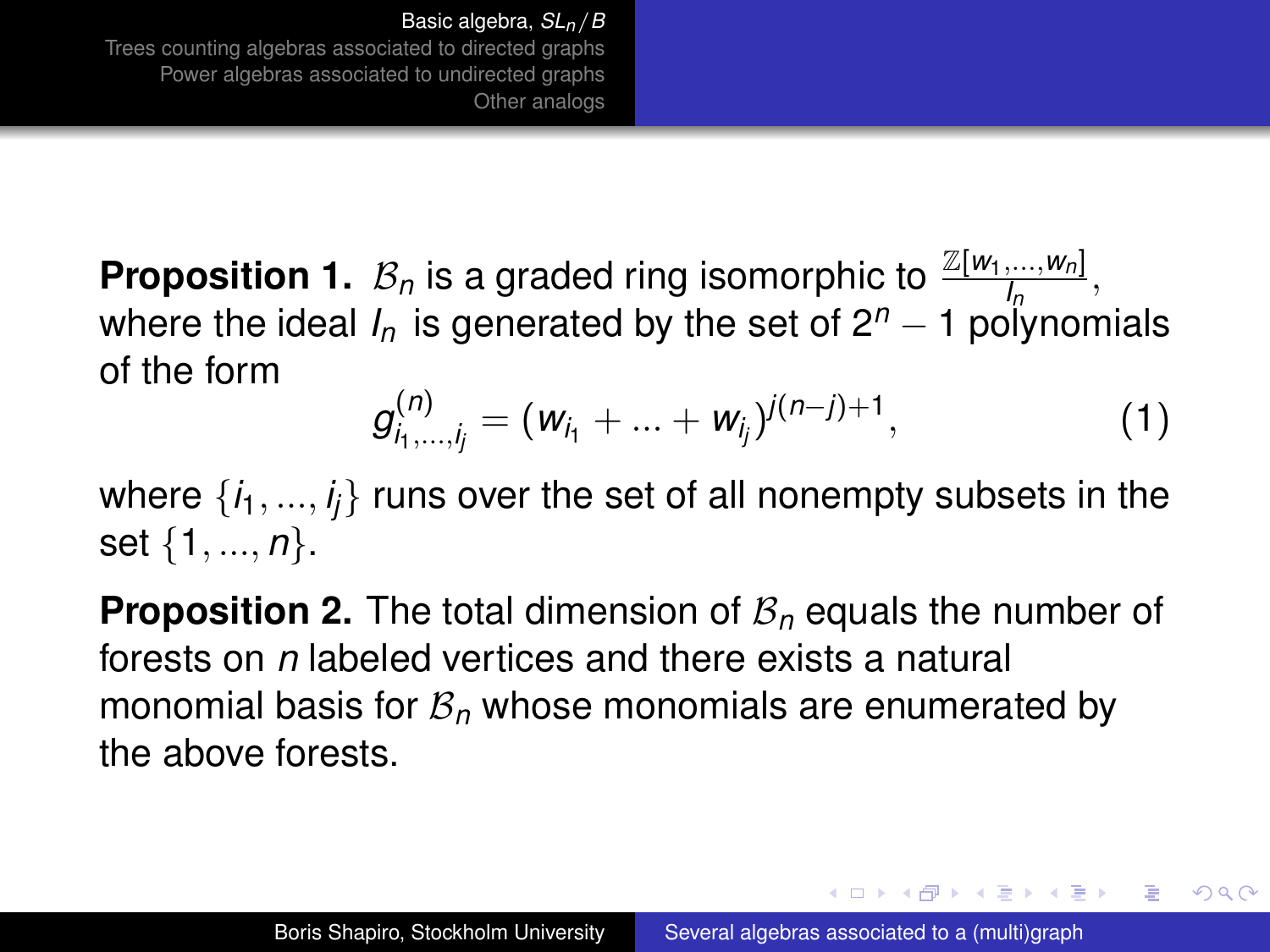# <span id="page-9-0"></span>Directed graphs

Let *G* be a digraph on the set of vertices 0, 1, . . . , *n* (with possible multiple egdes, but no loops). The vertex 0 will be the root of *G*. The digraph *G* is determined by its *adjacency matrix*  $A = (a_{ii})_{0 \le i,j \le n}$ , where  $a_{ii}$  is the number of edges from the vertex *i* to the vertex *j*. We will regard usual graphs as a special case of digraphs with symmetric adjacency matrix *A*.

An *oriented spanning tree T* of the digraph *G* is a subgraph *T* ⊂ *G* such that there exists a unique directed path in *T* from any vertex *i* to the root 0. The number  $N_G$  of such trees is given by the *Matrix-Tree Theorem*:

$$
N_G = \det L_G,\tag{1}
$$

 $\Omega$ 

where *L<sup>G</sup>* = (*l ij*)1≤*i*,*j*≤*<sup>n</sup>* the *truncated Lapla[ce](#page-8-0) [m](#page-10-0)[a](#page-8-0)[tri](#page-9-0)[x](#page-10-0)*[,](#page-0-0)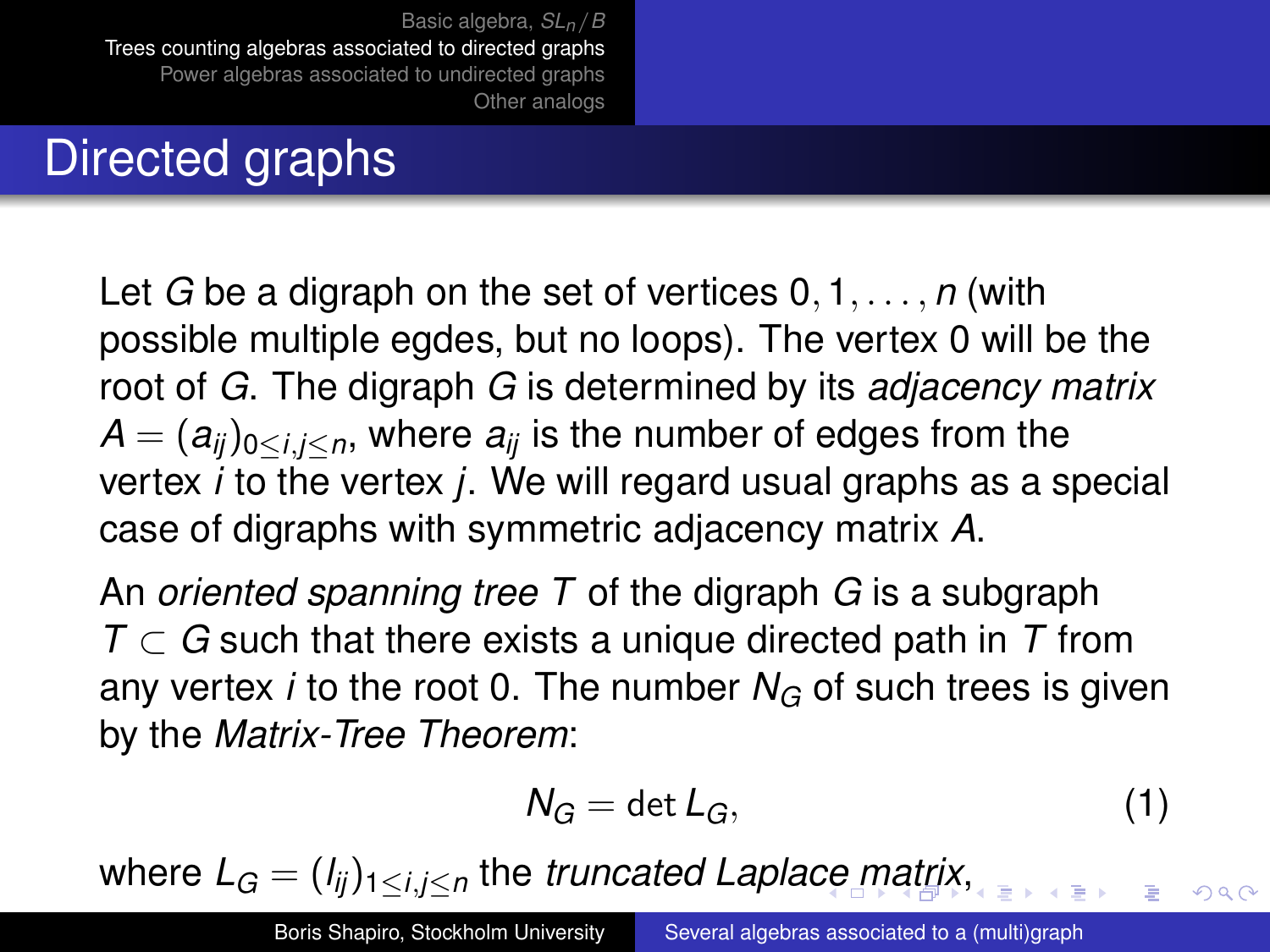<span id="page-10-0"></span>*L<sup>G</sup>* is also known as the *Kirkhoff matrix*, given by

$$
I_{ij} = \begin{cases} \sum_{r \in \{0,\dots,n\} \setminus \{i\}} a_{ir} & \text{for } i = j, \\ -a_{ij} & \text{for } i \neq j. \end{cases}
$$
 (2)

If *G* is a graph, i.e., *A* is a symmetric matrix, then oriented spanning trees defined above are exactly the usual *spanning trees* of *G*, which are connected subgraphs of *G* without cycles.

For a subset *I* in  $\{1, \ldots, n\}$  and a vertex  $i \in I$ , let

$$
d_I(i)=\sum_{j\not\in I}a_{ij},
$$

i.e., *dI*(*i*) is the number of edges from the vertex *i* to a vertex outside of the subset *I*. イロメ イ押 メイヨメ イヨメ

 $\Omega$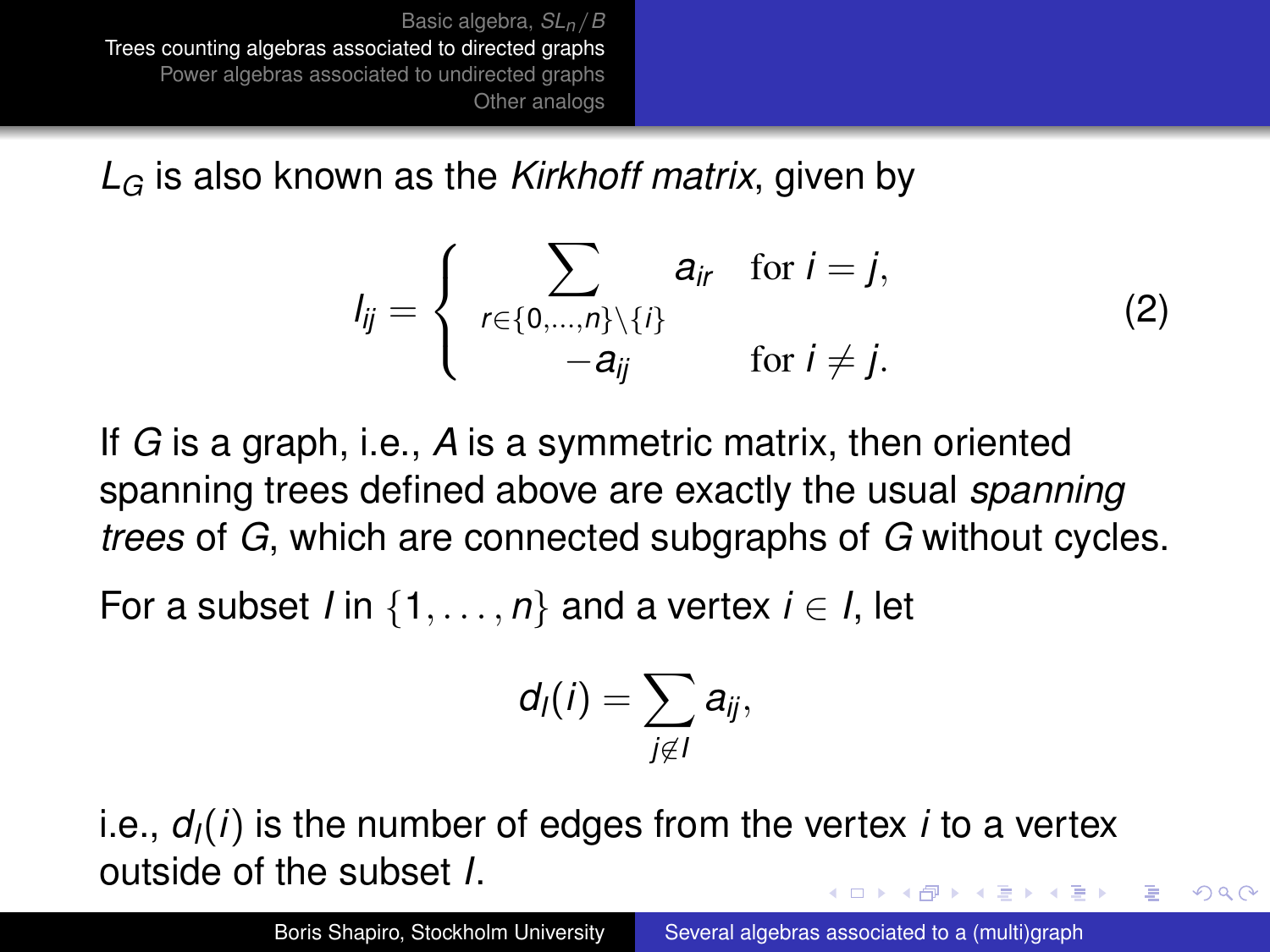# Parking functions

A *parking function* of size *n* is a sequence  $b = (b_1, \ldots, b_n)$  of non-negative integers such that its increasing rearrangement  $c_1 \leq \cdots \leq c_n$  satisfies  $c_i < i$ . Equivalently, we can formulate this condition as  $\#\{i \mid b_i < r\} > r$ , for  $r = 1, \ldots, n$ .

The parking functions of size *n* are known to be in bijective correspondence with trees on  $n + 1$  labelled vertices. Thus, according to Cayley's formula for the number of labelled trees, the total number of parking functions of size *n* equals  $(n+1)^{n-1}$ .

イロメ イ押 メイヨメ イヨメ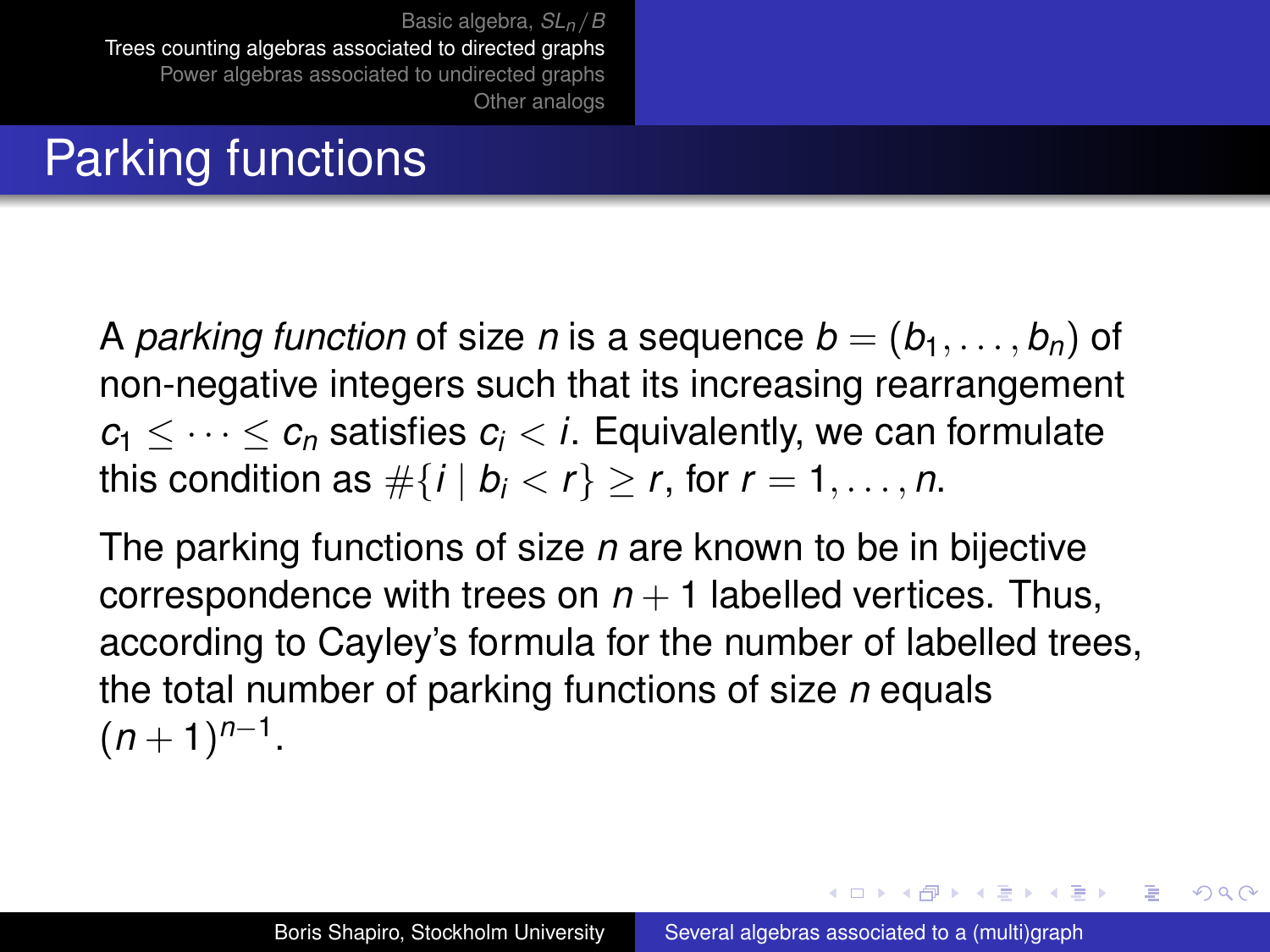Let us say that a sequence  $b = (b_1, \ldots, b_n)$  of non-negative integers is a *G-parking function* if, for any nonempty subset *I* ⊂ {1, . . . , *n*}, there exists *i* ∈ *I* such that *b<sub>i</sub>* < *d<sub>I</sub>*(*i*). If  $G = K_{n+1}$  is the complete graph on  $n+1$  vertices then *Kn*+1-parking functions are the usual parking functions of size *n* defined above.

#### Theorem

*The number of G-parking functions equals the number*  $N_G =$  det  $L_G$  *of oriented spanning trees of the digraph G.* 

イロト イ押 トイヨ トイヨ トー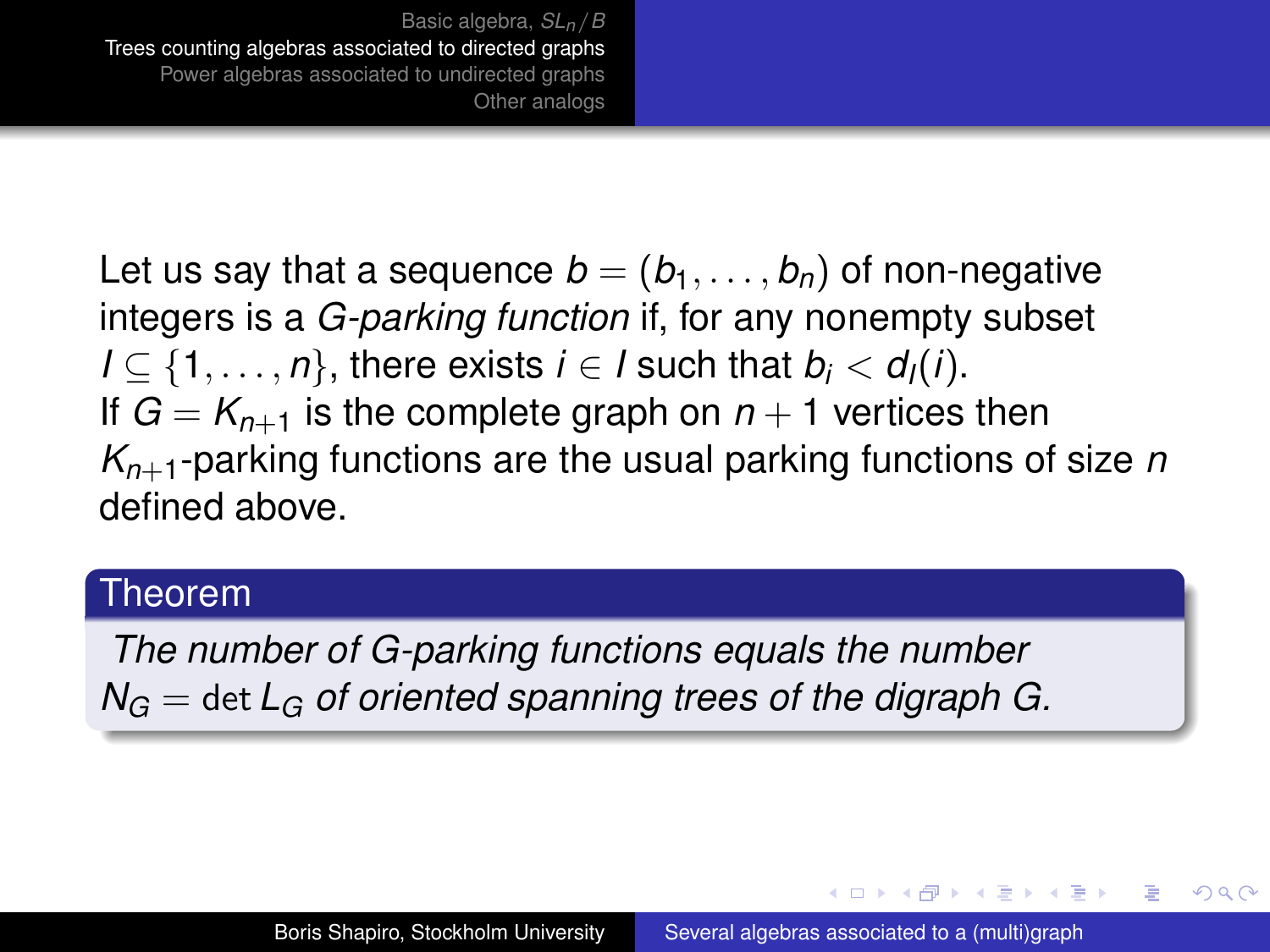We can reformulate the definition of *G*-parking functions in algebraic terms as follows. Throughout this paper we fix a field K. Let  $\mathcal{I}_G = \langle m_l \rangle$  be the monomial ideal in the polynomial ring  $\mathbb{K}[x_1,\ldots,x_n]$  generated by the monomials

$$
m_l = \prod_{i \in l} x_i^{d_l(i)},\tag{3}
$$

イロメ イ押メ イヨメ イヨメー

 $QQ$ 

where *I* ranges over all nonempty subsets  $I \subseteq \{1, \ldots, n\}$ . Define the algebra  $\mathcal{A}^\mathcal{T}_G$  as the quotient

$$
\mathcal{A}_G^T = \mathbb{K}[x_1,\ldots,x_n]/\mathcal{I}_G.
$$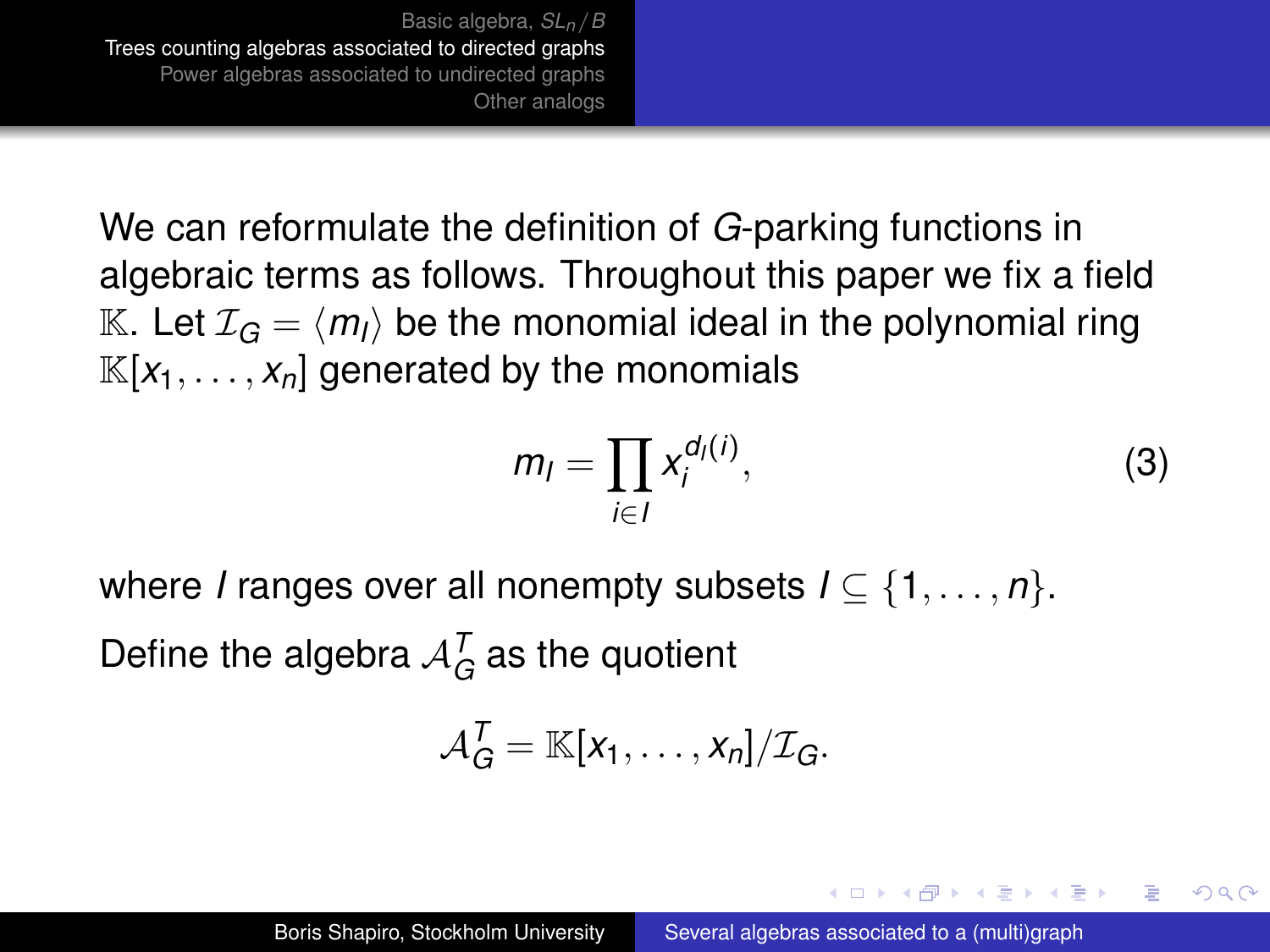A integer sequence  $b = (b_1, \ldots, b_n)$  is a *G*-parking function if and only if the monomial  $x^b = x_1^{b_1} \cdots x_n^{b_n}$  is nonvanishing in the algebra  $\mathcal{A}_G^{\mathcal{T}}$ .

For a monomial ideal  $I$ , the set of all monomials that do not belong to  $I$  is a basis of the quotient of the polynomial ring modulo *I*, called the *standard monomial basis*. Thus the monomials *x b* , where *b* ranges over *G*-parking functions, form the standard monomial basis of the algebra A*G*.

### **Corollary**

 $\mathcal{A}_{G}^{ \mathcal{T}}$  is a finite-dimensional linear space over  $\mathbb{K}_{\cdot}$  Its dimension is *equal to the number of oriented spanning trees of the digraph G:*

$$
\dim \mathcal{A}_G^T = N_G.
$$

4 ロ ) (何 ) (日 ) (日 )

ă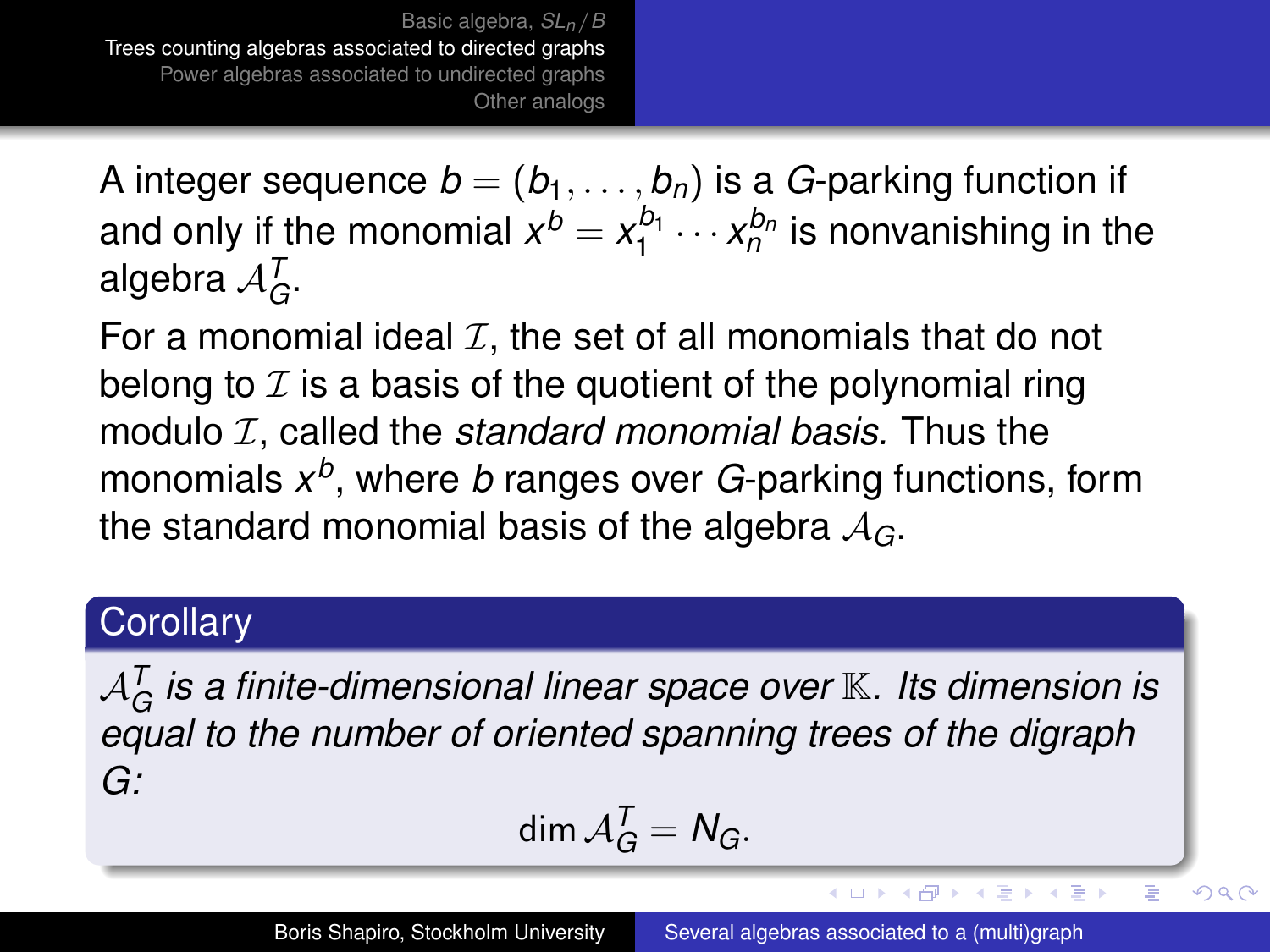# <span id="page-15-0"></span>Undirected graphs

Let *G* be an undirected graph on the set of vertices 0, 1, . . . , *n*. In this case the dimension of the algebra  $\mathcal{A}_G^{\mathcal{T}}$  is equal to the number of usual spanning trees of *G*.

For a nonempty subset *I* in {1, . . . , *n*}, let  $D_l = \sum_{i \in I, \, j \not\in I} a_{ij} = \sum_{i \in I} d_l(i)$  be the total number of edges that join some vertex in *I* with a vertex outside of *I*. For any nonempty subset  $I \subseteq \{1, \ldots, n\}$ , let

$$
p_I = \left(\sum_{i \in I} x_i\right)^{D_I}.
$$
 (4)

イロメ イ押メ イヨメ イヨメー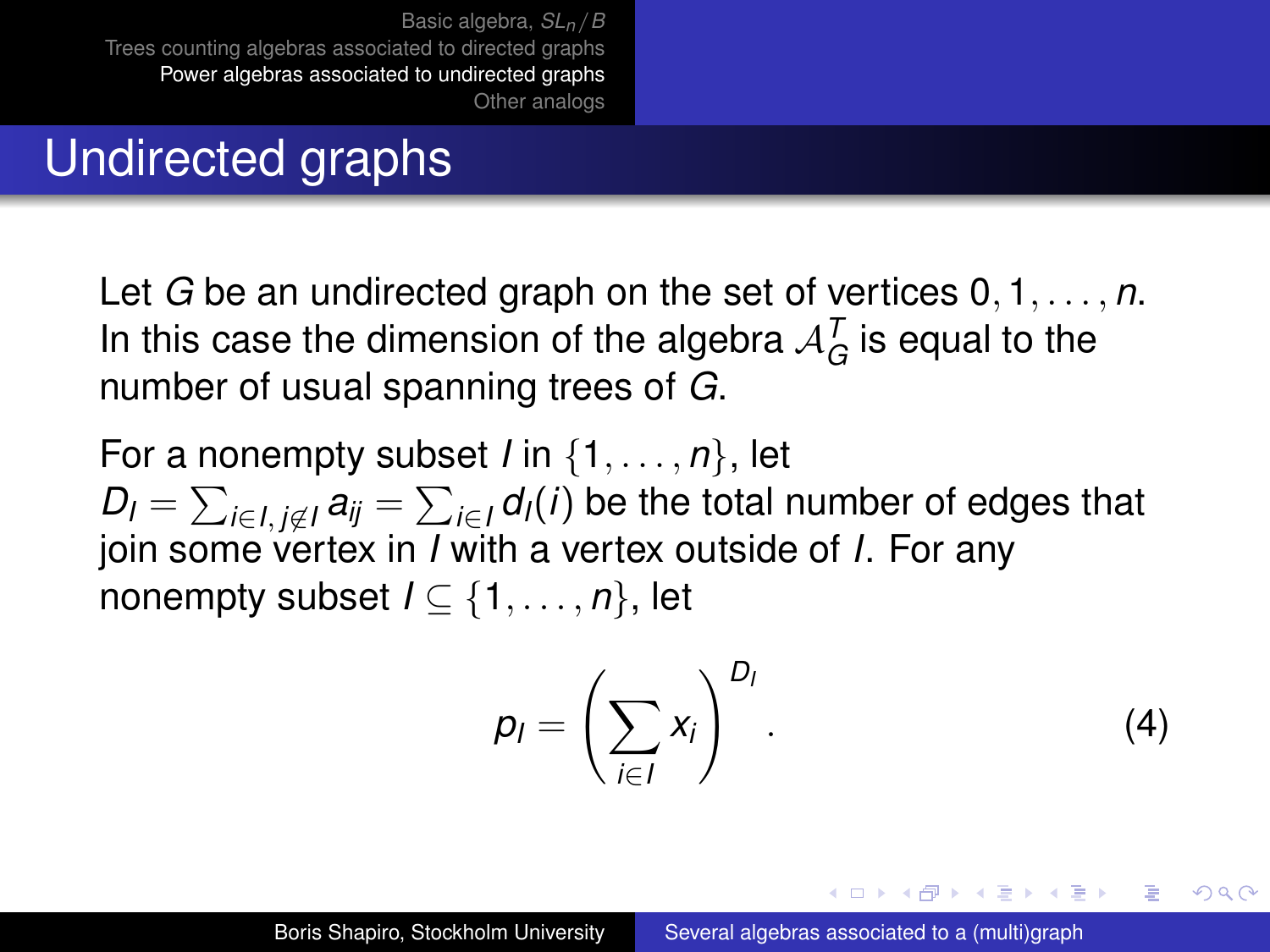Let  $\mathcal{J}_G = \langle p_i \rangle$  be the ideal in the polynomial ring  $\mathbb{K}[x_1, \ldots, x_n]$ generated by the polynomials *p<sup>I</sup>* for all nonempty subsets *I*. Define the algebra  $\mathcal{B}_{G}^{T}$  as the quotient

$$
\mathcal{B}_G^T = \mathbb{K}[x_1,\ldots,x_n]/\mathcal{J}_G.
$$

The algebras  $\mathcal{A}_G^{\mathcal{T}}$  and  $\mathcal{B}_G^{\mathcal{T}}$  are graded. For a graded algebra  $\mathcal{A}^{\mathcal{T}}=\mathcal{A}^0\oplus \mathcal{A}^1\oplus \mathcal{A}^2\oplus \cdots$  , the *Hilbert series* of  $\mathcal{A}^{\mathcal{T}}$  is the formal power series in *q* given by

$$
\operatorname{Hilb} \mathcal{A}^T = \sum_{k \geq 0} q^k \operatorname{dim} \mathcal{A}^k.
$$

イロメ イ押メ イヨメ イヨメー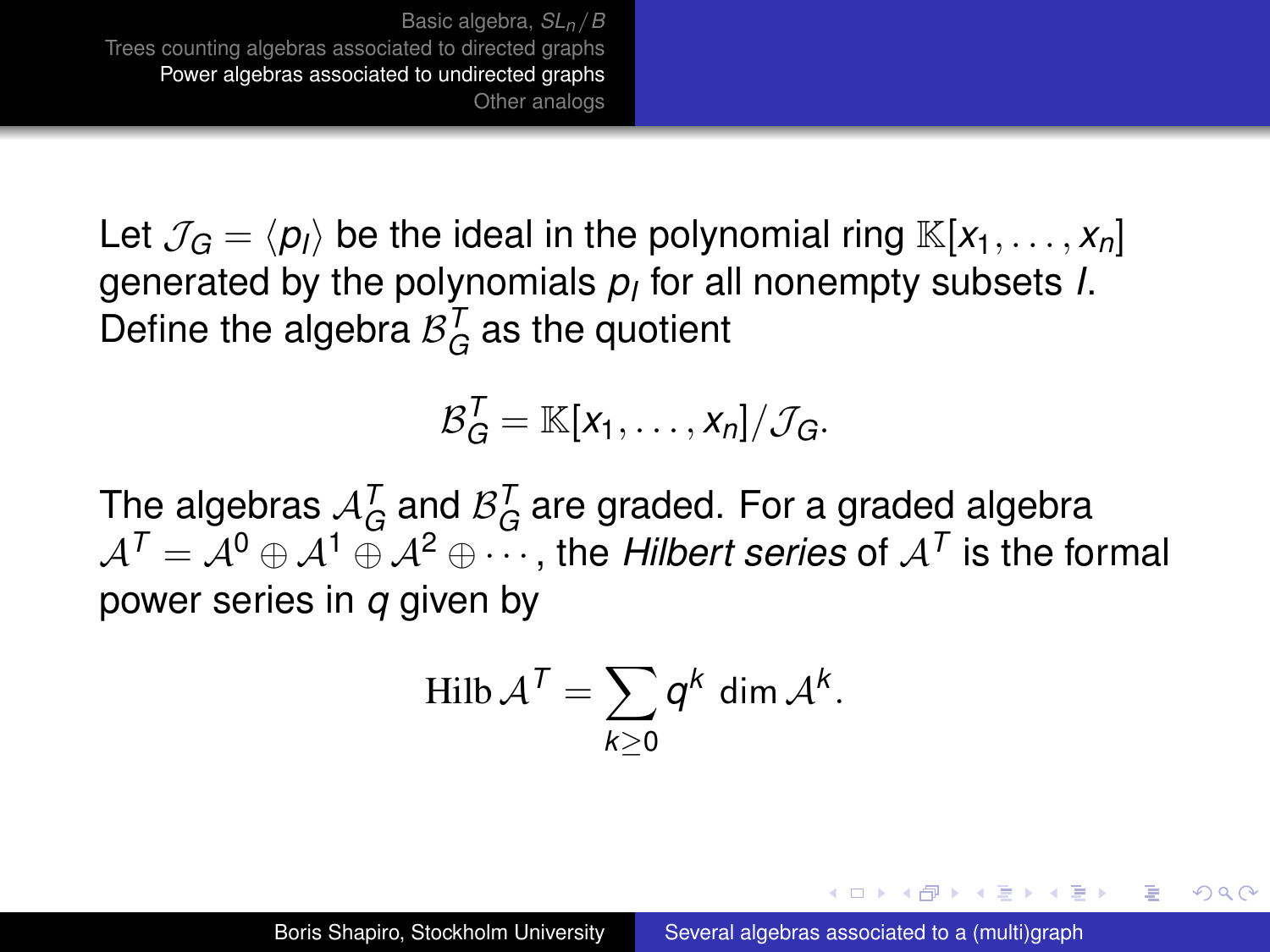#### Theorem

*The monomials x<sup>b</sup> , where b ranges over G-parking functions, form a linear basis of the algebra* B *T . Thus the Hilbert series of* the algebras  $A_G^T$  and  $B_G^T$  coincide termwise: Hilb  $A_G^T$  = Hilb  $B_G^T$ . *In particular, both these algebras are finite-dimensional as linear spaces over* K *and*

$$
\dim \mathcal{A}_G^T = \dim \mathcal{B}_G^T = N_G
$$

*is the number of spanning trees of the graph G.*

<span id="page-17-0"></span>イロト イ押 トイヨ トイヨ トー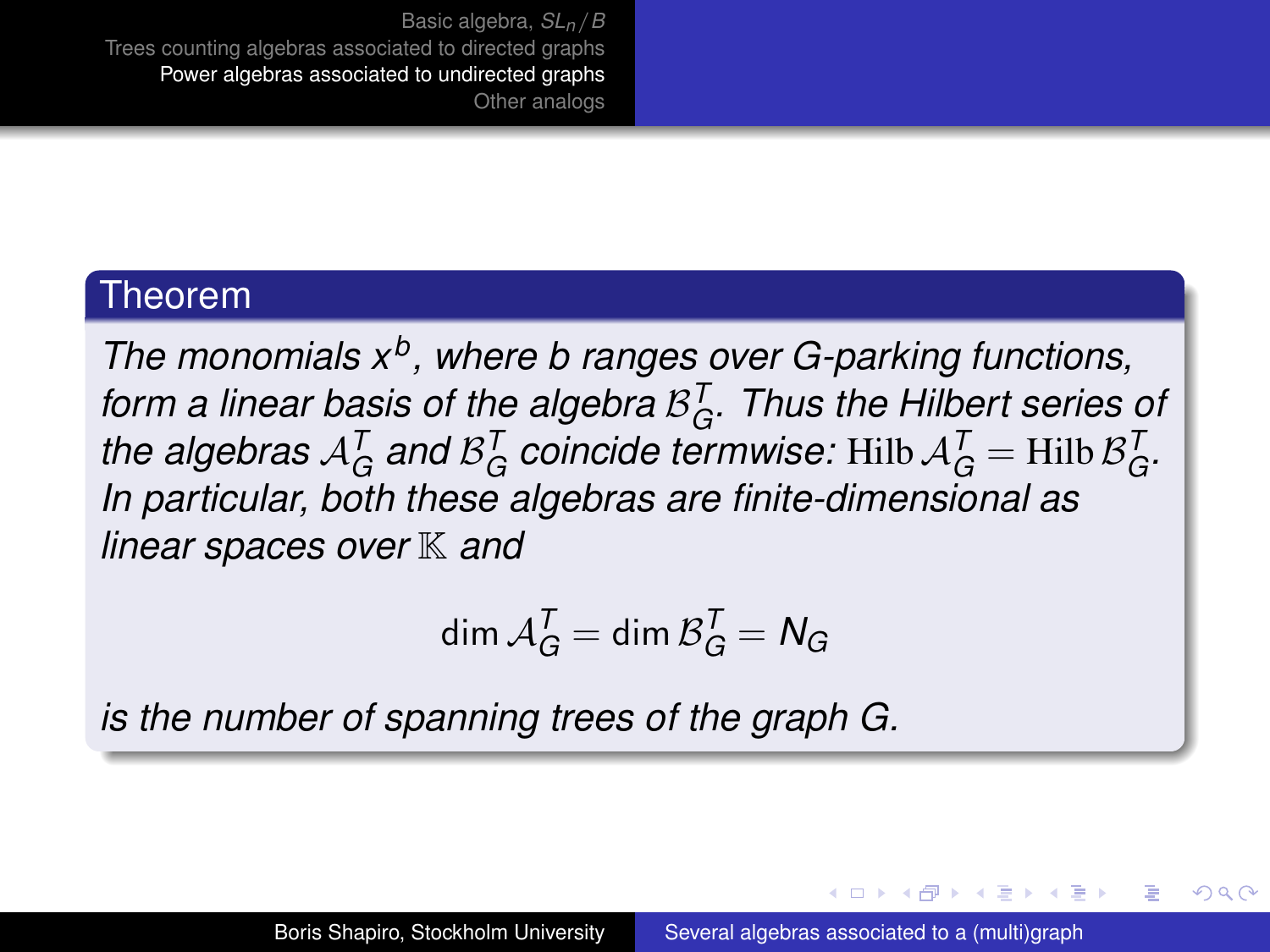## <span id="page-18-0"></span>Example

Let  $n = 3$  and let *G* be the graph given by



Figure: Example of a graph.

The graph *G* has 8 spanning trees:



 $290$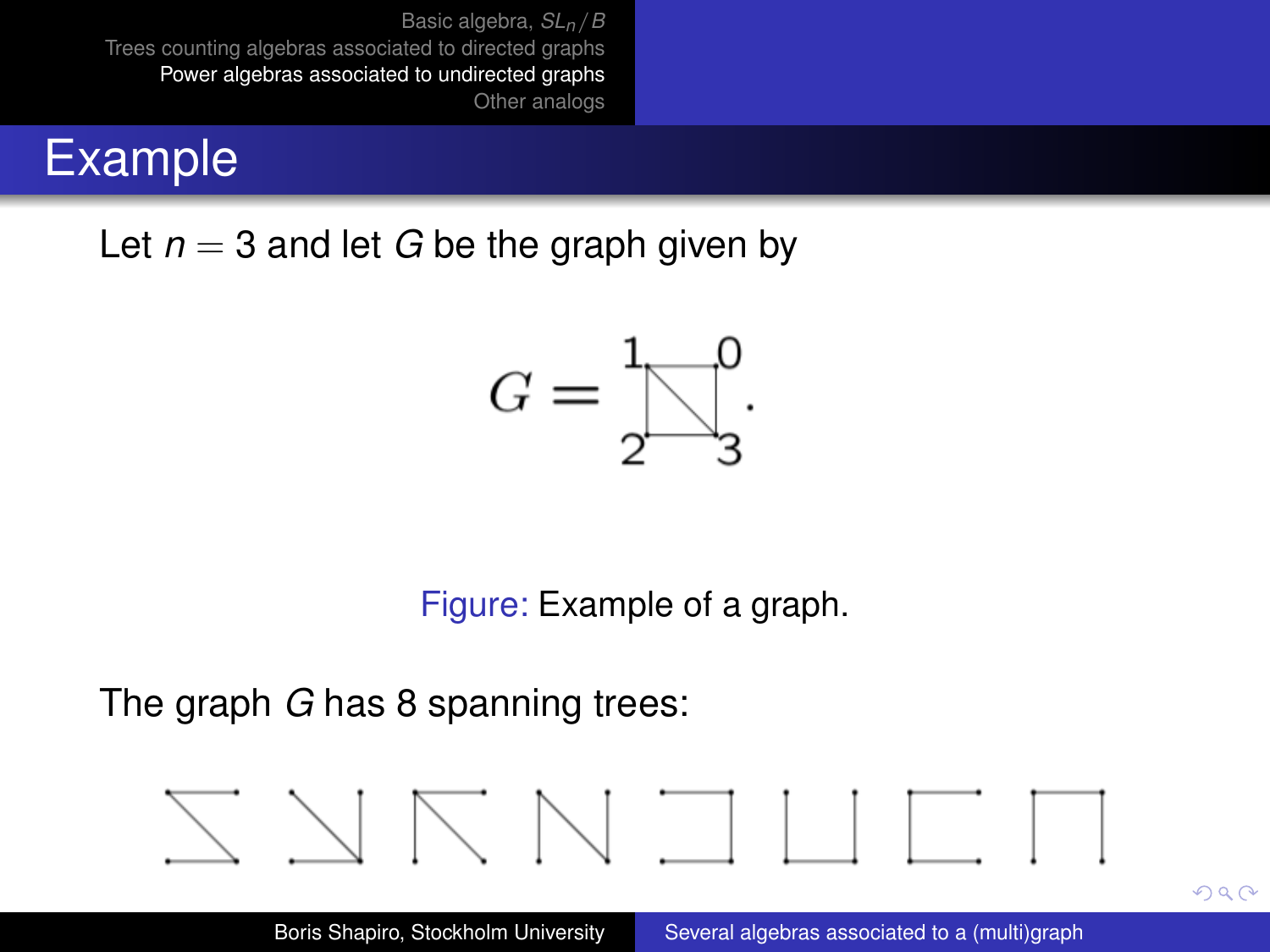The ideals  $\mathcal{I}_G$  and  $\mathcal{J}_G$  are given by

$$
\mathcal{I}_G = \langle x_1^3, x_2^2, x_3^3, x_1^2 x_2, x_1^2 x_3^2, x_2 x_3^2, x_1 x_2^0 x_3 \rangle,
$$
  
\n
$$
\mathcal{J}_G = \langle x_1^3, x_2^2, x_3^3, (x_1 + x_2)^3, (x_1 + x_3)^4, (x_2 + x_3)^3,
$$
  
\n
$$
(x_1 + x_2 + x_3)^2 \rangle.
$$

The standard monomial basis of the algebra  $A_G^{\mathcal{T}}$  is  $\{1, x_1, x_2, x_3, x_1^2, x_1x_2, x_2x_3, x_3^2\}$ . The corresponding *G*-parking functions are the exponent vectors of the basis elements:

 $(0, 0, 0)$ ,  $(1, 0, 0)$ ,  $(0, 1, 0)$ ,  $(0, 0, 1)$ ,  $(2, 0, 0)$ ,

 $(1, 1, 0), (0, 1, 1), (0, 0, 2).$ 

We have dim  $\mathcal{A}_{G_{\pm}}^{\mathcal{T}}=$  dim  $\mathcal{B}_{G_{\pm}}^{\mathcal{T}}=$  8 is the number of spanning trees of *G*, and Hilb  $\tilde{\mathcal{A}}_G^{\mathcal{T}} =$  Hilb  $\tilde{\mathcal{B}}_G^{\mathcal{T}} = 1 + 3q + 4q^2$ [.](#page-18-0)

 $\Omega$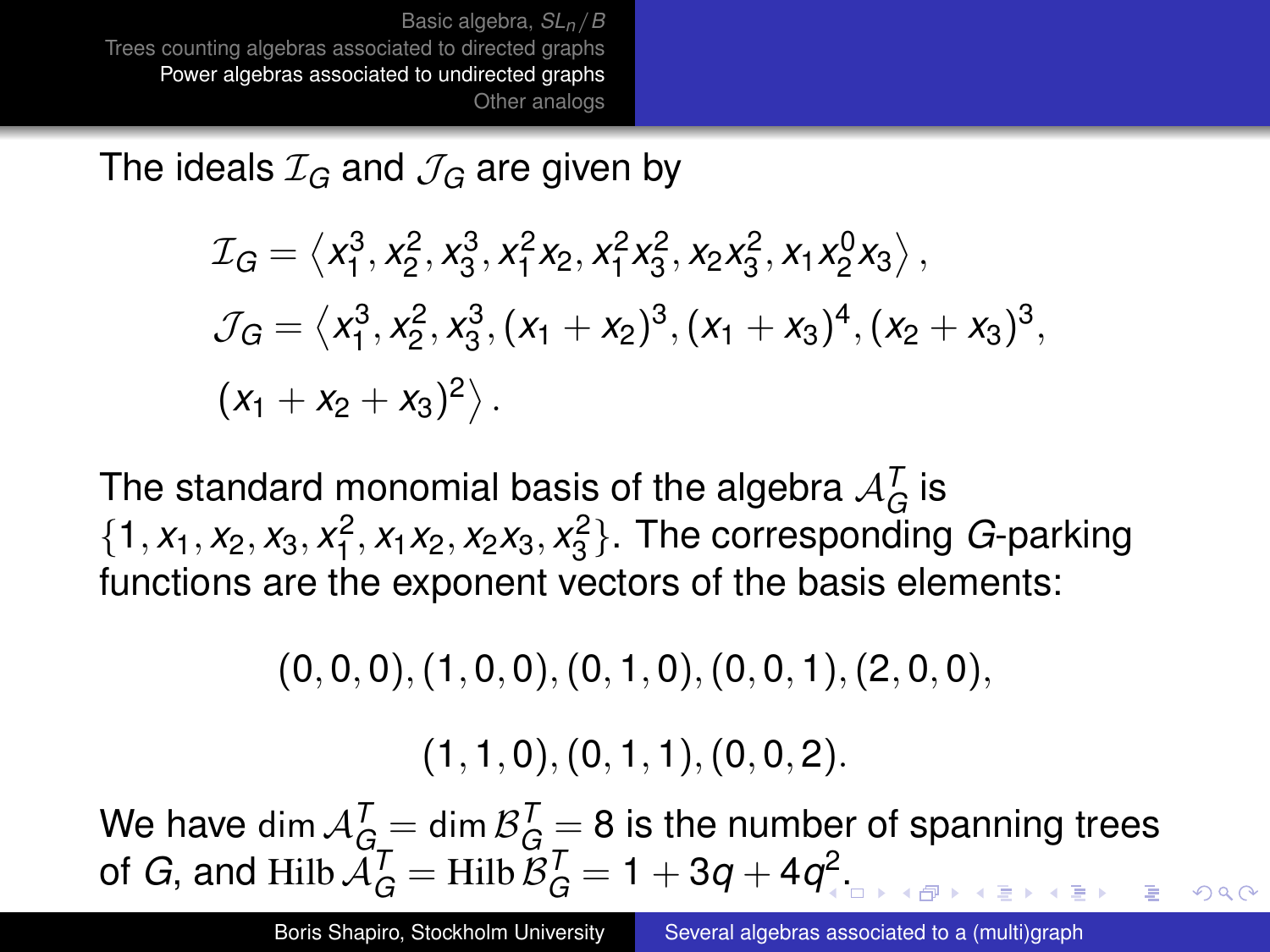We will refine Theorem [3](#page-17-0) and interpret dimensions of graded components of the algebras  $\mathcal{A}_G^{\mathcal{T}}$  and  $\mathcal{B}_G^{\mathcal{T}}$  in terms of certain statistics on spanning trees. Let us fix a linear ordering of all edges of the graph *G*.

For a spanning tree *T* of *G*, an edge  $e \in G \setminus T$  is called *externally active* if there exists a cycle *C* in the graph *G* such that *e* is the minimal edge of *C* and  $(C \setminus \{e\}) \subset T$ . The *external activity* of a spanning tree is the number of externally active edges. Let  $N_G^k$  denote the number of spanning trees  $\mathcal{T} \subset G$  of external activity *k*. Even though the notion of external activity depends on a particular choice of ordering of edges, the numbers  $\mathsf{N}_G^k$  are known to be invariant on the choice of ordering.

→ 唐 > → 唐 >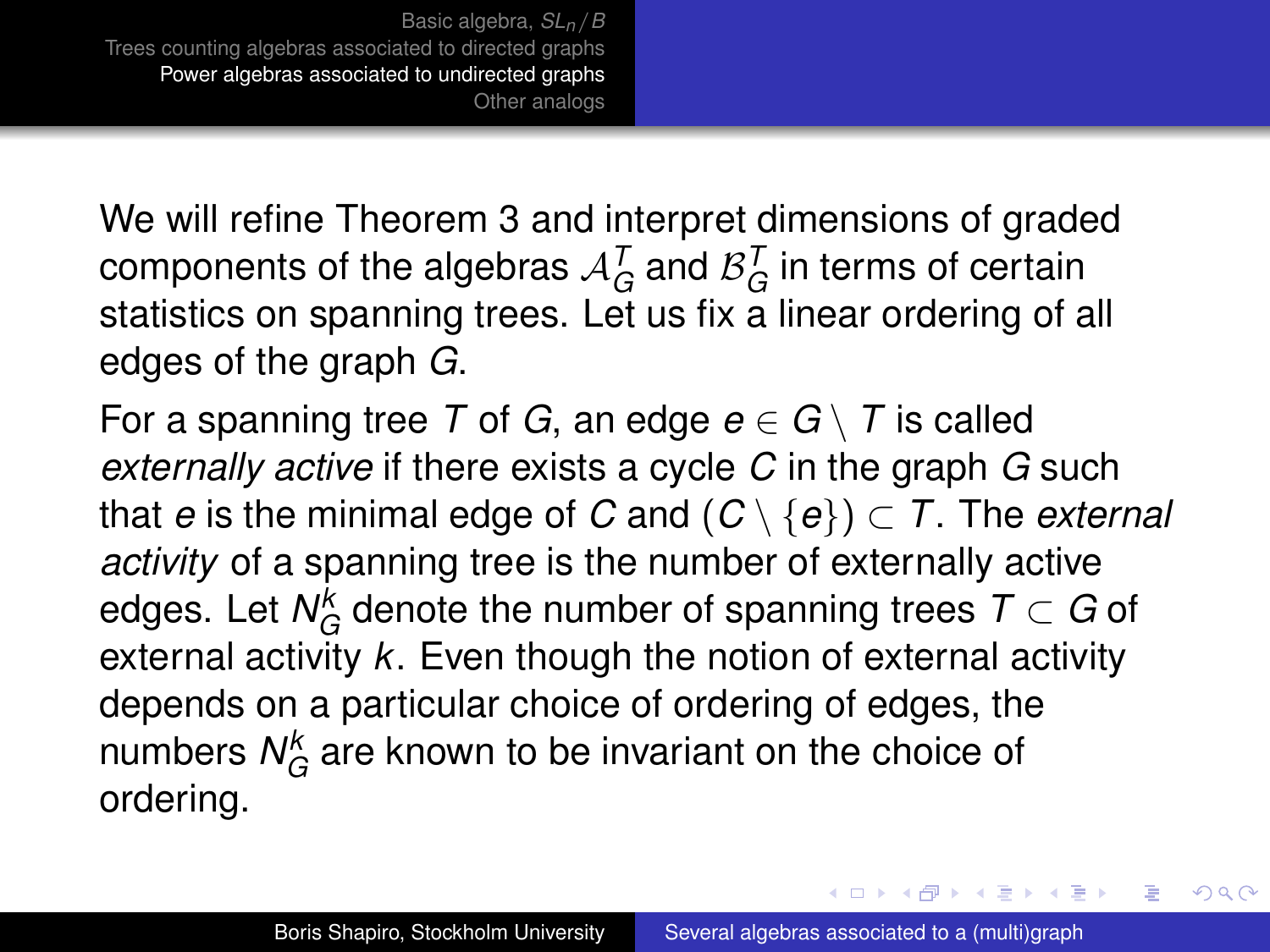Let  $\mathcal{A}_G^k$  and  $\mathcal{B}_G^k$  be the *k*-th graded components of the algebras  $\mathcal{A}_G^{\mathcal{T}}$  and  $\mathcal{B}_G^{\mathcal{T}}$ , correspondingly.

#### Theorem

*The dimensions of the k-th graded components*  $A_G^k$  *and*  $B_G^k$  *are equal to*

$$
\dim \mathcal{A}_G^k = \dim \mathcal{B}_G^k = N_G^{|G|-n-k},
$$

*the number of spanning trees of G of external activity* |*G*| − *n* − *k, where* |*G*| *denotes the number of edges of G.*

**≮ロ ▶ ⊀ 御 ▶ ⊀ ヨ ▶ ⊀ ヨ ▶** 

B

 $QQ$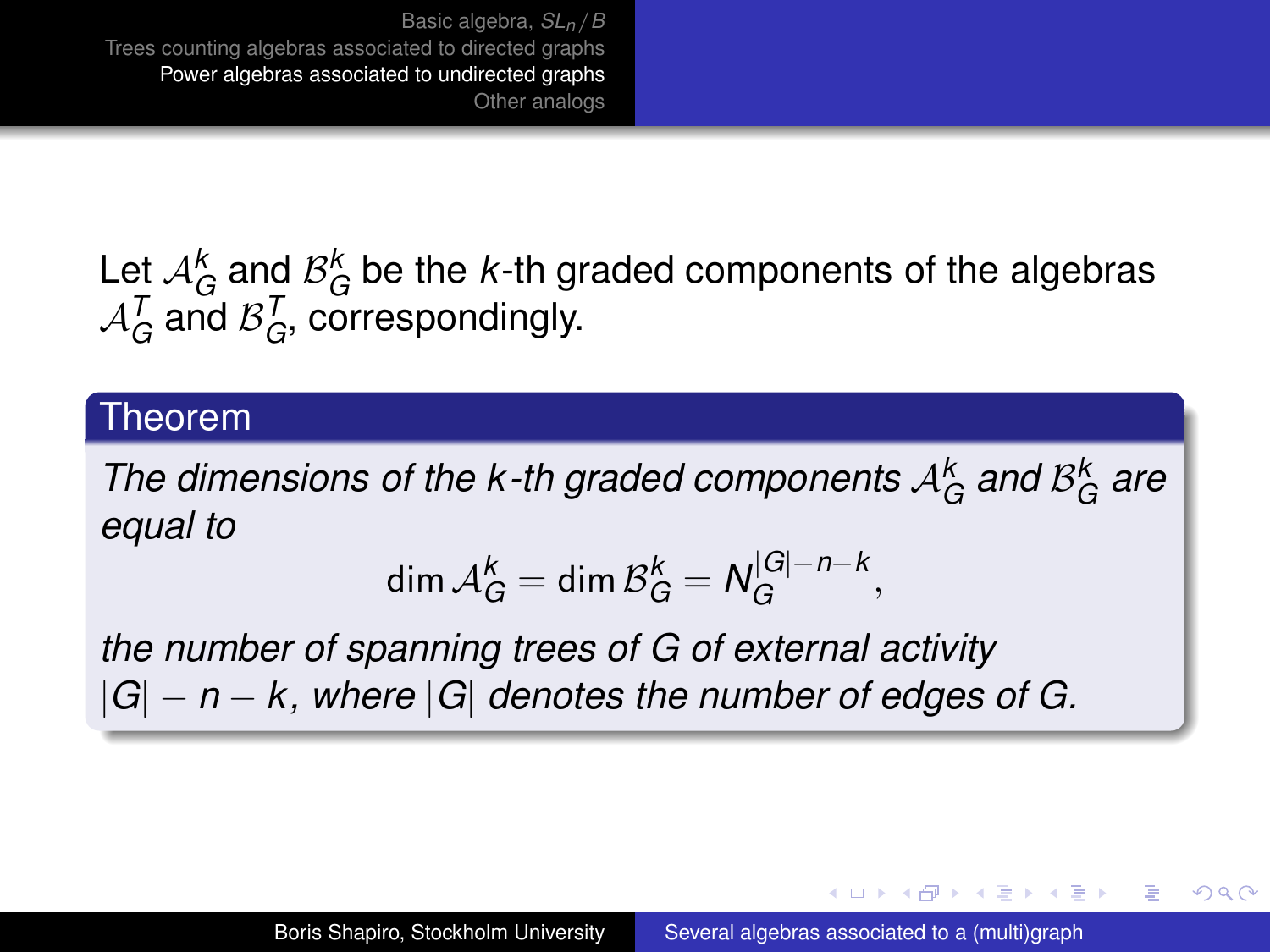#### $\mathcal{C}_{G}^{\textsf{F}}$ *G* -algebra

We introduce the following algebra  $\mathcal{C}_G^{\mathcal{F}}$  associated to an arbitrary vertex-labeled undirected graph *G* without loops on the vertex set  $[n]$ . Let  $\Phi_G$  be the graded commutative algebra over K generated by the variables  $\phi_e, e \in G$ , with the defining relations:  $(\phi_e)^2 = 0$ , for every edge  $e \in G$ . Let  $\mathcal{C}_G^F$  be the subalgebra of Φ*<sup>G</sup>* generated by the elements

$$
X_i = \sum_{e \in G} c_{i,e} \phi_e,
$$

for  $i \in [n]$ , where

$$
c_{i,e} = \begin{cases} 1 & \text{if } e = (i,j), \ i < j; \\ -1 & \text{if } e = (i,j), \ i > j; \\ 0 & \text{otherwise.} \end{cases}
$$
 (5)

イロメ イ押メ イヨメ イヨメー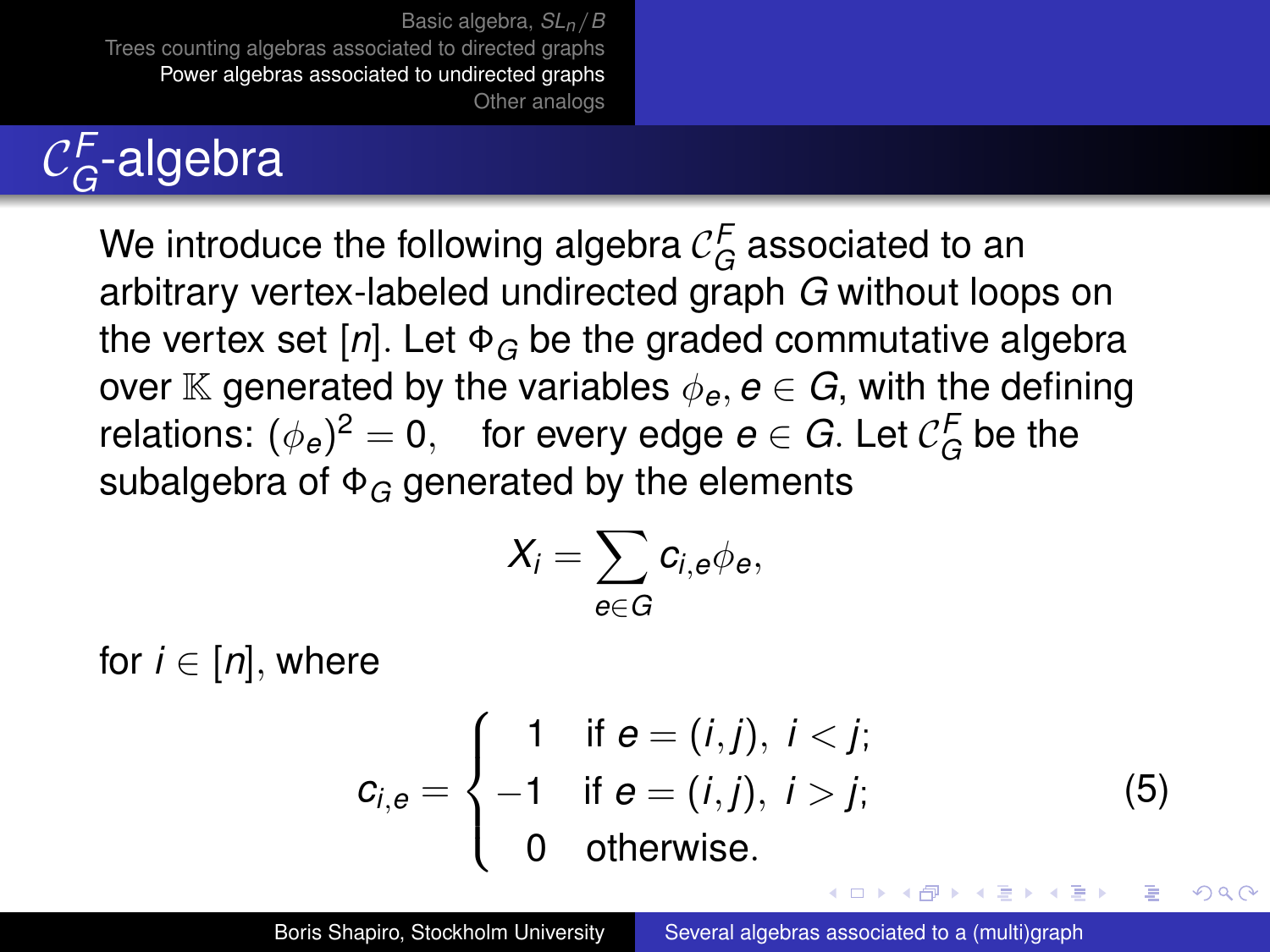Observe that we assume that  $\mathcal{C}_G^{\mathsf{F}}$  contains 1.

To describe the relations between  $X_i$ . consider the ideal  $J_G$  in the ring  $\mathbb{K}[x_1, \dots, x_n]$  generated by

$$
p_I = \left(\sum_{i \in I} x_i\right)^{d_I + 1},
$$

where *I* ranges over all nonempty subsets of vertices, and *d<sup>I</sup>* is the total number of edges between vertices in *I* and vertices outside *I*, i.e., belonging to  $\mathcal{V}(G) \setminus I$ . Define the algebra  $\mathcal{B}^{\mathcal{F}}_G$  as the quotient

$$
\mathbb{K}[x_1,\ldots,x_n]/J_G.
$$

イロト イ押 トイヨ トイヨ トー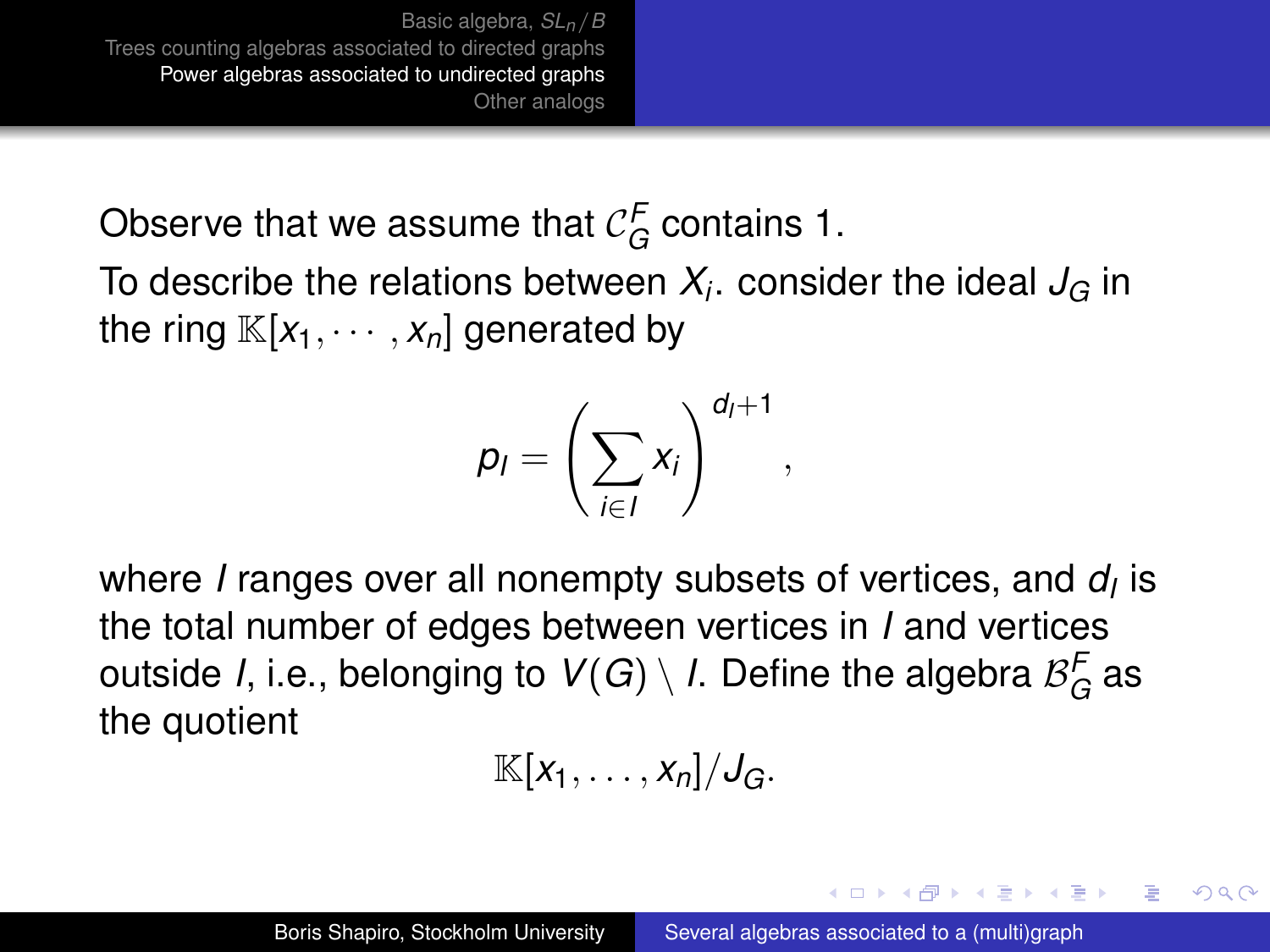#### Theorem

For any graph G, the algebras  $\mathcal{B}_G^F$  and  $\mathcal{C}_G^F$  are isomorphic, their *total dimension over* K *is equal to the number of spanning forests in G.*

*Moreover, the dimension of the k -th graded component of these algebras equals the number of spanning forests F of G with external activity e(G) – e(F) –*  $k$ *.* 

イロト イ押 トイヨ トイヨ トー

 $QQ$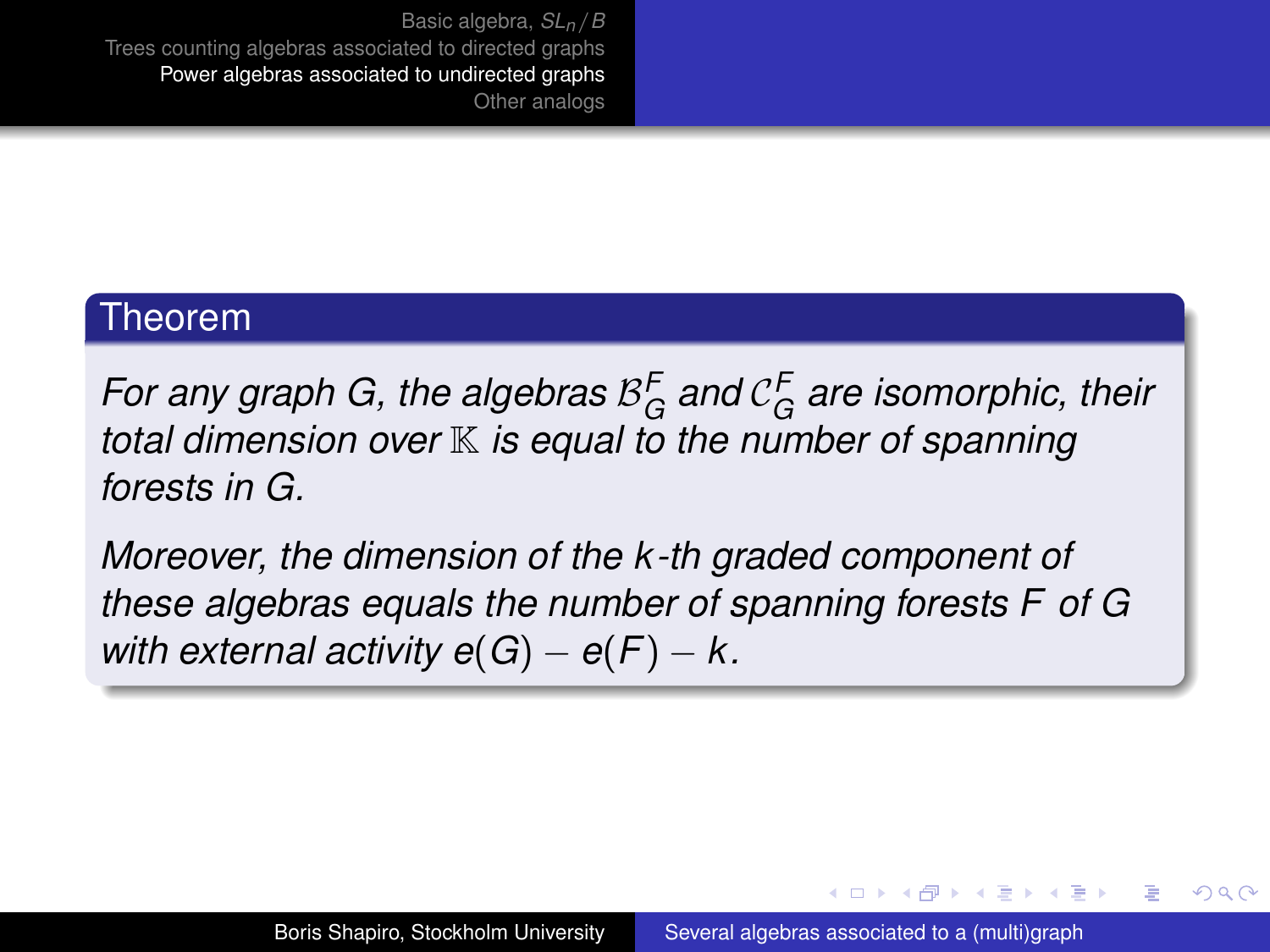In particular, the Hilbert polynomial of  $\mathcal{C}_G^{\mathcal{F}}$  is a specialization of the Tutte polynomial of *G*.

### **Corollary**

*Given a graph G, the Hilbert polynomial* H*C<sup>F</sup> G* (*t*) *of the algebra* C *F G is given by*

$$
\mathcal{H}_{\mathcal{C}_G^F}(t)=\mathcal{T}_G\left(1+t,\frac{1}{t}\right)\cdot t^{e(G)-v(G)+c(G)}.
$$

### Theorem (G. Nenashev)

Given two graphs G<sub>1</sub> and G<sub>2</sub>, the algebras  $\mathcal{C}_{G_1}^F$  and  $\mathcal{C}_{G_2^F}$  are 2 *isomorphic if and only if the graphical matroids of G*<sup>1</sup> *and G*<sup>2</sup> *coincide.*

イロメ 不優 トメ ヨ メ ス ヨ メー

 $\equiv$ 

 $290$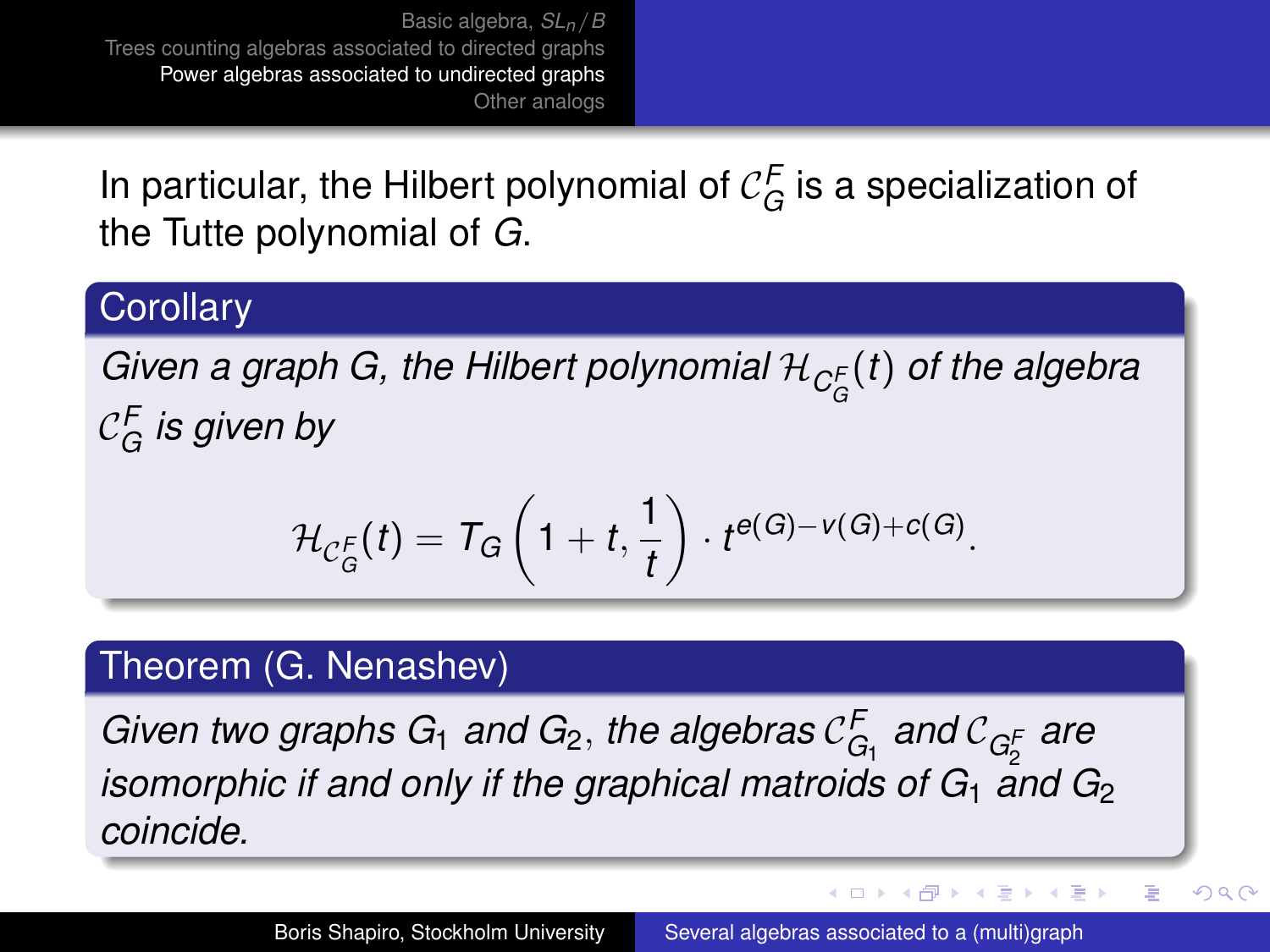# <span id="page-26-0"></span>"K-theoretical" analog

In the above notation, our main object here will be the filtered subalgebra  $K_G \subset \Phi_G$  defined by the generators:

$$
Y_i = \exp(X_i) = \prod_{e \in G} (1 + c_{i,e} \phi_e), i = 0, \ldots, n.
$$

#### Remark

Since  $Y_i$  is obtained by exponentiation of  $X_i$ , we call  $\mathcal{K}_G$  the "K-theoretic" analog of  $C_G^F$ . The original generators  $X_i$  are similar to the first Chern classes, while their exponentiations  $Y_i$  are similar to the Chern characters which are the main object of *K*-theory.

イロメ イ押 メイヨメ イヨメ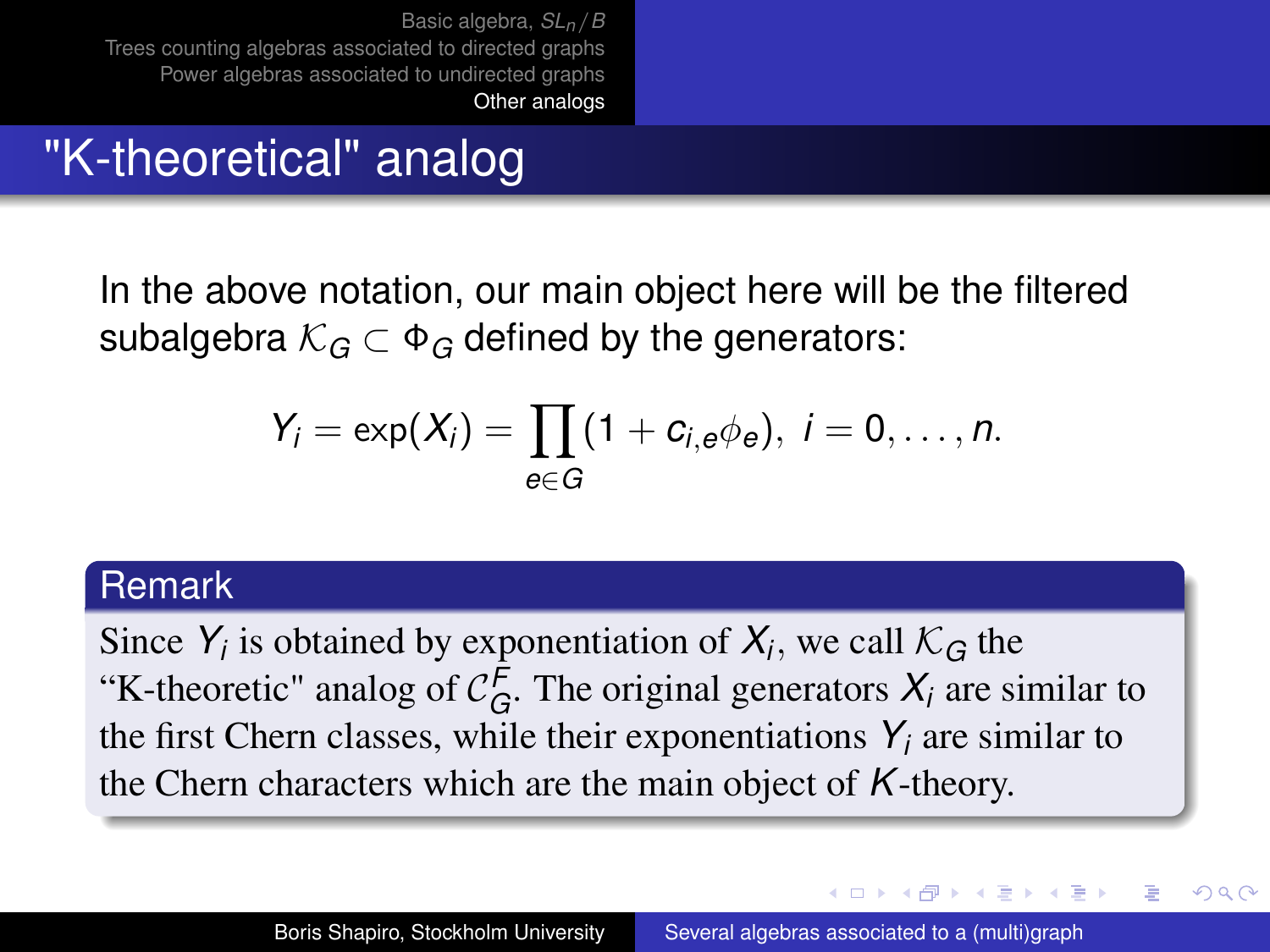# **Relations**

Define the ideal  $\mathcal{I}_G$  in  $\mathbb{K}[y_0, y_1, \ldots, y_n]$  as generated by the polynomials

$$
q_{l} = \left(\prod_{i \in I} y_{i} - 1\right)^{D_{l}+1}, \tag{6}
$$

イロメ イ押 メイヨメ イヨメ

 $QQ$ э

where *I* ranges over all nonempty subsets in {0, 1, . . . , *n*} and the number  $D_l$  is the number of edges connecting the subset *I* of vertices with its complement. Set

$$
\mathcal{D}_G:=\mathbb{K}[y_0,\ldots,y_n]/\mathcal{I}_G.
$$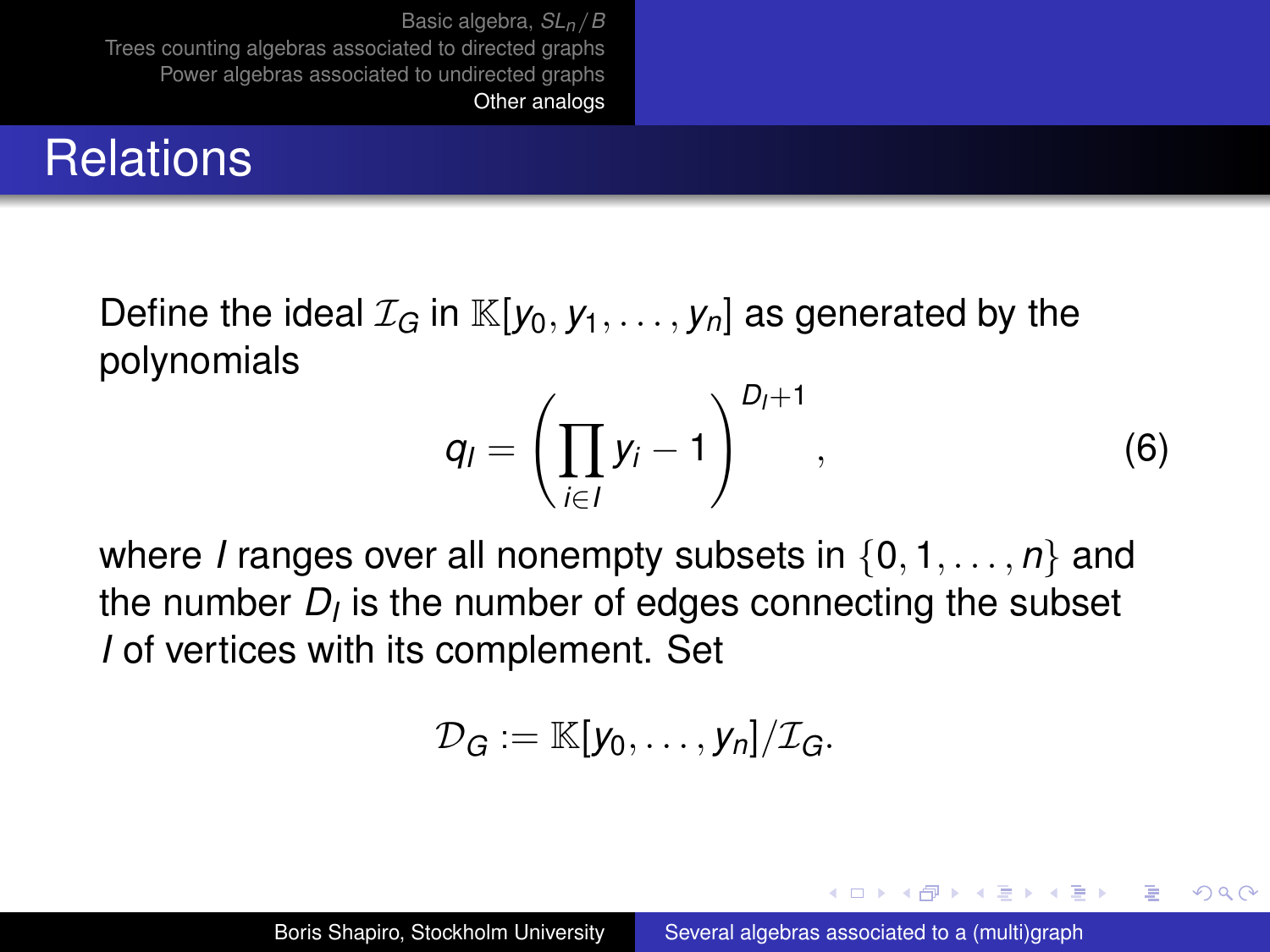#### Theorem

*For any graph G, algebras*  $\mathcal{B}_G^{\mathsf{F}}, \mathcal{C}_G^{\mathsf{F}}, \mathcal{D}_G$  and  $\mathcal{K}_G$  are isomorphic *as (non-filtered) algebras.*

Moreover, the following stronger statement holds.

#### Theorem

*For any graph G, algebras* D*<sup>G</sup> and* K*<sup>G</sup> are isomorphic as filtered algebras.*

**≮ロ ▶ ⊀ 御 ▶ ⊀ ヨ ▶ ⊀ ヨ ▶** 

÷.  $QQ$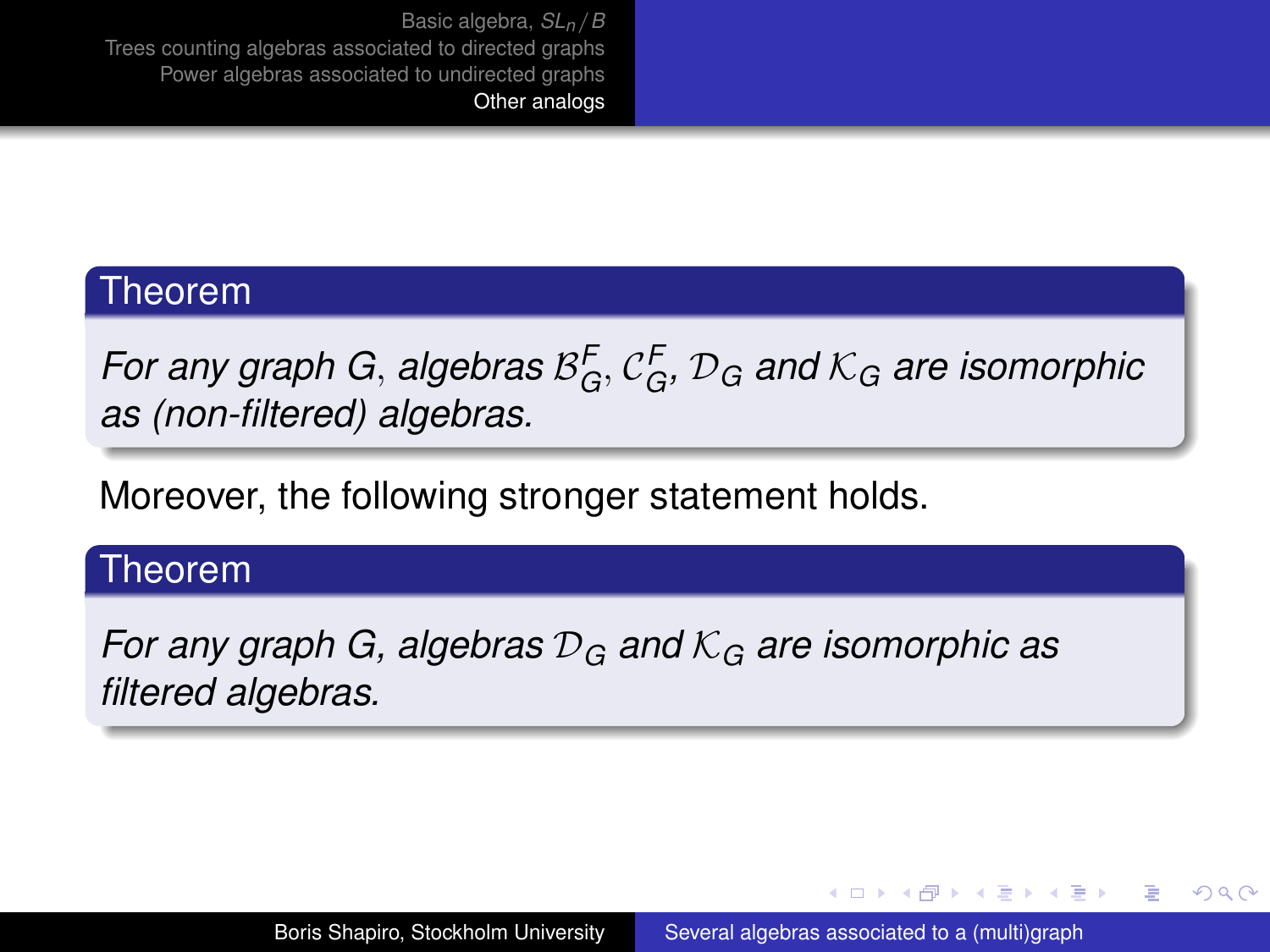The filtered algebras  $\mathcal{D}_G$  and  $\mathcal{K}_G$  contain complete information about *G*.

#### Theorem

Given two graphs  $G_1$  and  $G_2$  without isolated vertices,  $\mathcal{K}_{G_1}$  and  $\mathcal{K}_{\mathit{G}_{2}}$  are isomorphic as filtered algebras if and only if  $\mathit{G}_{1}$  and  $\mathit{G}_{2}$ *are isomorphic.*

イロメ イ押メ イヨメ イヨメー

 $QQ$ э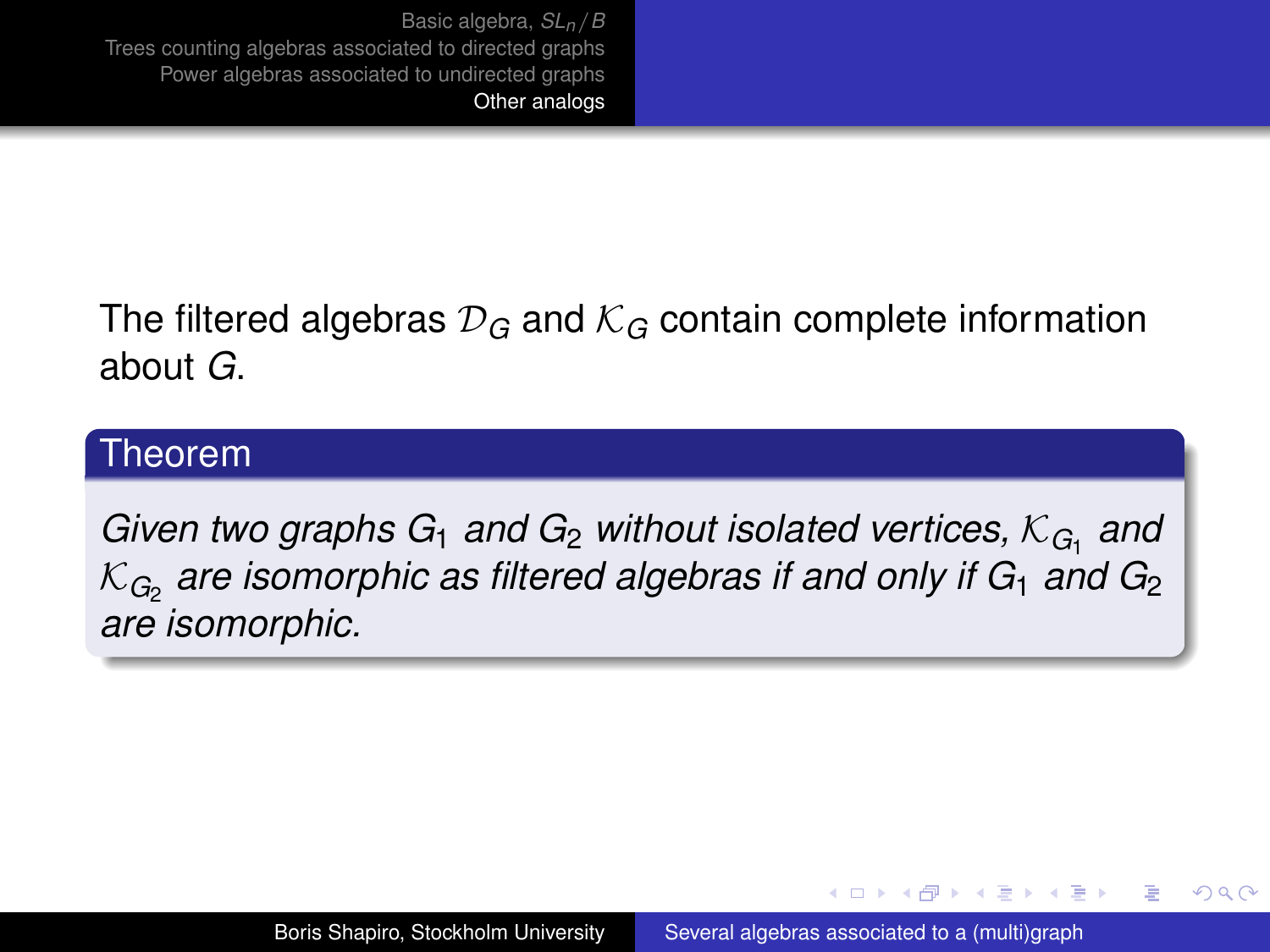# Further generalizations

Now we consider the Hilbert series of other filtered algebras similar to  $K_G$ . (Recall that the Hilbert series of a filtered algebra is, by definition, the Hilbert series of its associated graded algebra.)

Let *f* be a univariate polynomial or a formal power series over K. We define the subalgebra  $\mathcal{F}[f]$ <sub>*G*</sub> ⊂  $\Phi$ <sub>*G*</sub> as generated by 1 together with

$$
f(X_i) = f\left(\sum c_{i,e} \phi_e\right), i = 0,\ldots,n.
$$

### Example

For  $f(x) = x$ ,  $\mathcal{F}[f]_G$  coincides with  $\mathcal{C}_G^F$ . For  $f(x) = \exp(x)$ ,  $\mathcal{F}[f]_G$ coincides with K*G*.

 $Q \cap Q$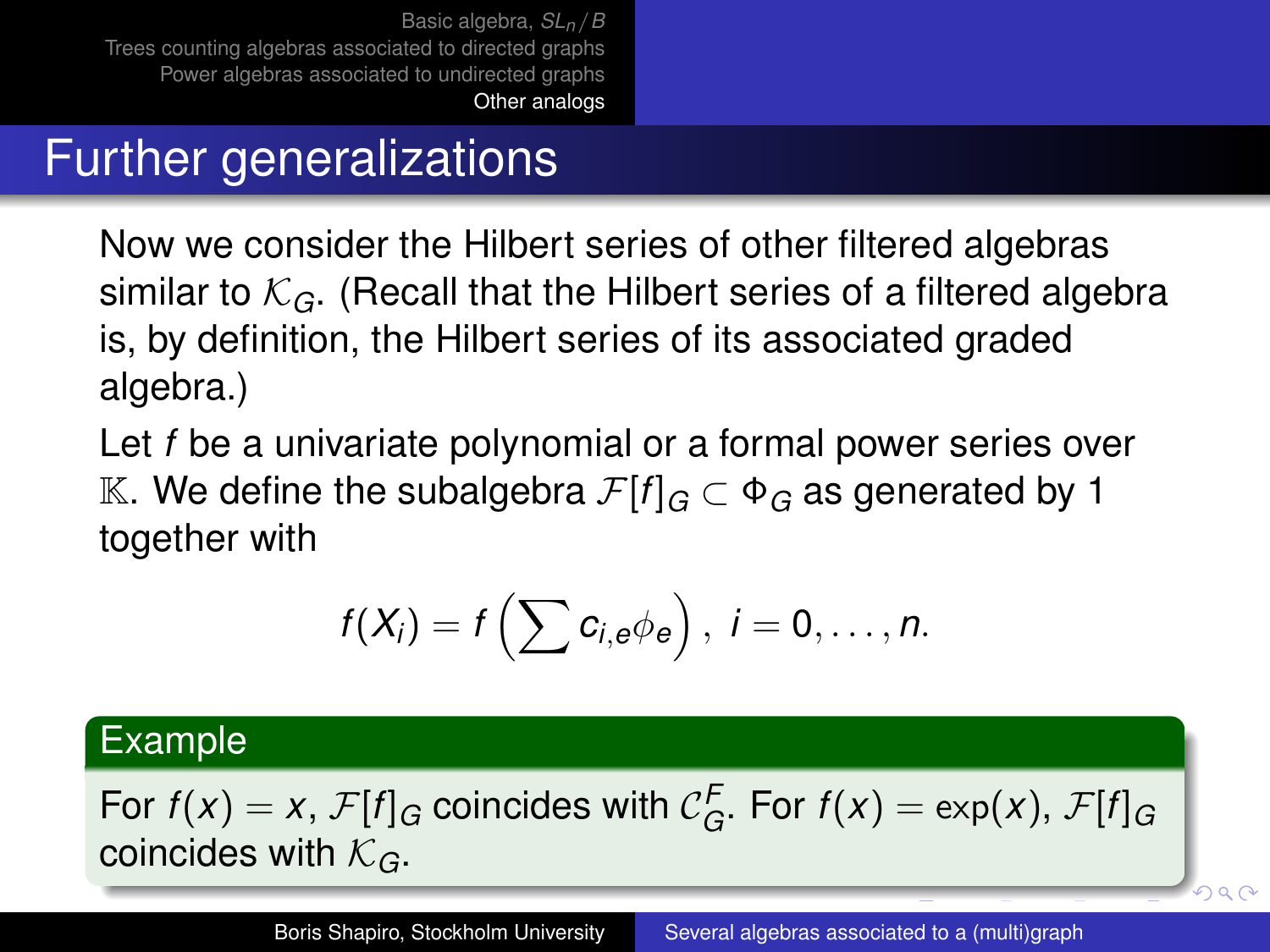Obviously, the filtered algebra  $\mathcal{F}[f]_G$  does not depend on the constant term of *f*. From now on, we assume that *f*(*x*) has no constant term, since for any  $g$  such that  $f - g$  is constant, the filtered algebras  $\mathcal{F}[f]_G$  and  $\mathcal{F}[g]_G$  are the same.

### **Proposition**

*Let f be any polynomial with a non-vanishing linear term. Then* the algebras  $\mathcal{C}_G^{\mathsf{F}}$  and  $\mathcal{F}[f]_G$  coincide as subalgebras of  $\Phi_G$ .

#### Theorem

*Let f be any polynomial with non-vanishing linear and quadratic terms. Then given two simple graphs G*<sub>1</sub> *and G*<sub>2</sub> *without isolated vertices,*  $\mathcal{F}[f]_{G_1}$  *and*  $\mathcal{F}[f]_{G_2}$  *are isomorphic as filtered algebras if and only if G*<sup>1</sup> *and G*<sup>2</sup> *are isomorphic graphs.*

**K ロ ト K 伺 ト K ヨ ト K ヨ ト** 

ă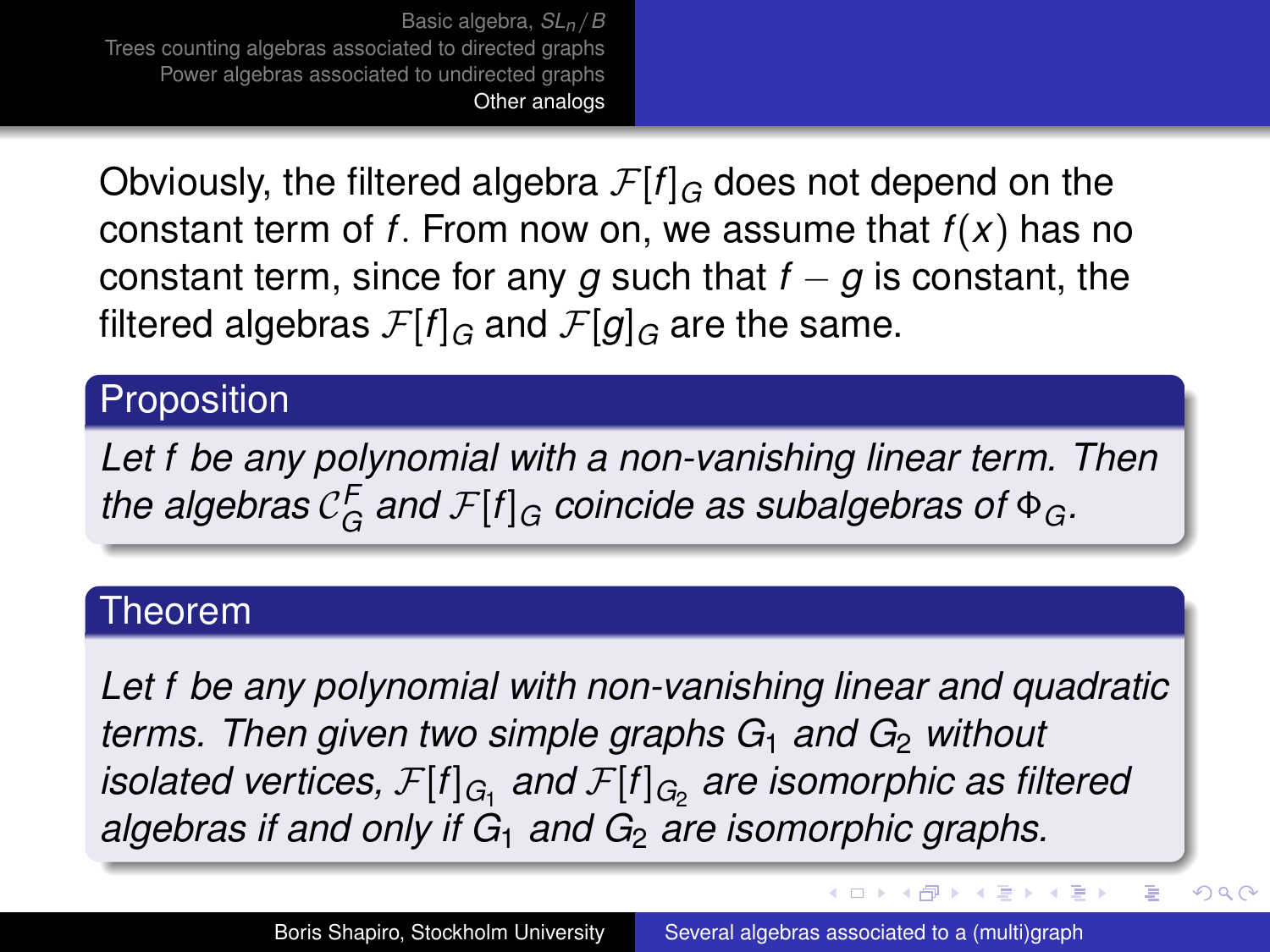# Generic functions *f* and their Hilbert series

Since  $X_i^{d_i+1} = 0$  for any *i*, we can always truncate any polynomial (or a formal power series)  $f$  at degree  $|G| + 1$ without changing F[*f*]*G*. Therefore, for a given graph *G*, it suffices to consider *f* as a polynomial of degrees less than or equal to |*G*|. To simplify our notation, let us write *HSf*,*<sup>G</sup>* instead of  $\mathsf{HS}_{\mathcal{F}[f]_G}.$ 

Given a graph *G*, consider the space of polynomials of degree less than or equal to |*G*| and the corresponding Hilbert series.

イロト イ押 トイヨ トイヨト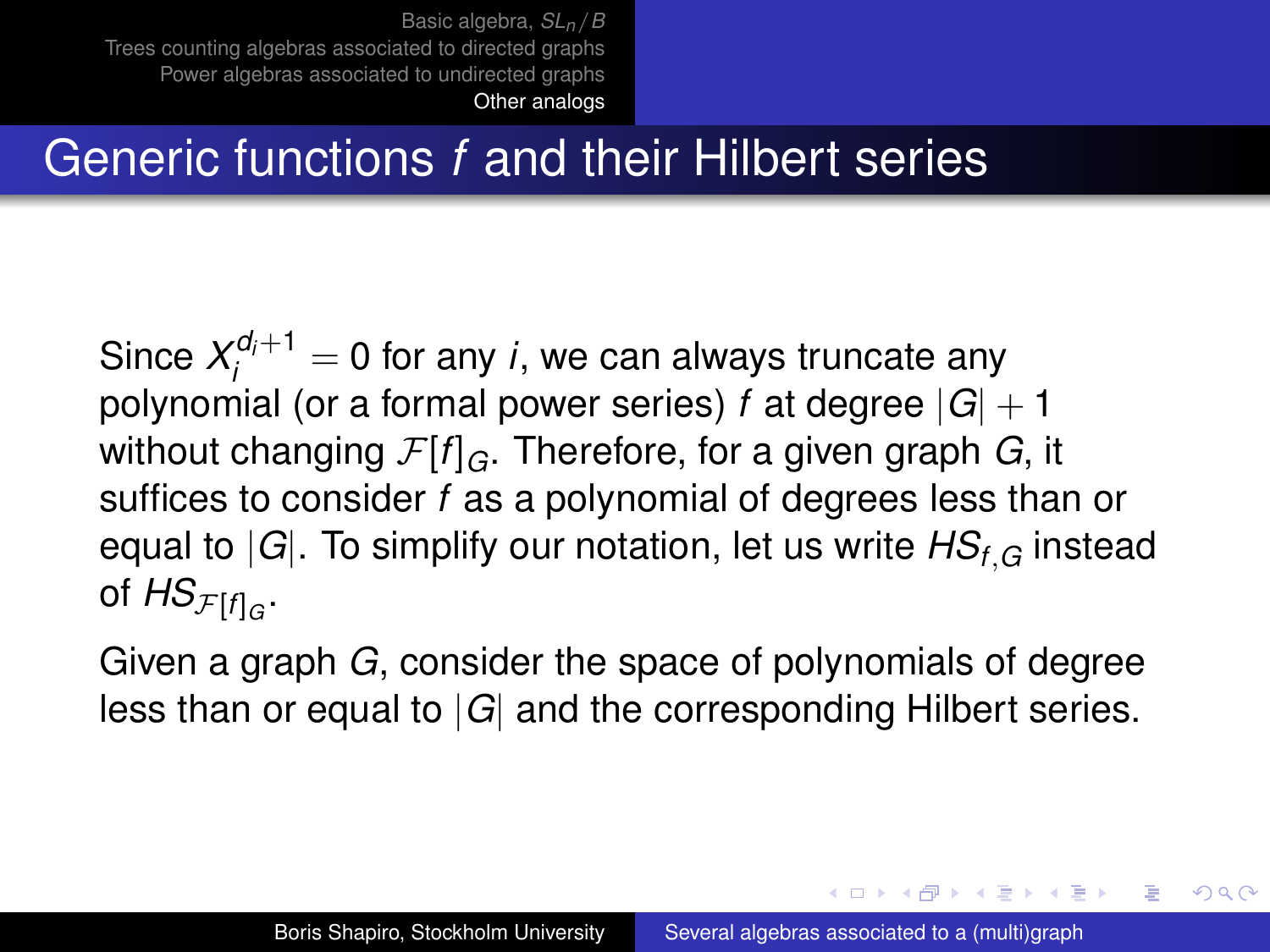### **Proposition**

*In the above notation, for generic polynomials f of degree at most* |*G*|*, the Hilbert series HSf*,*<sup>G</sup> is the same. This generic Hilbert series (denoted by HS<sup>G</sup> below) is maximal in the majorization partial order among all HSg*,*G*, *where g runs over the set of all formal power series with non-vanishing linear term.*

Here (as usual) by generic polynomials of degree at most |*G*| we mean polynomials belonging to some Zariski open subset in the linear space of all polynomials of degree at most |*G*|.

イロメ イ押 メイヨメ イヨメ

 $\Omega$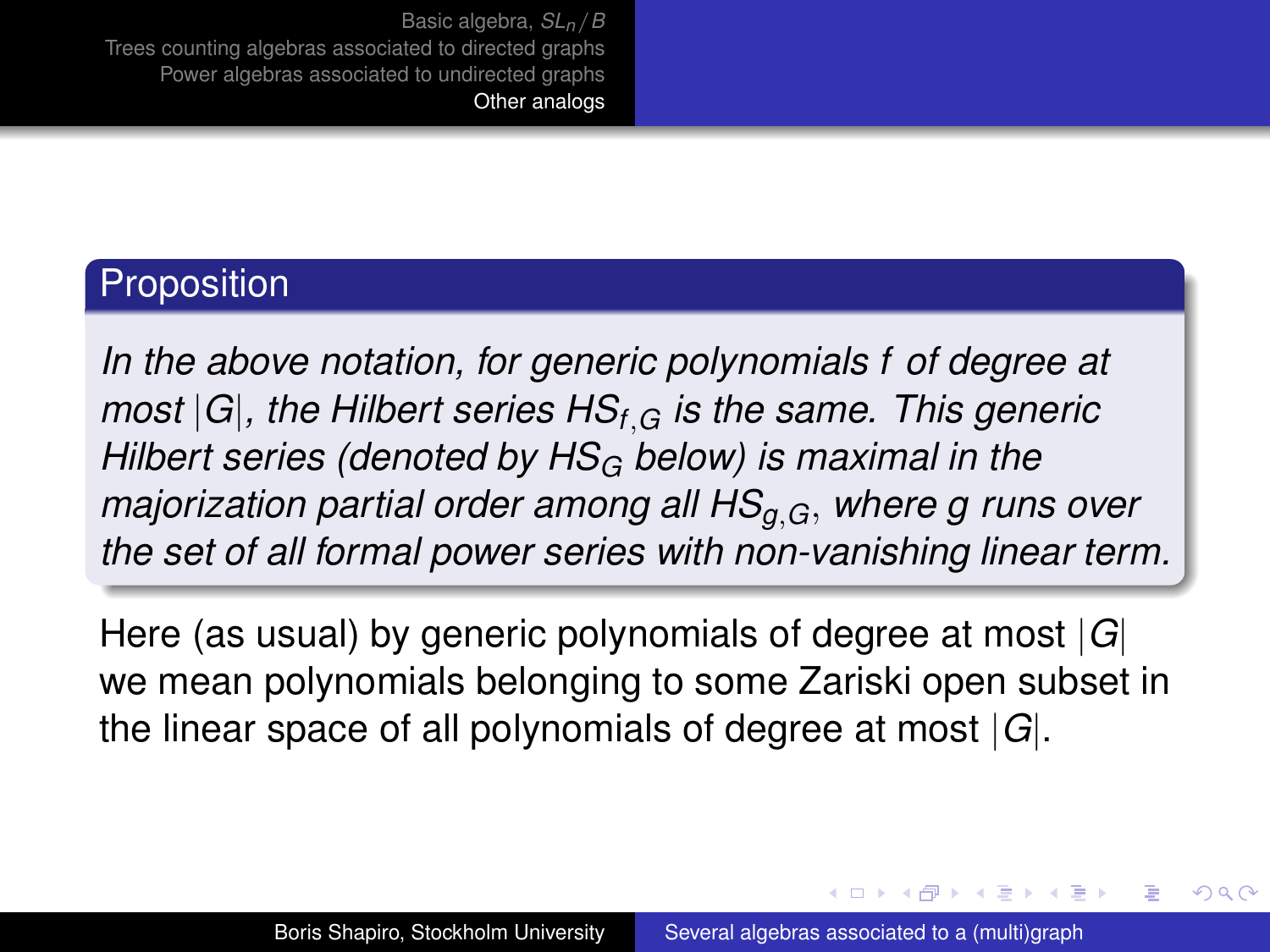<span id="page-34-0"></span>Recall that, by definition, a sequence  $(a_0, a_1, \ldots)$  is *bigger* than  $(b_0, b_1, \ldots)$  in the majorization partial order if and only if, for any  $k > 0$ ,

$$
\sum_{i=0}^k a_i \geq \sum_{i=0}^k b_i.
$$

### Remark

We know that the Hilbert series of the graded algebra  $\mathcal{C}_G^F$  is a specialization of the Tutte polynomial of *G*. However we can not calculate the Hilbert series of  $K_G$  from the Tutte polynomial of *G*, because there exists a pair of graphs  $(G, G')$  with the same Tutte polynomial and different  $\mathsf{HS}_{\mathcal{K}_G}$  and  $\mathsf{HS}_{\mathcal{K}_{G'}}$ , see example on next page.

Additionally, notice that, in general,  $\mathsf{HS}_{\textsf{exp,G}} := \mathsf{HS}_{\mathcal{K}_G} \neq \mathsf{HS}_G$ .

4 D F

イ門 トイミト イミト

 $290$ 

Ξ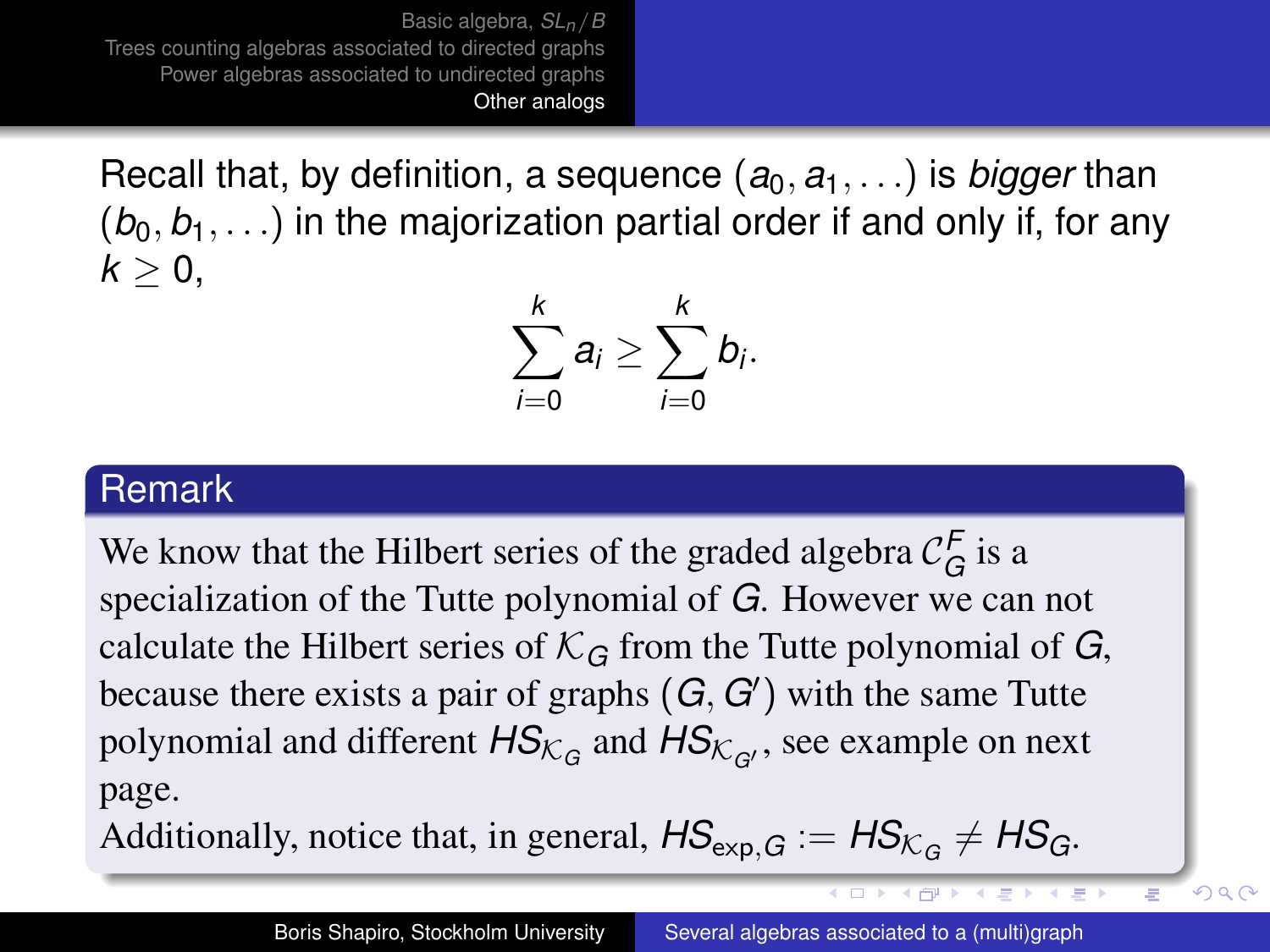<span id="page-35-0"></span>

Figure: Graphs with the same matroid and different "K-theoretic" and generic Hilbert series.

*G*<sub>1</sub> and *G*<sub>2</sub> have isomorphic matroids and hence, the same Tutte polynomial. Therefore, the Hilbert series of  $\mathcal{C}_{G_1}^{\mathsf{F}}$  and  $\mathcal{C}_{G_2}^{\mathsf{F}}$ coincide. Namely,

$$
\mathsf{HS}_{\mathcal{C}_{G_1}^{\mathcal{F}}}(t)=\mathsf{HS}_{\mathcal{C}_{G_2}^{\mathcal{F}}}(t)=1+3t+6t^2+9t^3+\mathsf{B}_{\mathsf{A}}^4+4t^5+\mathsf{B}_{\mathsf{A}}^4+\mathsf{B}_{\mathsf{B}}^5+\mathsf{B}_{\mathsf{B}}^6.
$$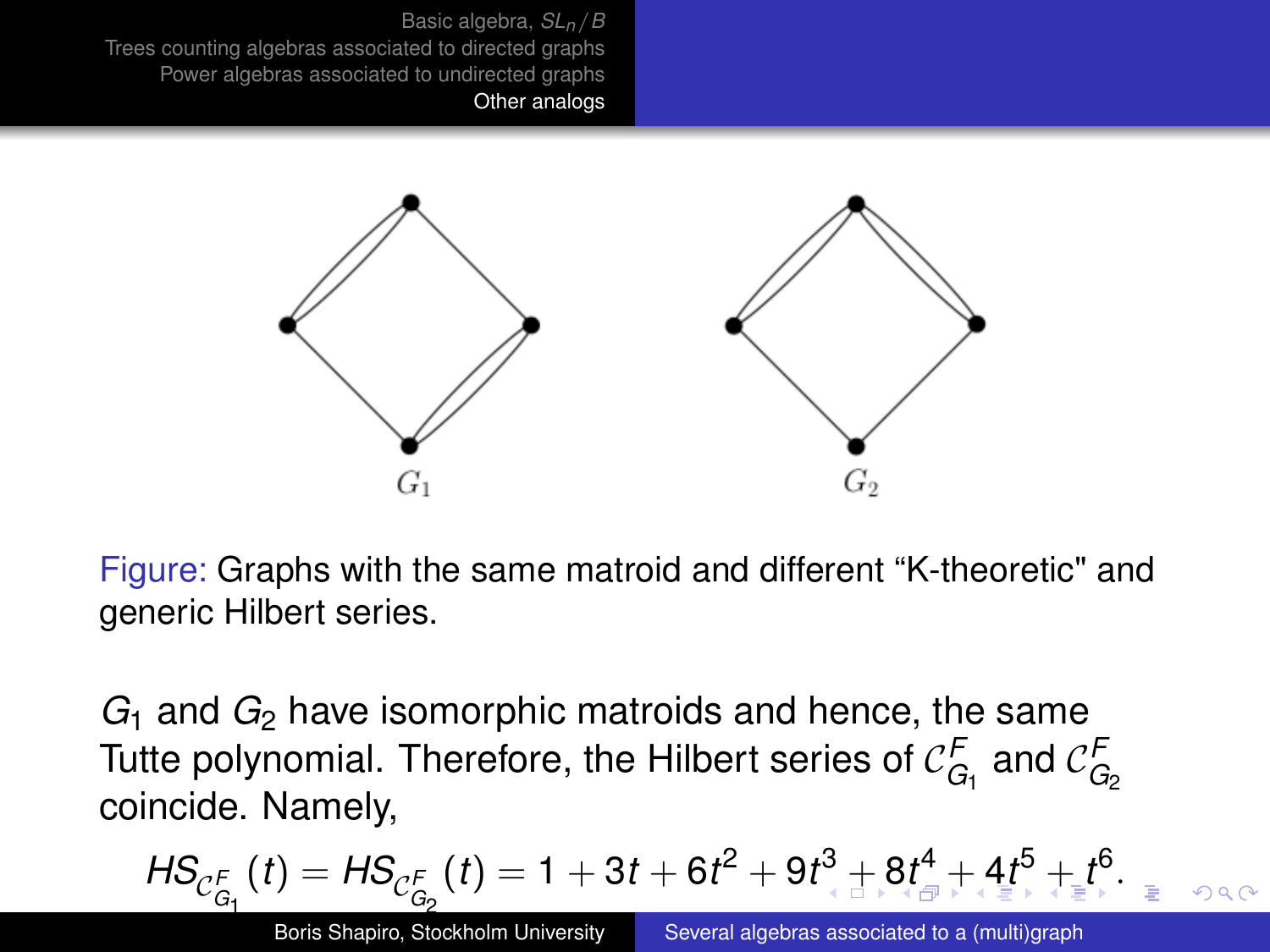<span id="page-36-0"></span>However, the Hilbert series of their "K-theoretic" algebras are distinct. Namely

$$
HS_{K_{G_1}}(t) = 1 + 4t + 10t^2 + 14t^3 + 3t^4,
$$
  

$$
HS_{K_{G_2}}(t) = 1 + 4t + 10t^2 + 15t^3 + 2t^4.
$$

Moreover their generic Hilbert series are also distinct and different from their "K-theoretic" Hilbert series. Namely,

$$
HS_{G_1}(t) = 1 + 4t + 10t^2 + 15t^3 + 2t^4,
$$

$$
HS_{G_2}(t) = 1 + 4t + 10t^2 + 16t^3 + t^4.
$$

Putting our information together we get,

$$
\mathit{HS}_{\mathcal{C}_{G_1}^{\mathcal{F}}}=\mathit{HS}_{\mathcal{C}_{G_2}^{\mathcal{F}}}\prec \mathit{HS}_{\mathcal{K}_{G_1}}\prec \mathit{HS}_{\mathcal{K}_{G_2}}=\mathit{HS}_{G_1}\prec \mathit{HS}_{G_2},
$$

where  $\prec$  denotes the majorization partial o[rd](#page-35-0)[er.](#page-37-0)

 $\Omega$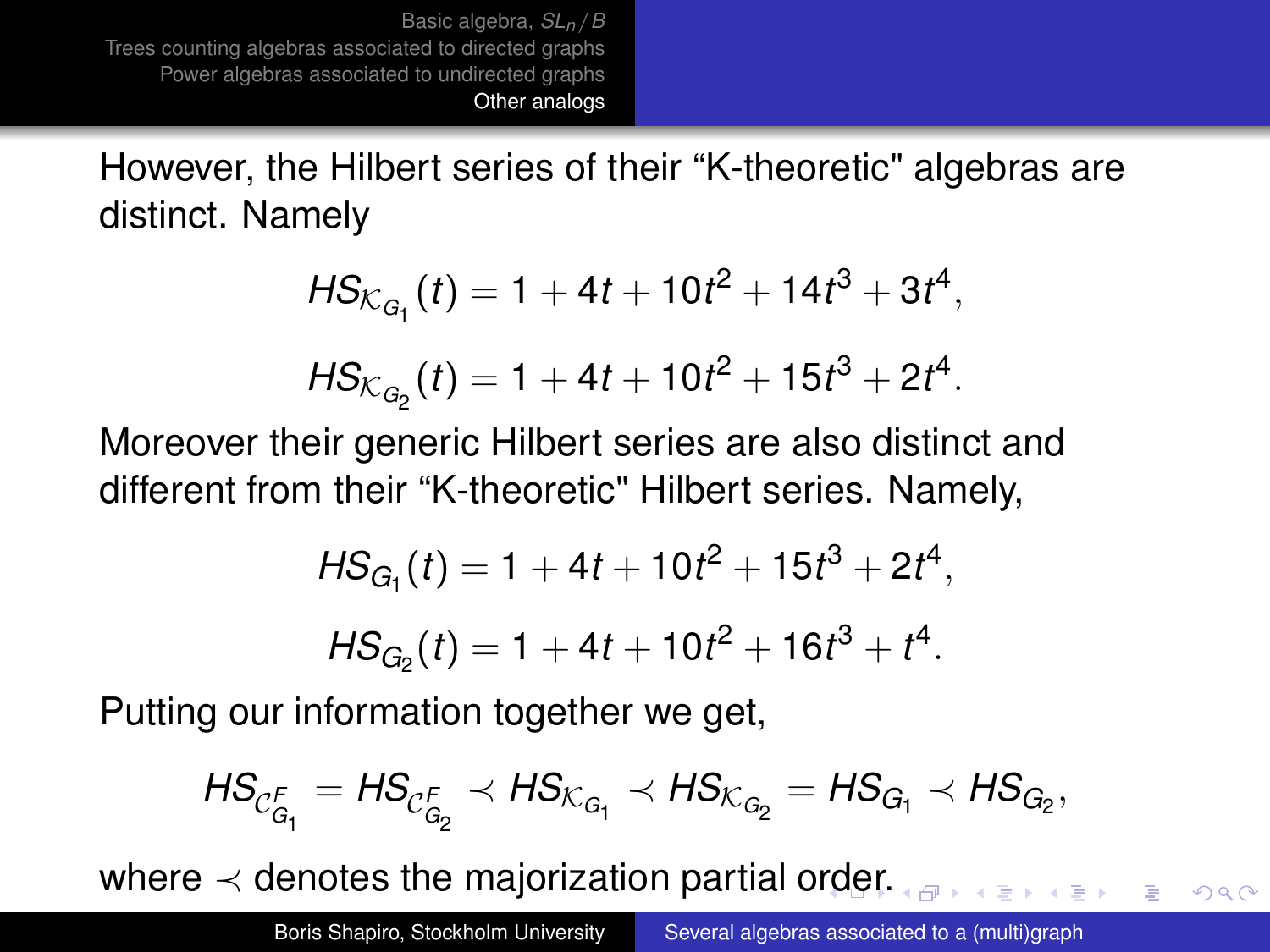# <span id="page-37-0"></span>*Q*-deformations of Kirillov-Nenashev

Let us define a family of *Q*-deformations of  $\mathcal{C}^F(G)$  as follows.

For a graph *G* and parameters  $Q = \{q_e \in \mathbb{K} : e \in E(G)\},\$ define Φ*G*,*<sup>Q</sup>* as the commutative algebra generated by the variables  $\{u_e : e \in E(G)\}$  satisfying

 $u_e^2 = q_e u_e$ , for every edge  $e \in G$ .

Let  $V(G) = [n]$  be the vertex set of a graph *G*. Define the  $Q$ -*deformation*  $\Psi_{G,Q}$  of  $\mathcal{C}_G^F$  as the filtered subalgebra of  $\Phi_{G,Q}$ generated by the elements:

$$
X_i=\sum_{e:\ i\in e}c_{i,e}u_e,\ i\in[n],
$$

where *ci*,*<sup>e</sup>* are the same as always.

イロト イ押 トイヨ トイヨ トー

 $QQ$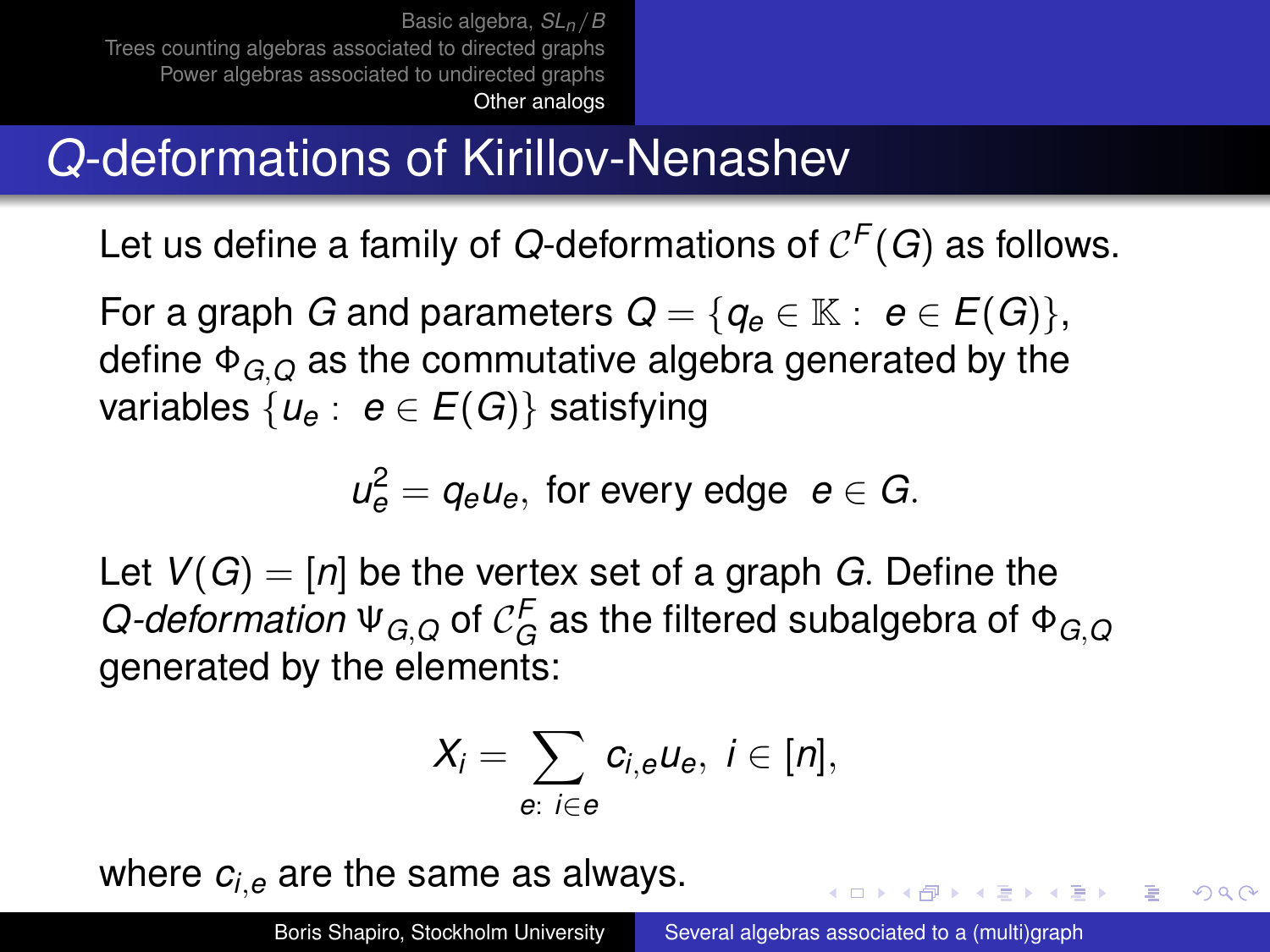The filtered structure on Ψ*G*,*<sup>Q</sup>* is induced by the elements *Xi* , *i* ∈ [*n*]. More concrete, the filtered structure is an increasing sequence

$$
\mathbb{K} = F_0 \subset F_1 \subset F_2 \ldots \subset F_m = \Psi_{G,Q}
$$

of subspaces of  $\Psi_{G,Q}$ , where  $F_k$  is the linear span of all monomials  $X_1^{\alpha_1} X_2^{\alpha_2} \cdots X_n^{\alpha_n}$  such that  $\alpha_1 + \ldots + \alpha_n \leq k$ . Note that algebra Φ*G*,*<sup>Q</sup>* has a finite dimension, then Ψ*G*,*<sup>Q</sup>* has a finite dimension, which gives that the increasing sequence of subspaces is finite. The Hilbert polynomial of a filtered algebra is the Hilbert polynomial of the associated graded algebra, it has the following formula

$$
\mathcal{H}(t)=1+\sum_{i=1}(dim(F_i)-dim(F_{i-1}))t^i.
$$

イロメ イ押 メイヨメ イヨメ

つへへ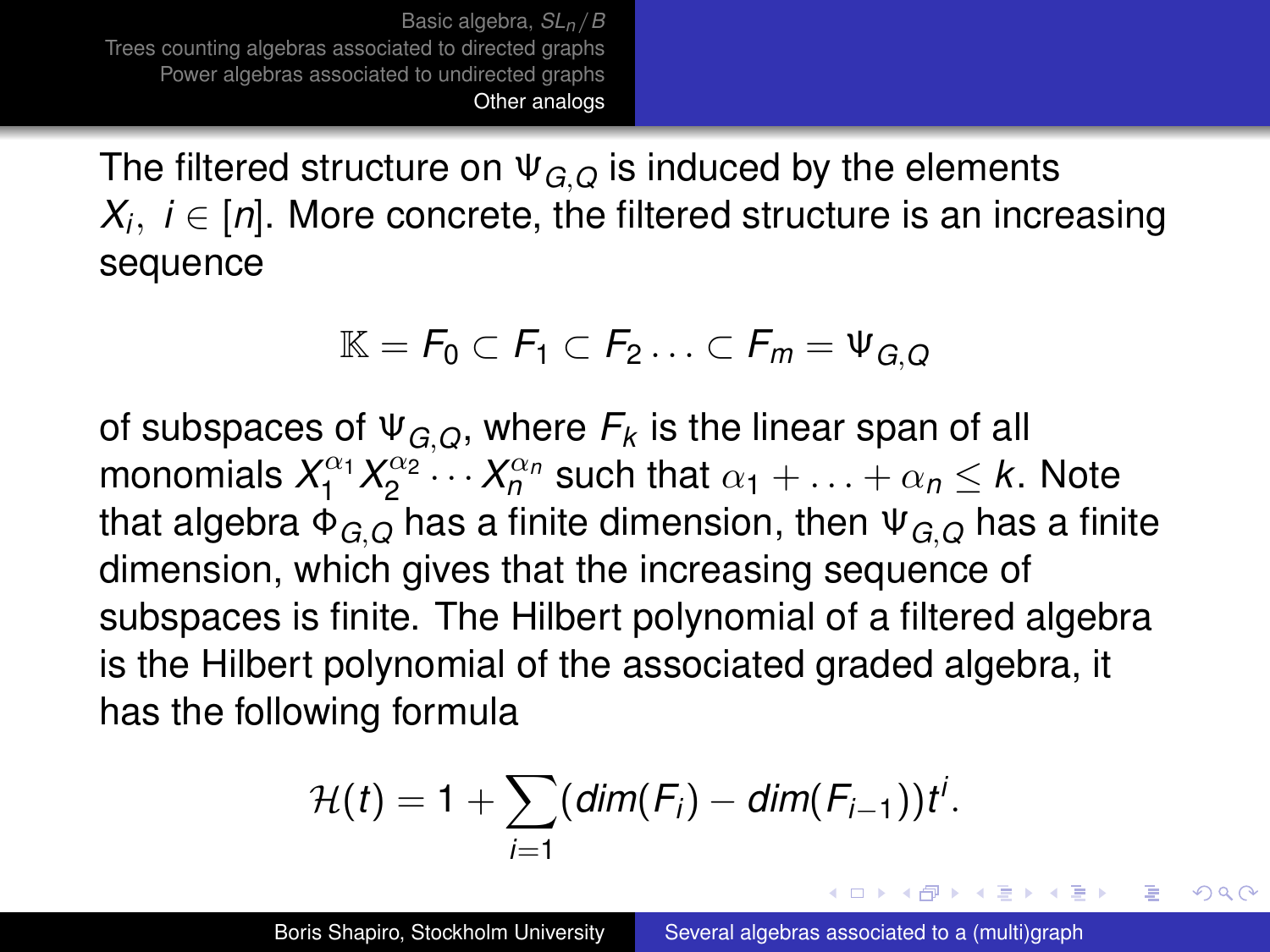In case when all parameters coincide, i.e.,  $q_e = q$ ,  $\forall e \in G$ , we denote the corresponding algebras by Ψ*G*,*<sup>q</sup>* and Φ*G*,*<sup>q</sup>* resp. We refer to  $\mathsf{\Psi}_{G,q}$  as the *Hecke deformation* of  $\mathcal{C}_G^F.$ 

(i) By definition, the algebra  $\Psi_{G,0}$  coincides with  $\mathcal{C}_G^F$ .

(ii) If we change the signs of  $q_e,~e\in E'$  for some subset  $E'\subseteq E$ of edges, we obtain an isomorphic algebra.

(iii) It is possible to write relations such as  $\mathcal{u}_{\bm{e}}^2 = \beta_{\bm{e}}$  or  $u_e^2 = q_e u_e + \beta_e$  where  $\beta_e \in \mathbb{K}$ .

イロメ イ押 メイヨメ イヨメ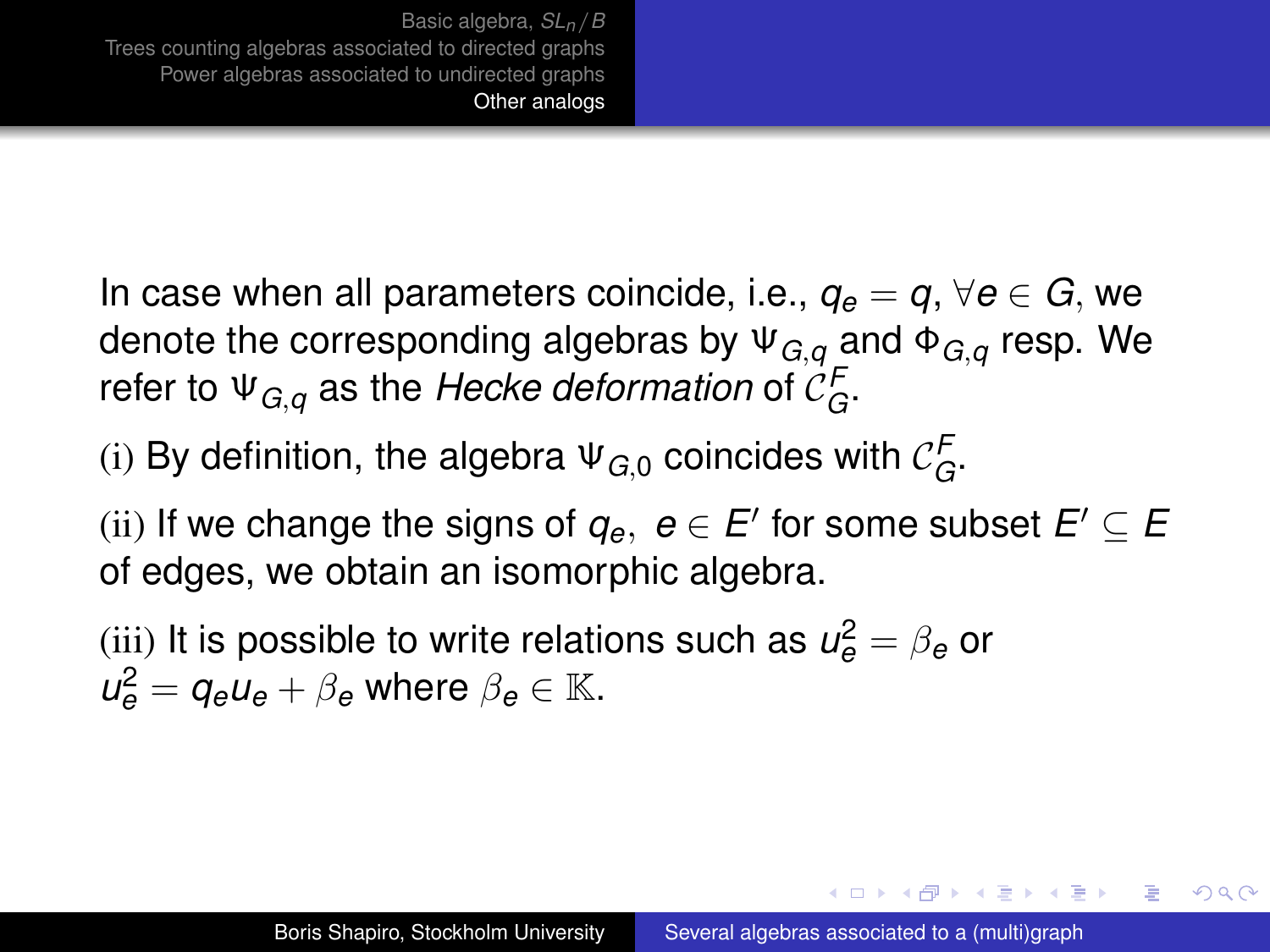*Example 1.* Let *G* be a graph with two vertices, a pair of (multiple) edges a, b. Consider the Hecke deformation of its  $\mathcal{C}_G^F$ , *i.e.*, satisfying  $q_a = q_b = q$ .

The generators are  $X_1 = a + b$ ,  $X_2 = -(a + b) = -X_1$ . One can easily check that the filtered structure is given by

$$
F_0 = \langle 1 \rangle; \ \ F_1 = \langle 1, a+b \rangle; \ \ F_2 = \langle 1, a+b, ab \rangle.
$$

The Hilbert polynomial  $\mathcal{H}(t)$  of  $\Psi_{Ga}$  is given by

$$
\mathcal{H}(t)=1+t+t^2.
$$

The defining relation for  $X_1$  is given by

$$
X_1(X_1-q)(X_1-2q)=0.
$$

イロメ イ押メ イヨメ イヨメー

つへへ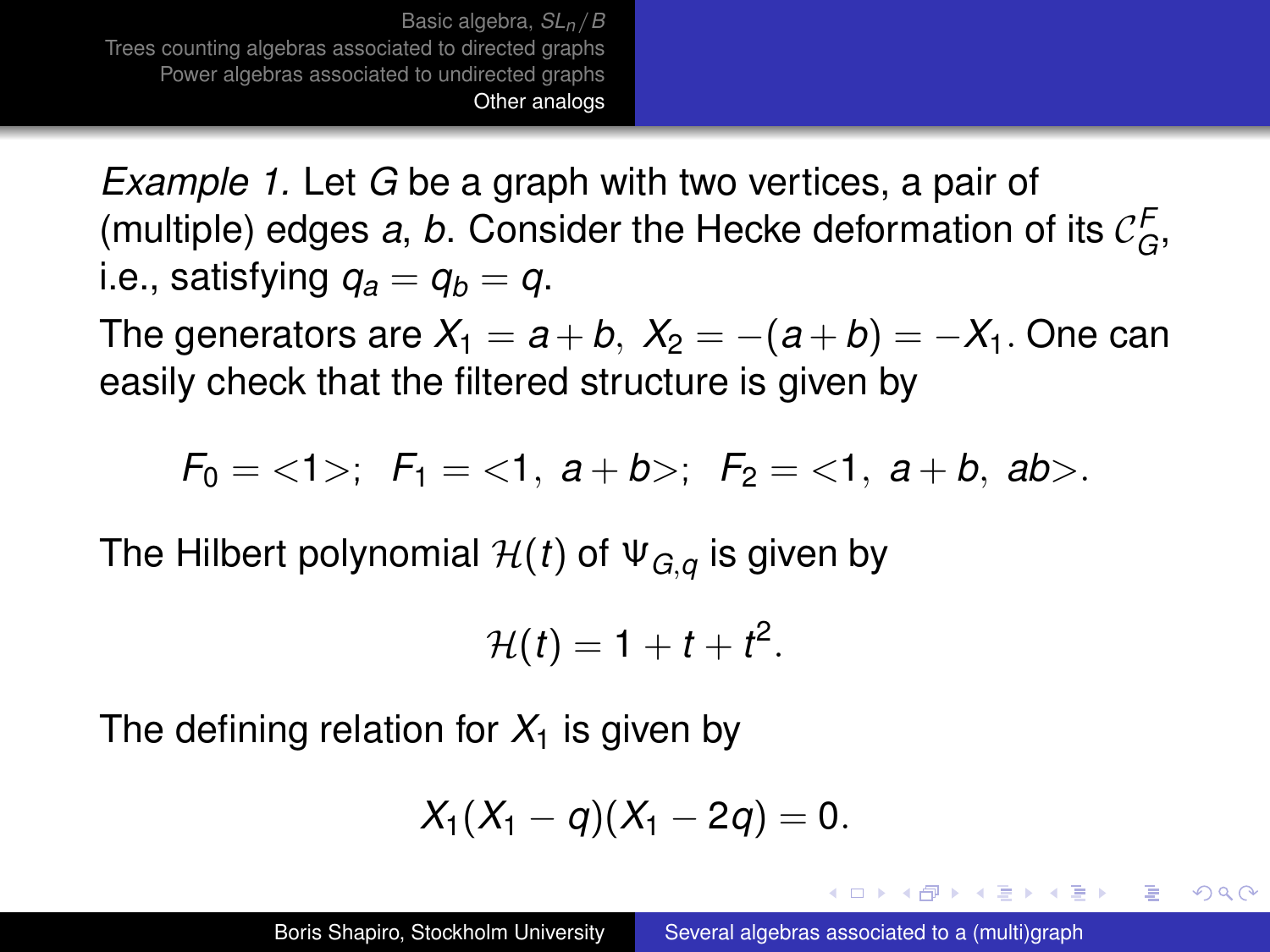*Example 2.* For the same graph as before, consider the case when  $Q = \{q_a, q_b\}, \ q_a^2 \neq q_b^2$ . The generators are the same:  $X_1 = a + b$ ,  $X_2 = -(a+b) = -X_1$ . Since

$$
X_1^3 = q_a^2a+q_b^2b+3(q_a+q_b)ab = \frac{3(q_a+q_b)}{2}X_1^2-\frac{q_a^2+3q_b^2}{2}a-\frac{3q_a^2+q_b^2}{2}
$$
  
= 
$$
\frac{3(q_a+q_b)}{2}X_1^2-\frac{3q_a^2+q_b^2}{2}X_1+(q_a^2-q_b^2)a,
$$

we have

 $F_0 = \langle 1 \rangle$ ;  $F_1 = \langle 1, a+b \rangle$ ;  $F_2 = \langle 1, a+b, a_a a+a_b b+2ab \rangle$ ;  $F_3 =$ 

The Hilbert polynomial  $H(t)$  of  $\Psi_{G,Q}$  is given by

$$
\mathcal{H}(t)=1+t+t^2+t^3.
$$

イロメ イ押メ イヨメ イヨメー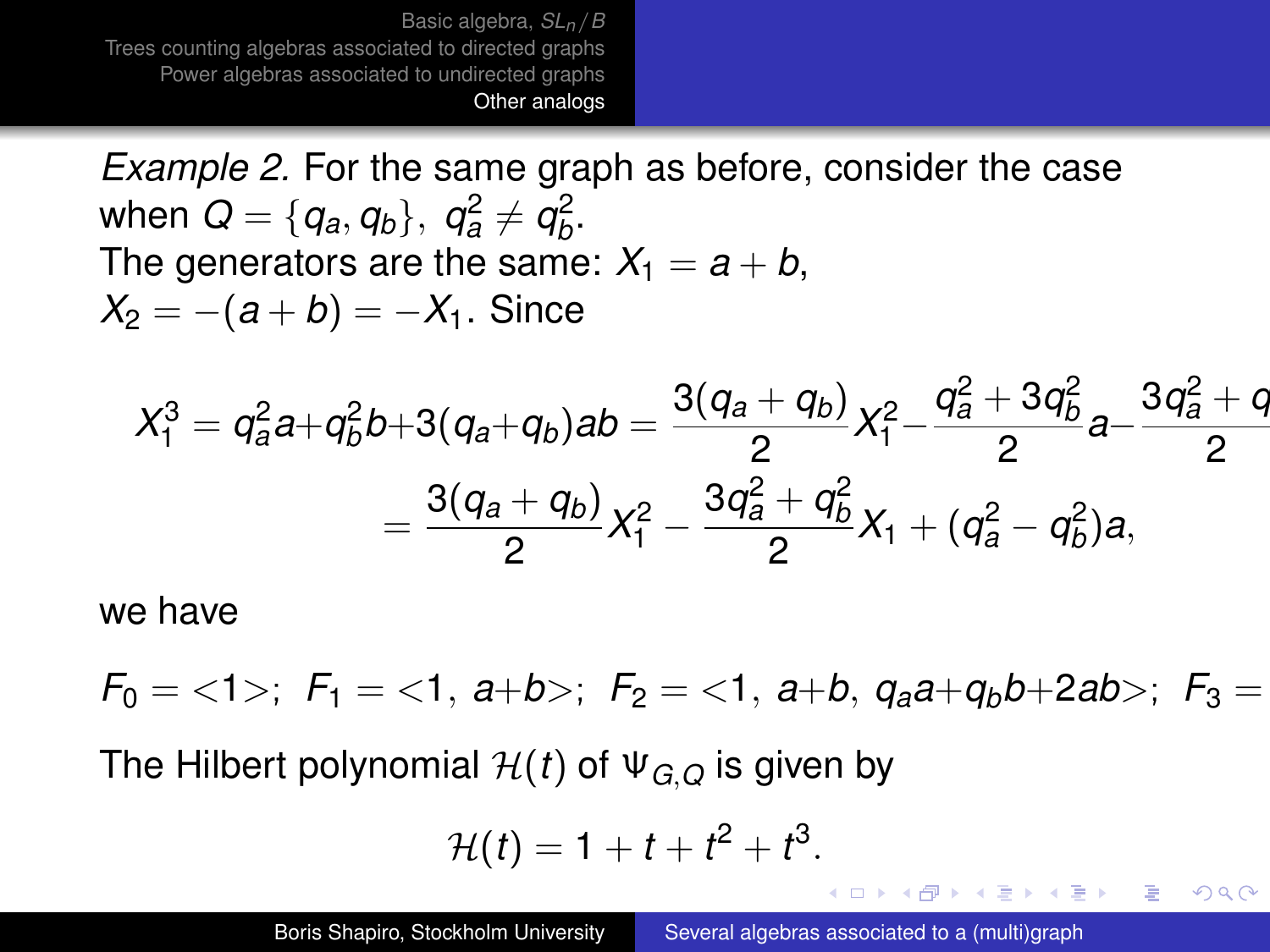Observe that in this case the algebra Ψ*G*,*<sup>Q</sup>* coincides with the whole Φ*G*,*<sup>Q</sup>* as a linear space, but has a different filtration. The defining relation for  $X_1$  is given by

$$
X_1(X_1-q_a)(X_1-q_b)(X_1-q_a-q_b)=0.
$$

#### Theorem

*For any loopless graph G, filtrations of its Hecke deformation* Ψ*G*,*<sup>q</sup> induced by X<sup>i</sup> and induced by the algebra* Φ*G*,*<sup>q</sup> coincide. Furthermore, the Hilbert polynomial*  $\mathcal{H}_{\Psi_{G,q}}(t)$  *of this filtration is given by*

$$
\mathcal{H}_{\Psi_{G,q}}(t)=\mathcal{T}_G\left(1+t,\frac{1}{t}\right)\cdot t^{\boldsymbol{e}(G)-\boldsymbol{\nu}(G)+\boldsymbol{c}(G)},
$$

*i.e., it coincides with that of*  $\mathcal{C}_G^{\mathsf{F}}$ *.* 

 $Q \cap C$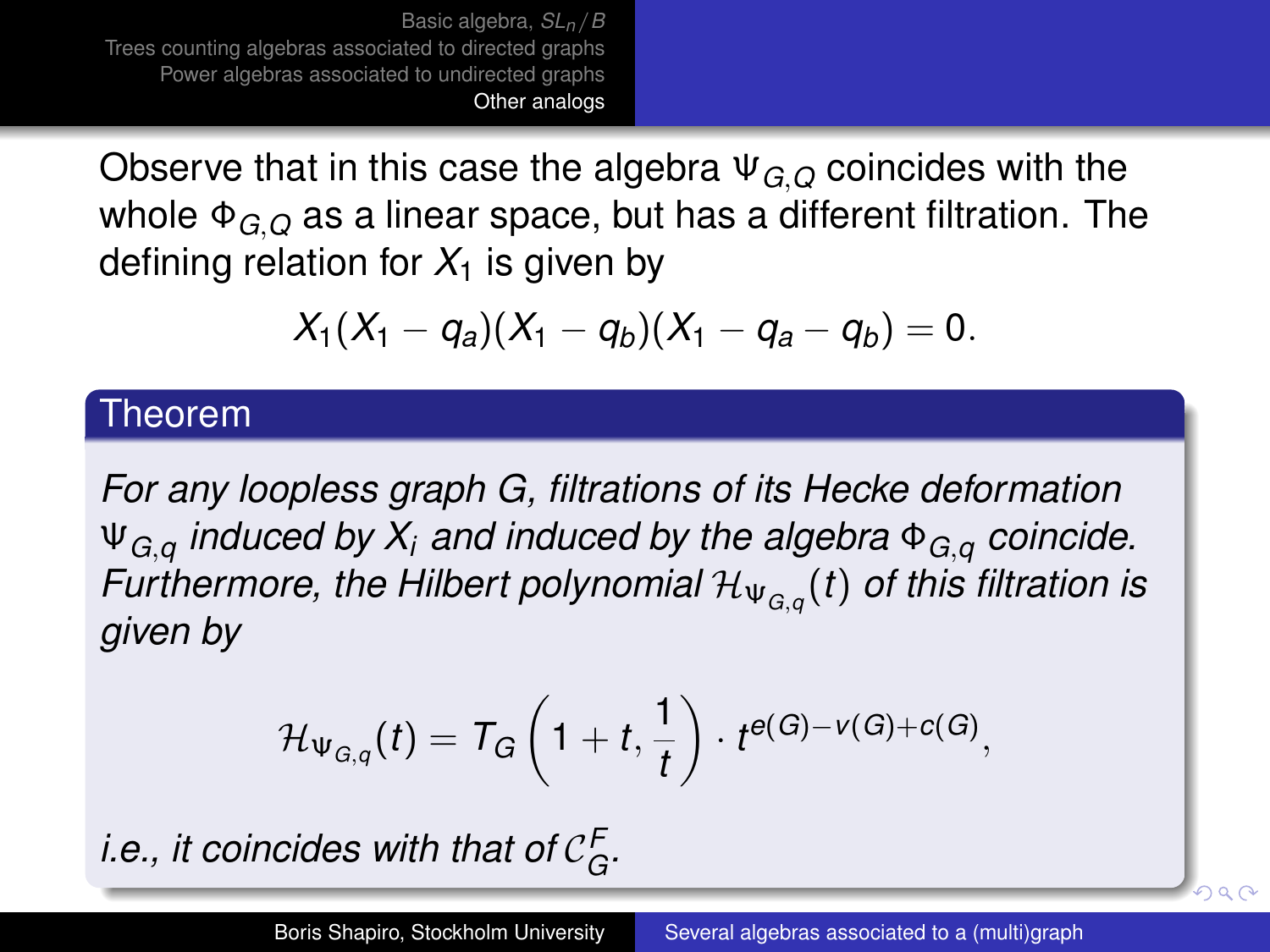The latter result implies that cases when not all *q<sup>e</sup>* are equal are more interesting than the case of the Hecke deformation.

Let us consider weighted graphs, i.e. when each edge *e* has non-zero  $q_e \in \mathbb{K}$ , and will simply denote the algebra for a weighted graph *G* by Ψ*G*.

### **Definition**

For a loopless weighted graph *G* on *n* vertices and an orientation  $\vec{G}$ , define the score vector  $D^+_{\vec{G}}$  $\vec{\tilde{G}}\in\mathbb{K}^{n}$  as follows

$$
\left(\sum_{\substack{e\in E:\\end(\vec{e})=1}}q_e,\sum_{\substack{e\in E:\\end(\vec{e})=2}}q_e,\ldots,\sum_{\substack{e\in E:\\end(\vec{e})=n}}q_e\right),
$$

where  $end(\vec{e})$  is the final vertex of oriented edge  $\vec{e}$ .

 $290$ 

**UP APPEARED**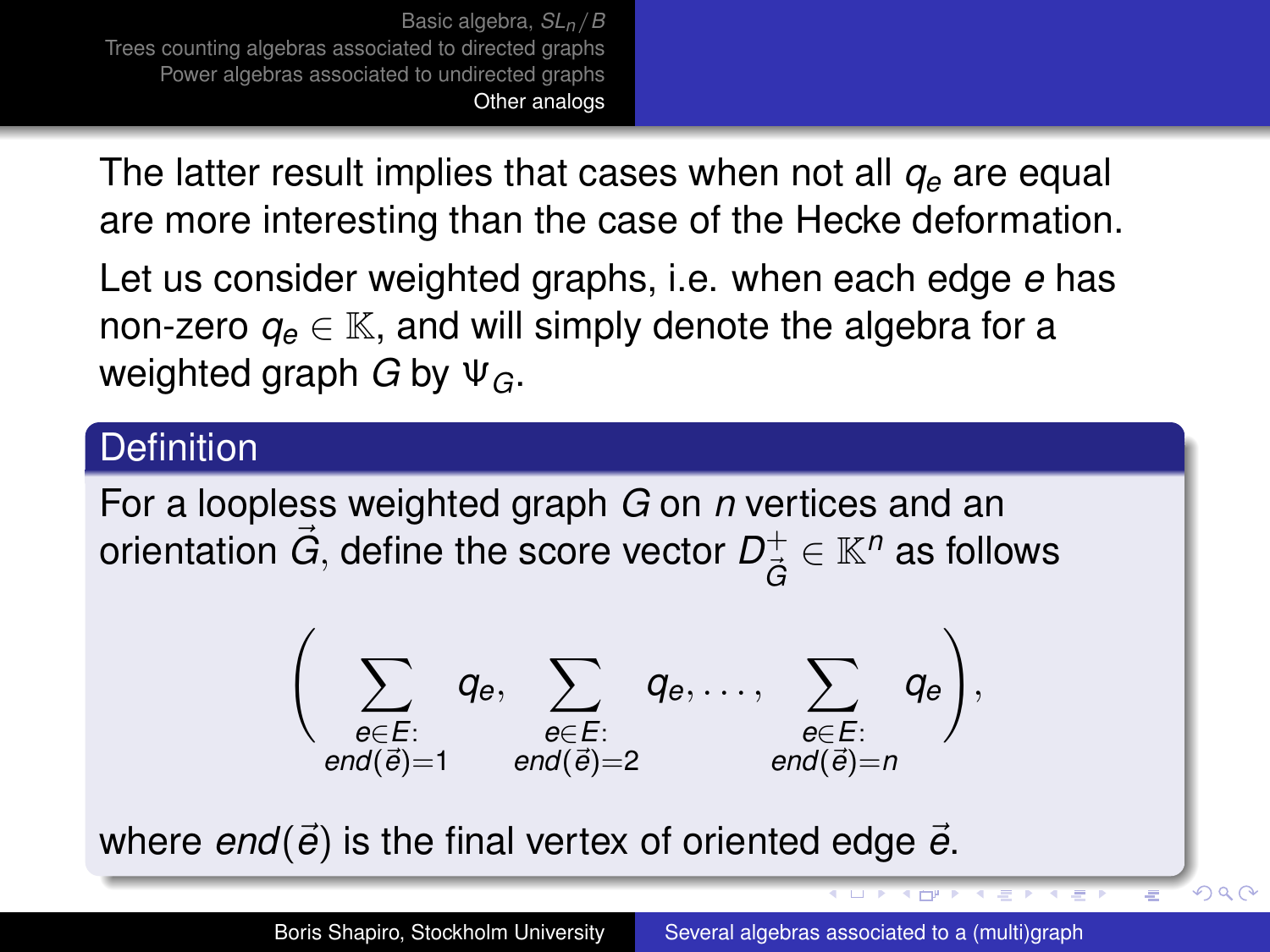### Theorem

*For any loopless weighted graph G, the dimension of the algebra* Ψ*<sup>G</sup> is equal to the number of distinct score vectors, i.e.*

$$
\text{dim}(\Psi_G)=\#\{D\in\mathbb{K}^n:~\exists \vec{G} \text{ such that } D=D^+_{\vec{G}}\}.
$$

As a consequence of the above theorem, we obtain the following known property.

### **Corollary**

*For any graph G, the number of its spanning forests is equal to the number of distinct vectors of incoming degrees corresponding to its orientations.*

ミト イヨト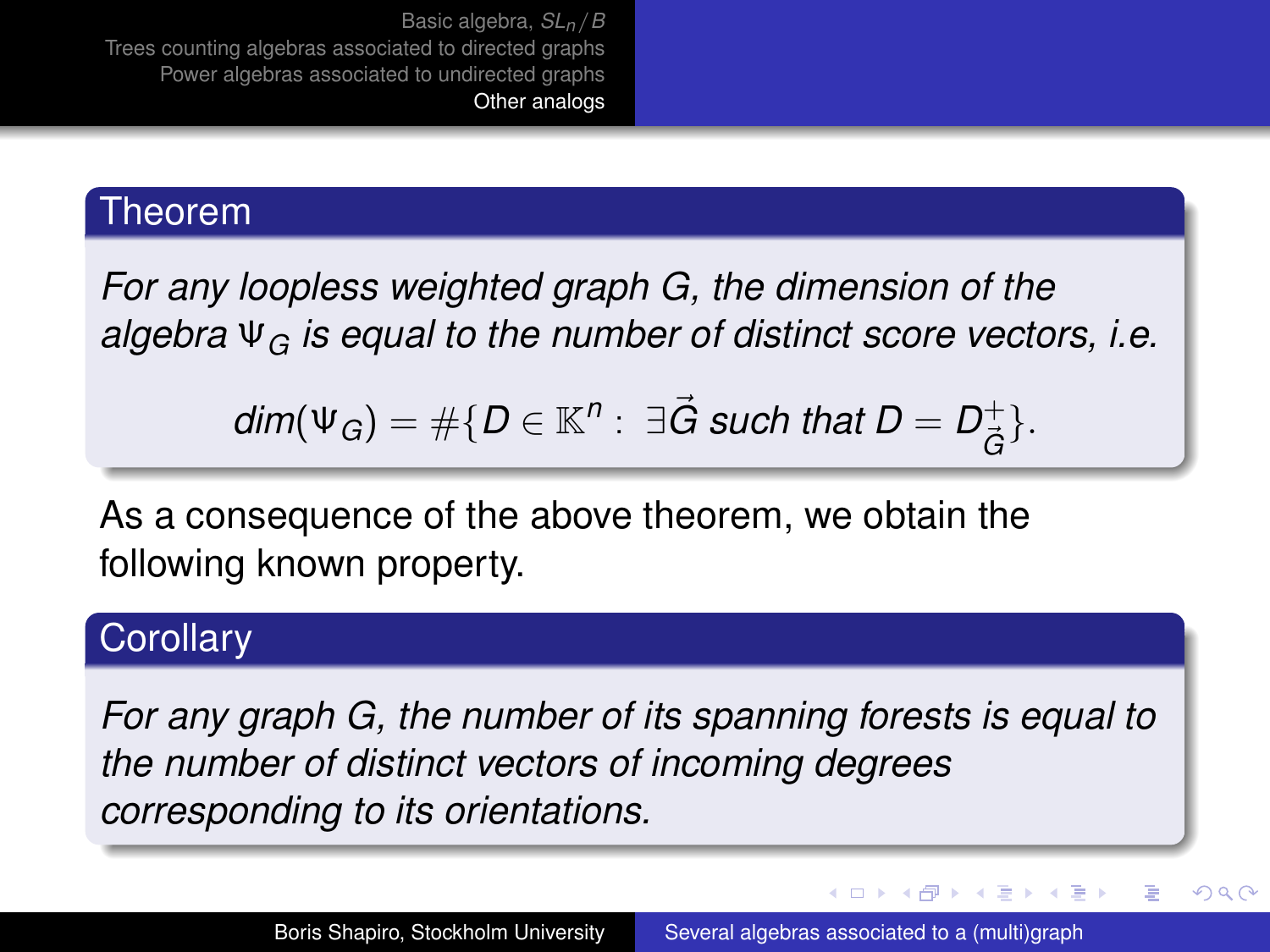

**1.** Is it true that if  $\mathsf{HS}_{f, G_1} = \mathsf{HS}_{f, G_2}$  for any function/polynomial  $f,$ then the graphs  $G_1$  and  $G_2$  are isomorphic?

イロメ イ押 メイヨメ イヨメ

ă.  $QQ$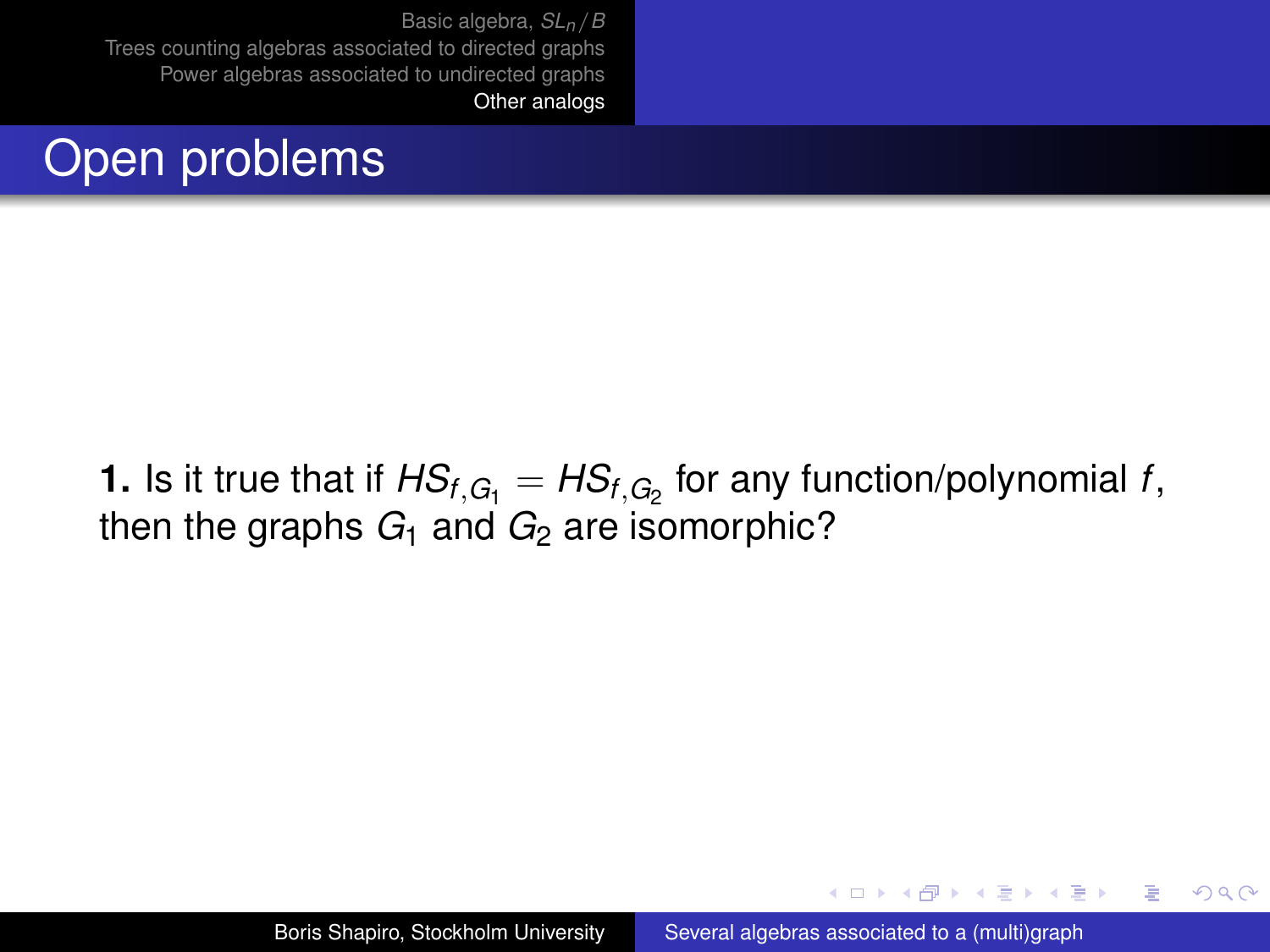**2.** One can use the formulas for the curvature forms of all Chern classes for *Ei*/*E<sup>j</sup>* by P. Griffiths and W. Schmid (Acta Math., v.123, 1969) and ask the following.

**Problem.** For a given *SLn*/*P* study the corresponding algebra B*<sup>P</sup>* generated by its curvature forms. In particular, what is the total dimension of B*<sup>P</sup>* as a vector space? What about its Hilbert series?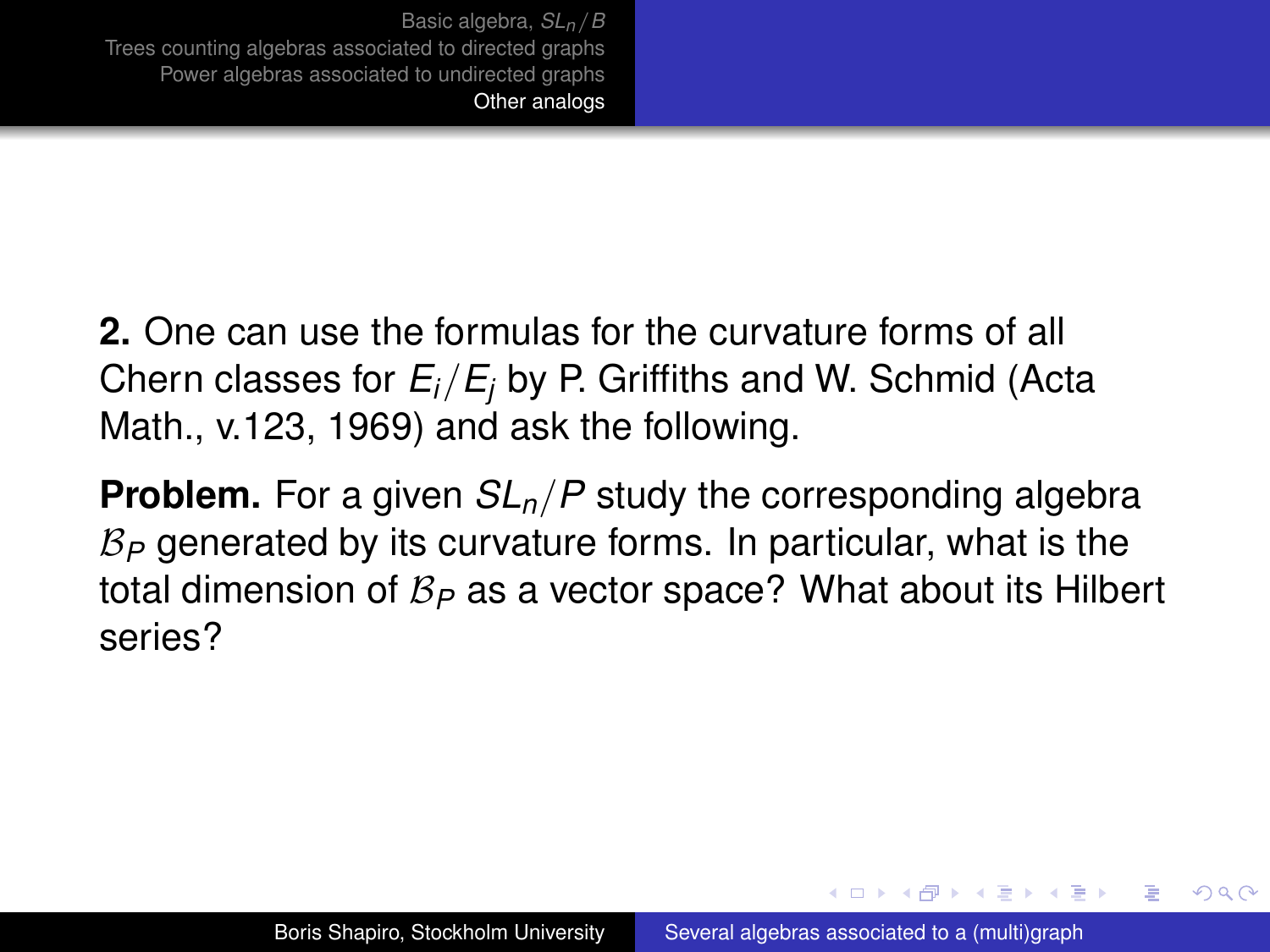# Postnikov's conjecture

### Team score sequences

The *complete multipartite graph*  $\mathsf{K}_{\bar{n}} = \mathsf{K}_{n_1,\dots,n_k}$  *is the graph on* vertices 1, ..., *n* with edges  $\{i, j\}$ , for any  $i \in I_a$  and  $j \in I_b$  with  $a < b$ . An *orientation* of  $K_{\overline{p}}$  is a directed graph obtained by orienting each edge of  $K_{\bar{p}}$ . An orientation is called *acylic* if it has no directed cycles. Let us define a weaker notion of *semi-acylic orientations*.

Definition. Let us say that a directed cycle *C* in the multipartite graph  $K_{\bar{p}}$  is *bipartite* if *C* contains only vertices from  $I_a \cup I_b$  for some pair *a*, *b*. Let us say that an orientation of  $K_{\overline{n}}$  is *semi-acyclic* if it has no bipartite directed cycles.

イロメ イ押 メイヨメ イヨメ

つへへ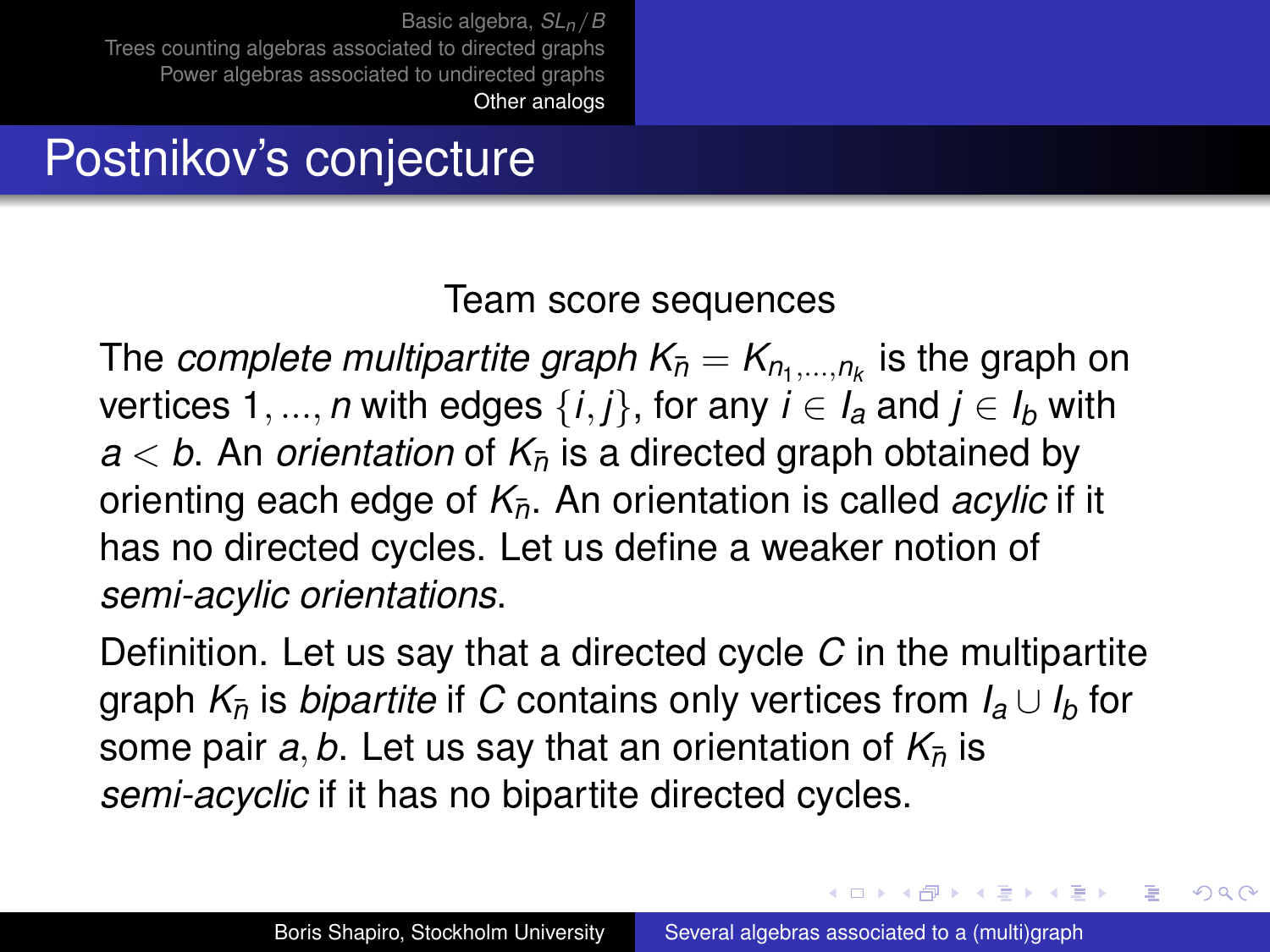We can think of an orientation of  $K_{\overline{p}}$  as a tournament between *k* teams with *n*1, ..., *n<sup>k</sup>* players where each player of each team plays a game with each player of any other team and either wins or looses. If an edge  $(i, j)$  in a orientation of  $K_{\overline{n}}$  is directed from *i* to *j*, then the player *i* wins and the player *j* looses in the corresponding tournament. The individual score of player i is the number of games the player wins, that is, the individual score of *i* is the outdegree of vertex *i* of  $K_{\overline{p}}$  in the orientation.

The *team score* of team *I<sup>a</sup>* is the partition

$$
\lambda^{(a)}=(\lambda^{(a)}_1\geq\lambda^{(a)}_2\geq\cdots\geq\lambda^{(a)}_{n_a}\geq 0),
$$

whose parts  $\lambda^{(\bm{a})}_i$ *i* are the individual scores of players from *I<sup>a</sup>* arranged in the decreasing order.

イロメ イ押 メイヨメ イヨメ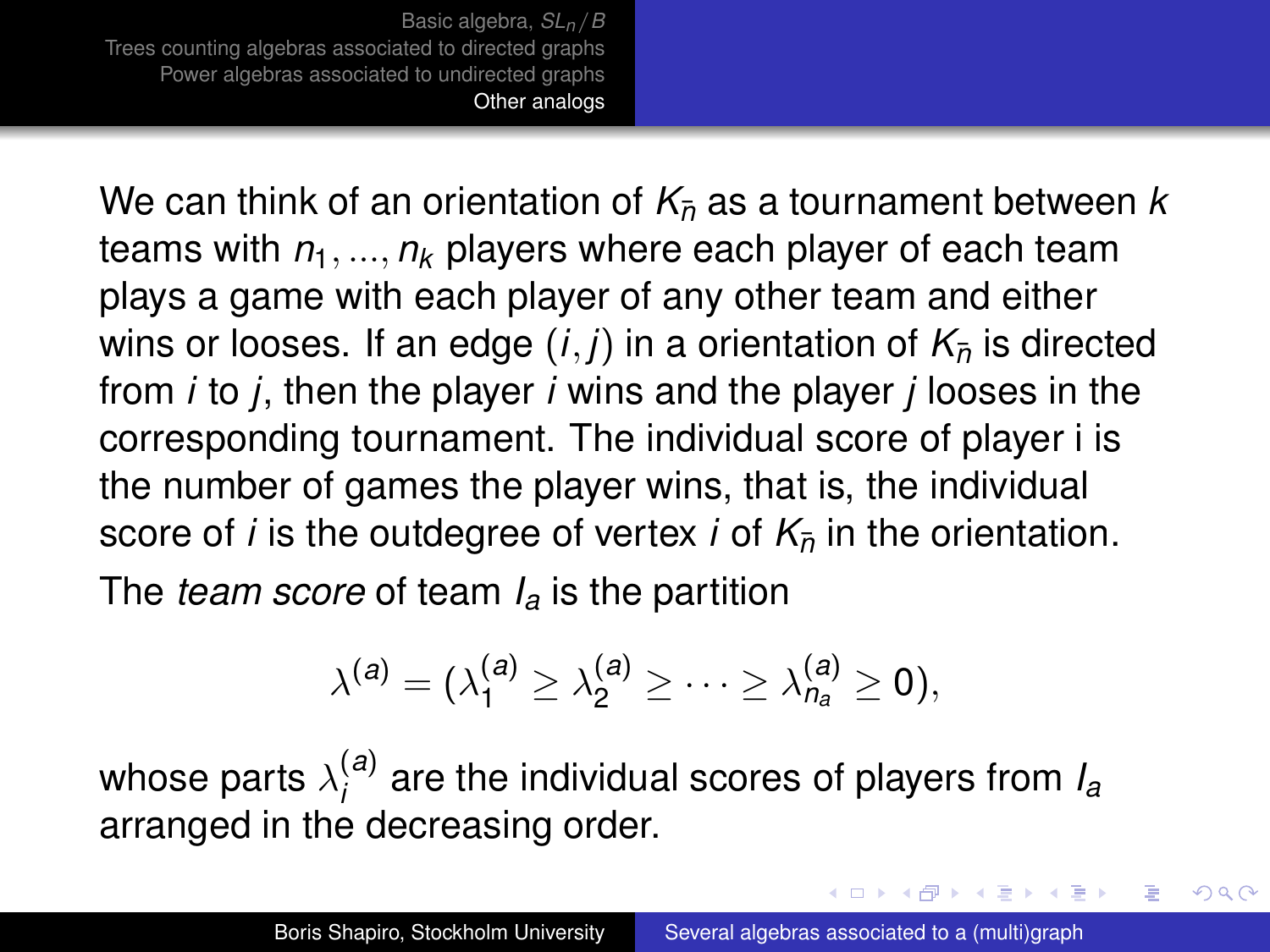Definition. The team score sequence of an orientation of  $K_{\bar{n}}$  is the sequence  $\lambda=(\lambda^{(1)},\ldots,\lambda^{(k)})$  of partitions  $\lambda^{(\mathit{a})} = (\lambda^{(\mathit{a})}_1$  $\lambda_{1}^{(a)},\ldots,\lambda_{n_{a}}^{(a)}$ ) whose parts  $\lambda_{i}^{(a)}$  $i^{(a)}$  are the outdegrees of vertices  $j \in I_a$  in the orientation arranged in the decreasing order.

Theorem. The number of team score sequences of acylic orientations of  $K_{\overline{n}}$  equals the multinomial coefficient  $\frac{n!}{n_1!...n_k!}$ , which is equal to the dimension of the cohomology ring  $H^*(Fl(\bar{n}))$ .

Conjecture. The dimension of the algebra of Chern forms  $C^*(Fl(\bar{n}))$  equals the number of team score sequences of semi-acylic orientations of  $K_{\bar{p}}$ .

イロメ イ押メ イヨメ イヨメー